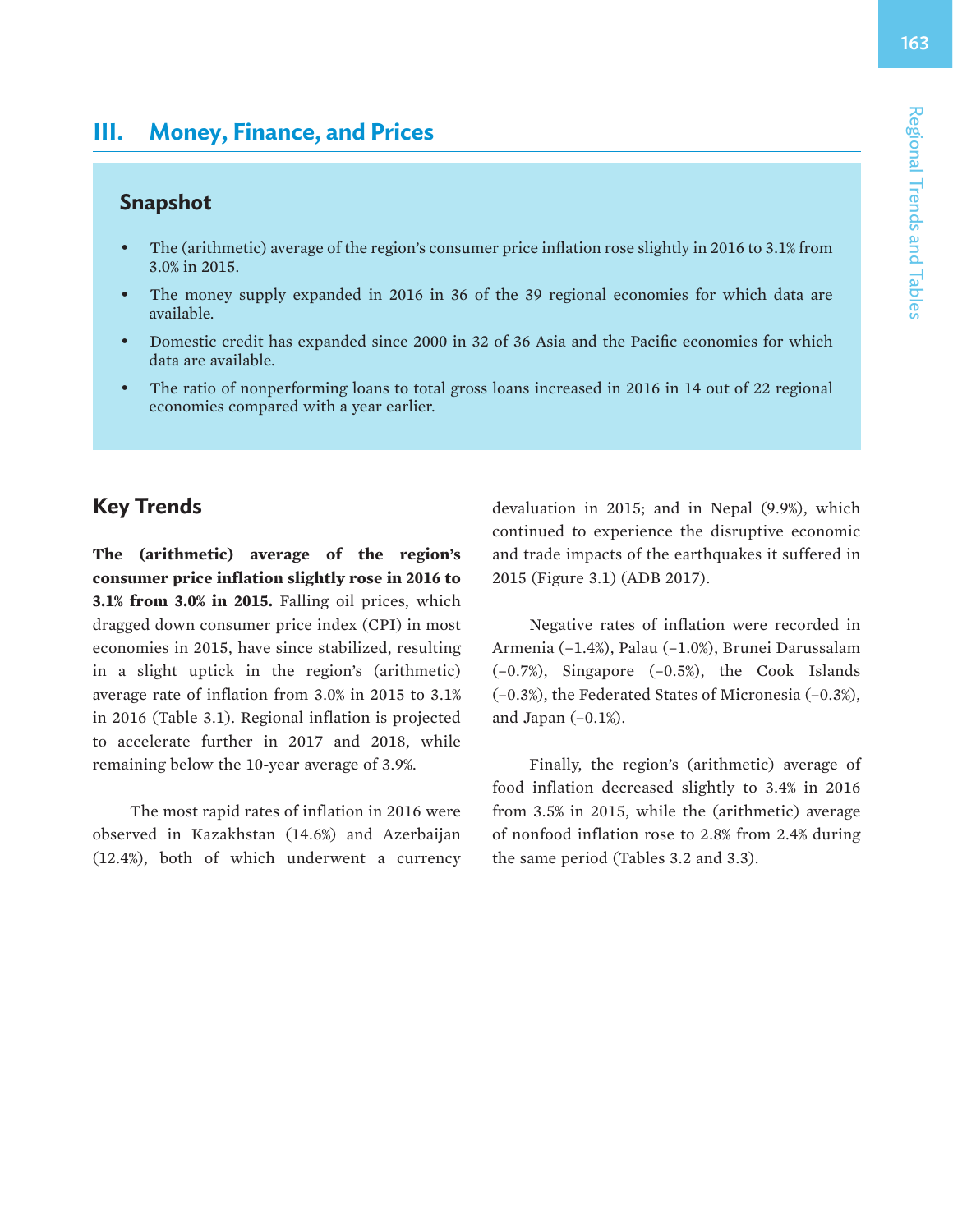

**Figure 3.1: Inflation Rate** (annual % change)

However, conventional measures of inflation do not necessarily reflect the movements in prices of items commonly consumed by the poor. Box 3 discusses the limitations of conventional price indices when examining the levels and movements of prices paid by the poor.

**The money supply expanded in 2016 in all 39 regional economies for which data are available except in Azerbaijan, the Cook Islands, and Maldives.** The money supply comprises the total currency in circulation and the value of deposits held in banks. Growth in the money supply that exceeds nominal gross domestic product (GDP) growth can lead to higher inflation; money supply growth below that of the nominal GDP growth rate can constrain real GDP growth. Governments can influence the money supply through borrowing and by setting interest rates (IMF 2016).

Figure 3.2 presents the expansion in the money supply in 2016 for the 39 regional economies for which data are available. The average rate of expansion was 11.8%. The largest increase in 2016 was recorded in Tajikistan (56.7%), where growing international reserves and increased demand for local currency raised reserve money (currency in circulation plus banks' reserves) (ADB 2017). The list of economies with large increase in money supply also includes Bhutan (23.0%), Georgia (20.2%), and Mongolia (20.2%).

Contractions in the money supply in 2016 were observed in Maldives (–0.2%), Azerbaijan (–1.9%), and the Cook Islands (–2.7%).

FSM = Federated States of Micronesia, Lao PDR = Lao People's Democratic Republic, PRC = People's Republic of China. Note: This chart includes economies with available data for both 2015 and 2016. Source: Table 3.1.

*[Click here for figure data](https://www.adb.org/sites/default/files/publication/357006/rt3-fig-3-1.xlsx)*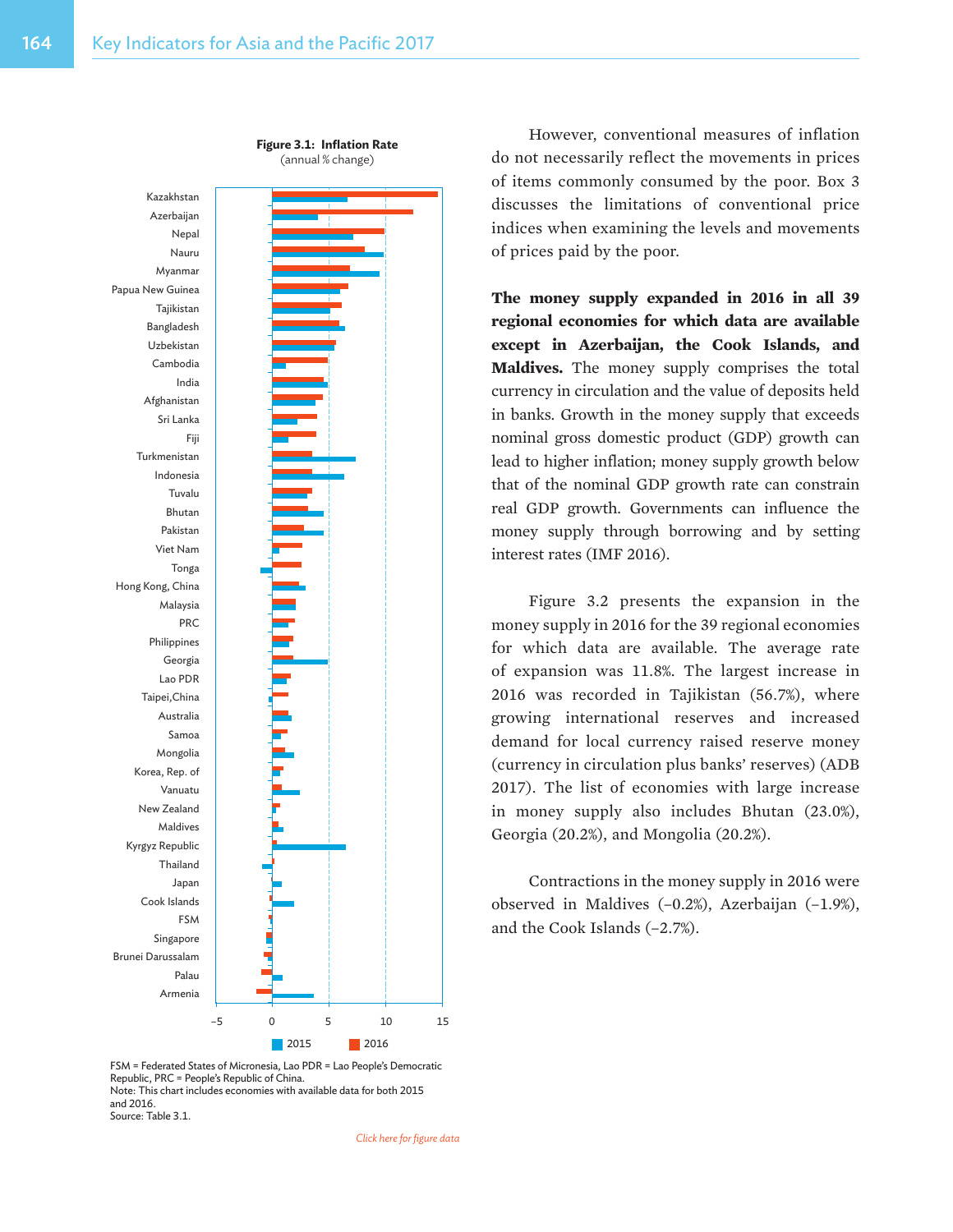#### **Box 3: Compiling Statistics on Prices Paid by the Poor**

Monitoring the number of poor people in a country is an important component of any poverty reduction strategy. Conventionally, this is done by establishing a national poverty line that sets a minimum income threshold for a decent standard of living. Since national poverty lines vary from one country to another due to differences in the prices of basic commodities and services, and cost of living, in general, there is a need to develop a comparable measure, such as an international poverty line (IPL) for global poverty measurement and monitoring. In the early 1990s, the most widely accepted IPL, established by the World Bank, was roughly \$1 per day based on 1985 prices. Today, internationally comparable poverty statistics are calculated based on poverty thresholds of \$1.90 and \$3.10 per day, which are both expressed in 2011 purchasing power parity (PPP) terms.

Converting an IPL into local currency units is a crucial step in estimating internationally-comparable poverty statistics. Instead of using market exchange rates, IPLs are converted into local currencies based on (consumption) PPPs, which allows for more meaningful cross-country comparisons without distortions induced by differences in price levels between countries. The PPPs are compiled through the International Comparison Program (ICP) and conducted under the charter of the United Nations Statistical Commission. This effort is coordinated by the World Bank and implemented by regional agencies such as the Asian Development Bank (ADB). The most recently concluded benchmark round of ICP was in 2011, hence, the current IPLs are based on the results of this round.

Over the last 15 years, there has been an increasing realization of the conceptual shortcomings of using conventional PPPs calculated from the ICP, as conversion factors for global poverty measurement. The PPPs reflect differences in national average prices between country X and country Y. Since the prices paid by the poor are not necessarily reflected in national average prices, the PPPs do not represent the purchasing power of the poor. A meaningful PPP for expressing IPLs in local currency would be a PPP that reflects the prices of goods and services that comprise the consumption basket of the poor. Furthermore, the expenditure weights used in the aggregation of conventional PPPs are based on national average expenditure shares. Given that income distributions in poorer countries are highly skewed, the average shares may differ significantly from the expenditure patterns associated with poorer sections of the population.

Having recognized the limitations of the typical (consumption) PPPs and the need for more accurate, focused, and meaningful currency converters for global poverty measurement, ADB conducted a pioneering study on poverty and PPP during implementation of the 2005 ICP for Asia and the Pacific (ADB 2008). The study developed a product list, or a basket of items, which are commonly used by the poor, and conducted surveys to collect price data on these products from the outlets and markets most accessible to the poor in Asia and the Pacific. The study also followed the recommended methodology of using expenditure weights for the poor as proposed by the Poverty Advisory Group of the Global Office at the World Bank. The results revealed that the use of poverty-specific price surveys and the adoption of the Poverty Advisory Group methodology led to significant changes in poverty PPPs, thereby affecting global and regional poverty measurements.

ADB conducted another study under the 2011 ICP for Asia and the Pacific as a contribution to ongoing research on global poverty measurement. Compared to the previous study, which required preparing a separate product list, or basket of items, of final consumption of poor households and conducting separate price surveys, the main objective of the subsequent study was to examine the feasibility of developing a poverty basket that is a subset of items already included in the final household consumption basket and directly using the price data collected under the 2011 ICP for Asia and the Pacific. The study identified a list of 186 products belonging to 45 basic headings deemed to be relevant for the poor. Using prices collected for the 186 selected items as a part of the 2011 ICP for Asia and the Pacific, poverty-specific PPPs were computed at the basic heading level as well as at the household consumption expenditure level using standard aggregation procedures. If it is feasible to find a good approximation of poverty-specific PPPs using data from the ICP, then it would no longer be necessary to conduct resource-intensive, poverty-specific price surveys.

*(continued on next page)*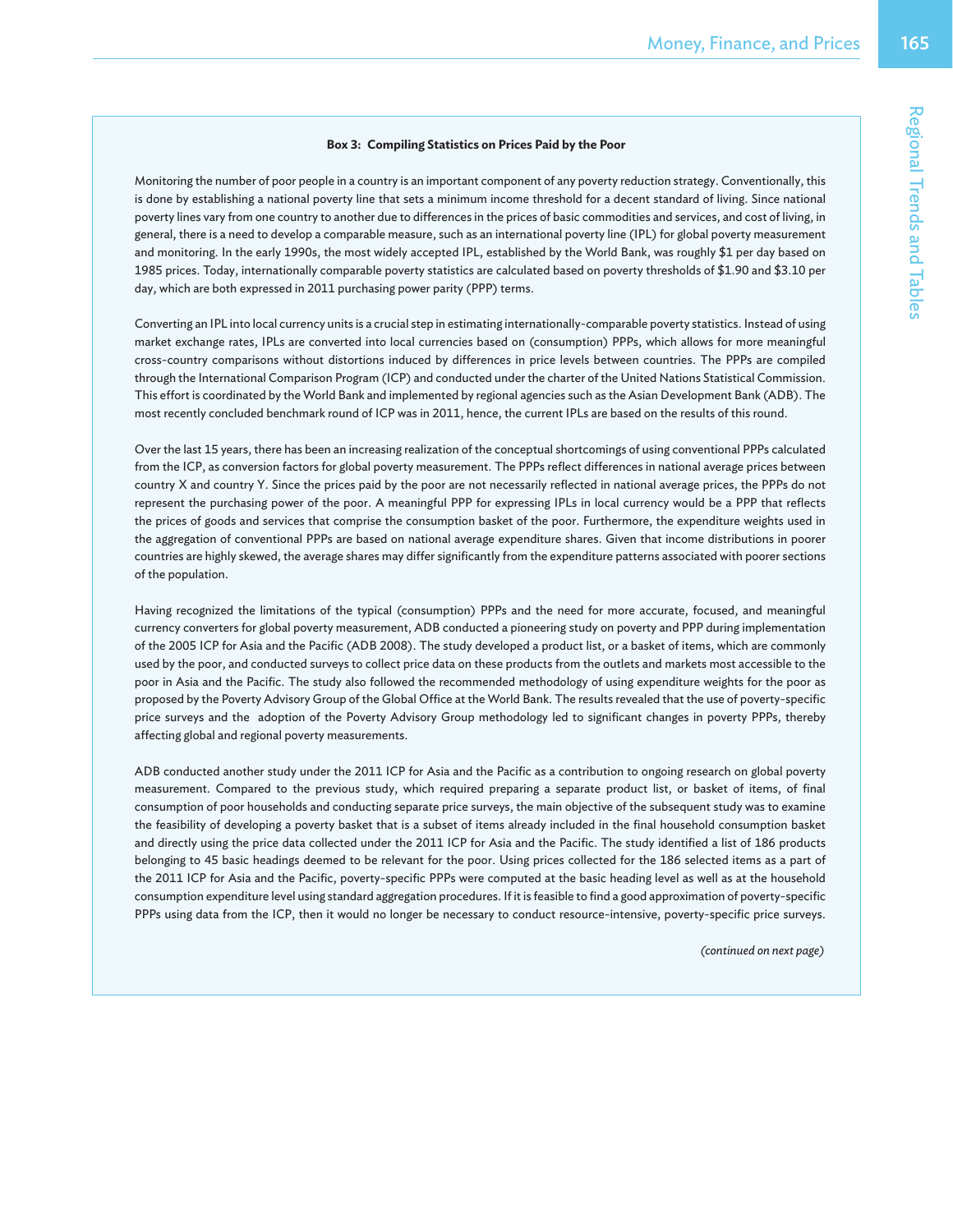#### *(Box 3.1 continued)*

While the latest study again found differences between the poverty-specific PPPs and conventional PPPs calculated for household final consumption expenditure, these differences were less pronounced than those found in the previous study. This may suggest that there are gains from conducting dedicated poverty-specific price surveys.<sup>a</sup>

The poverty-specific PPPs are just one piece of the puzzle in understanding how prices paid by the poor are different from prices paid by the nonpoor. In principle, the poverty PPPs capture the prices paid by the poor only at a specific point in time. For policy planning, price movements over time for items commonly consumed by the poor are also worth examining because even a slight rise in prices for these items can cause significant disruption in the well-being of the poor. Box Figure 3.1.1 shows how the prices of items commonly consumed by the poor in the Philippines increased at a different pace than the prices of other items.







Source: Asian Development Bank estimates using data from the Philippine Statistics Authority.

Such price movements can be captured in consumer price index (CPI) for the poor; however, in many countries, a CPI for low-income people is not calculated separately. Compiling a CPI for the poor follows the same principle as that for poverty-specific PPPs. First, items that are commonly consumed by the poor need to be identified. However, unlike with poverty-specific PPPs in which the prices of items included in the basket for the poor are collected at a specific point in time, prices are tracked over time in compiling a CPI for the poor.

Compiling statistics on prices paid by the poor is important for measuring and examining poverty. Thus, continued research on how to improve and institutionalize the methods used to compile such statistics is necessary.

#### **Source:**

ADB. 2008. *Research Study on Poverty-Specific Purchasing Power Parities for Selected Countries in Asia and the Pacific*. Manila.

<sup>a</sup> Detailed results of the poverty-specific PPPs for the 2011 ICP in Asia and the Pacific will be provided in ADB. *Research Study on 2011 Poverty-Specific Purchasing Power Parities for Selected Countries in Asia and the Pacific*. Manila. Forthcoming.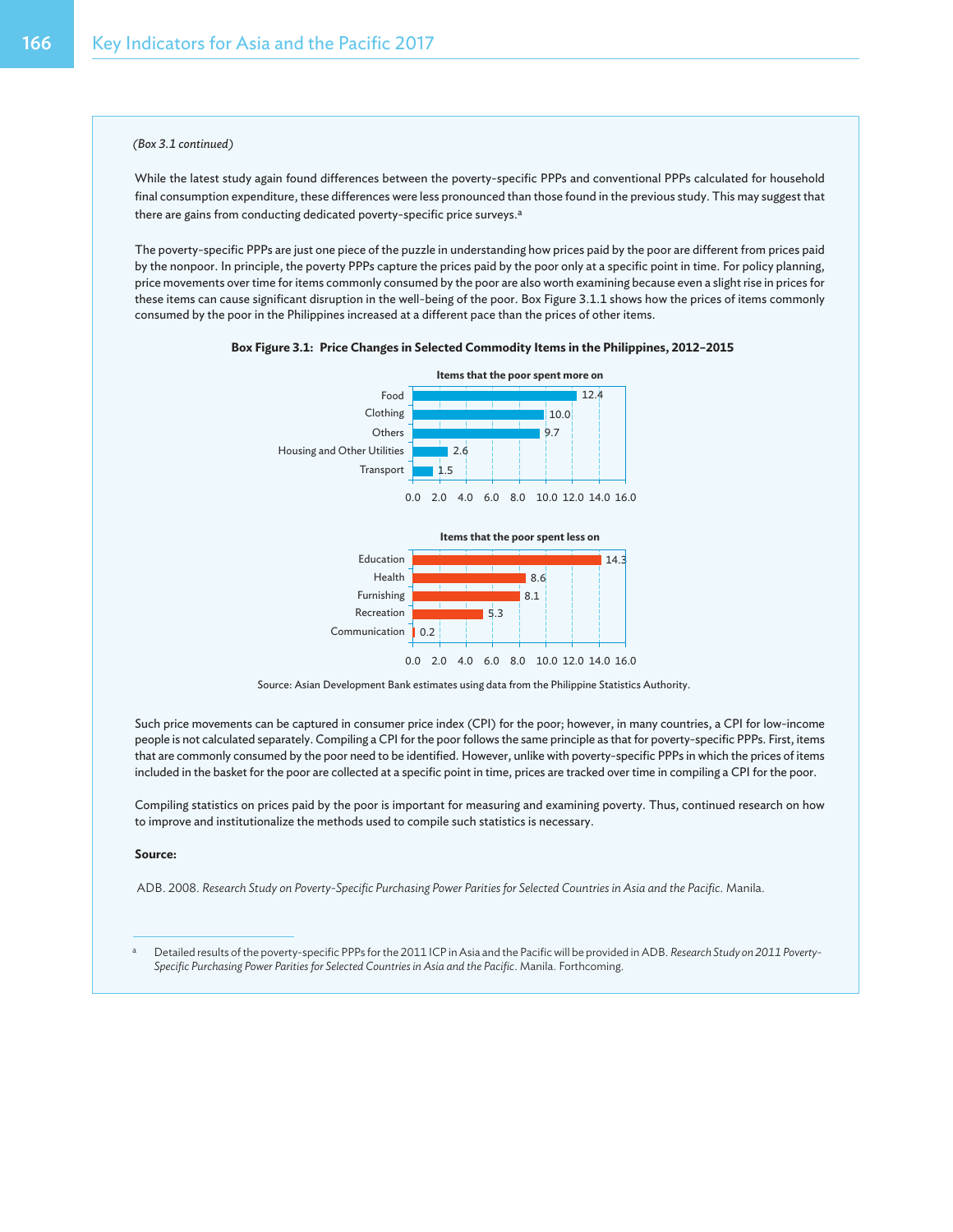

It is important to note, however, that the money supply measures used in growth calculations vary from one economy to another. Box 3.2 covers various measurements of the money supply in more detail.

**Domestic credit has expanded since 2000 in 32 of 36 economies in Asia and the Pacific for which data are available**. The amount of credit available in the banking sector increased in 32 of 36 regional economies between 2000 and 2016 (or the latest year for which data are available) (Figure 3.3). Viet Nam had the highest increase during the review period with average annual credit growth of 6.4 percentage points, followed by the Republic of Korea (6.2 percentage points), and the People's Republic of China (6.0 percentage points) (Table 3.10).The amount of domestic credit provided by the banking sector contracted during the review period on an average annual basis in Indonesia (–0.8 percentage point), Tonga (–0.3 percentage point), and Brunei Darussalam (–0.2 percentage point).

In 2016 (or the latest year for which data are available), Japan had the highest domestic credit-to-GDP ratio among all regional economies at 352.5%, followed by the People's Republic of China (215.0%) and Hong Kong, China (211.9%) (Figure 3.3). While the gap between credit growth and GDP growth in Japan remains large, it narrowed in 2016 (Standard Chartered Bank 2016). In Hong Kong, China, domestic credit growth accelerated ahead of the Hong Kong Monetary Authority adjusting its benchmark base rate in December in tandem with an increase in the United States' federal funds rate (ADB 2017).

Lao PDR = Lao People's Democratic Republic, PRC = People's Republic of China.

Note: Australia, Azerbaijan, Fiji, Georgia, India, Japan, Kazakhstan, Malaysia, New Zealand, Papua New Guinea, Solomon Islands, and Turkmenistan use M3 while the rest use M2. Source: Table 3.6.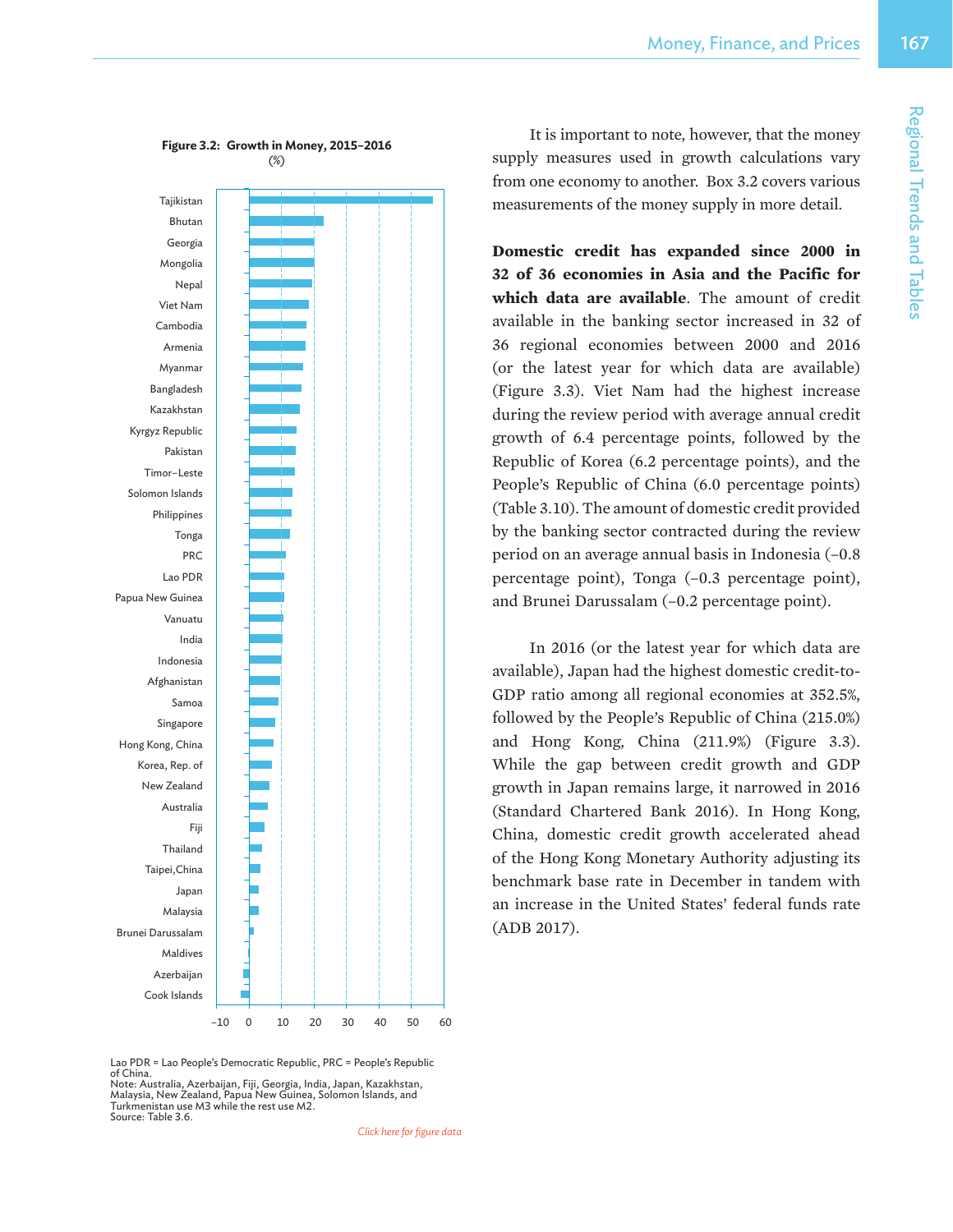

**Figure 3.3: Domestic Credit Provided by the Banking Sector** (% of GDP)

FSM = Federated States of Micronesia, GDP = gross domestic product, PRC = People's Republic of China. Note: This chart includes economies with available data between 2000 and 2016. Source: Table 3.10.

The Federated States of Micronesia (–42.2%), Timor–Leste (–8.8%), and Afghanistan (–1.2%) had negative domestic credit-to-GDP ratios in 2016 (or the latest year for which data are available), a reflection that claims on the central government exceeded central government deposits.

**The ratio of nonperforming loans to total gross loans increased in 14 out of 22 regional economies in 2016 compared with a year earlier (Figure 3.4).**  The largest average annual increase in the ratio of nonperforming loans (NPLs) to total gross loans between2015and2016occurredinBruneiDarussalam (4.2 percentage points), India (3.3 percentage points), and the Kyrgyz Republic (1.8 percentage points). The largest average annual declines were observed in Maldives (–3.4 percentage points), Pakistan (–1.3 percentage points), Kazakhstan and Armenia (–1.2 percentage points).

The ratio of NPLs to total gross loans decreased between 2010 and 2016 in 20 of 31 regional economies for which data are available (Table 3.10). The most significant declines were observed in Afghanistan (–6.5 percentage points), Maldives (–2.6 percentage points), and Kazakhstan (–2.4 percentage points). The largest increases occurred in Tajikistan (3.2 percentage points), Vanuatu (1.5 percentage points), and India (1.3 percentage points).

**Stock markets in Fiji, New Zealand, and Pakistan were the region's top performers in 2016.** Fiji's stock market index gained 22.9% in 2016 despite the severe economic damage inflicted by Cyclone Winston (Figure 3.5). International relief and rehabilitation assistance and ambitious domestic public works helped the economy recover. In Pakistan, an improved growth outlook—supported by better security, macroeconomic stability, and strengthened economic fundamentals—was reflected in a sovereign rating upgrade from Standard & Poor's and significant gains in share prices of 13.2% on an annual basis. In Viet Nam, surging investment and

*[Click here for figure data](https://www.adb.org/sites/default/files/publication/357006/rt3-fig-3-3.xlsx)*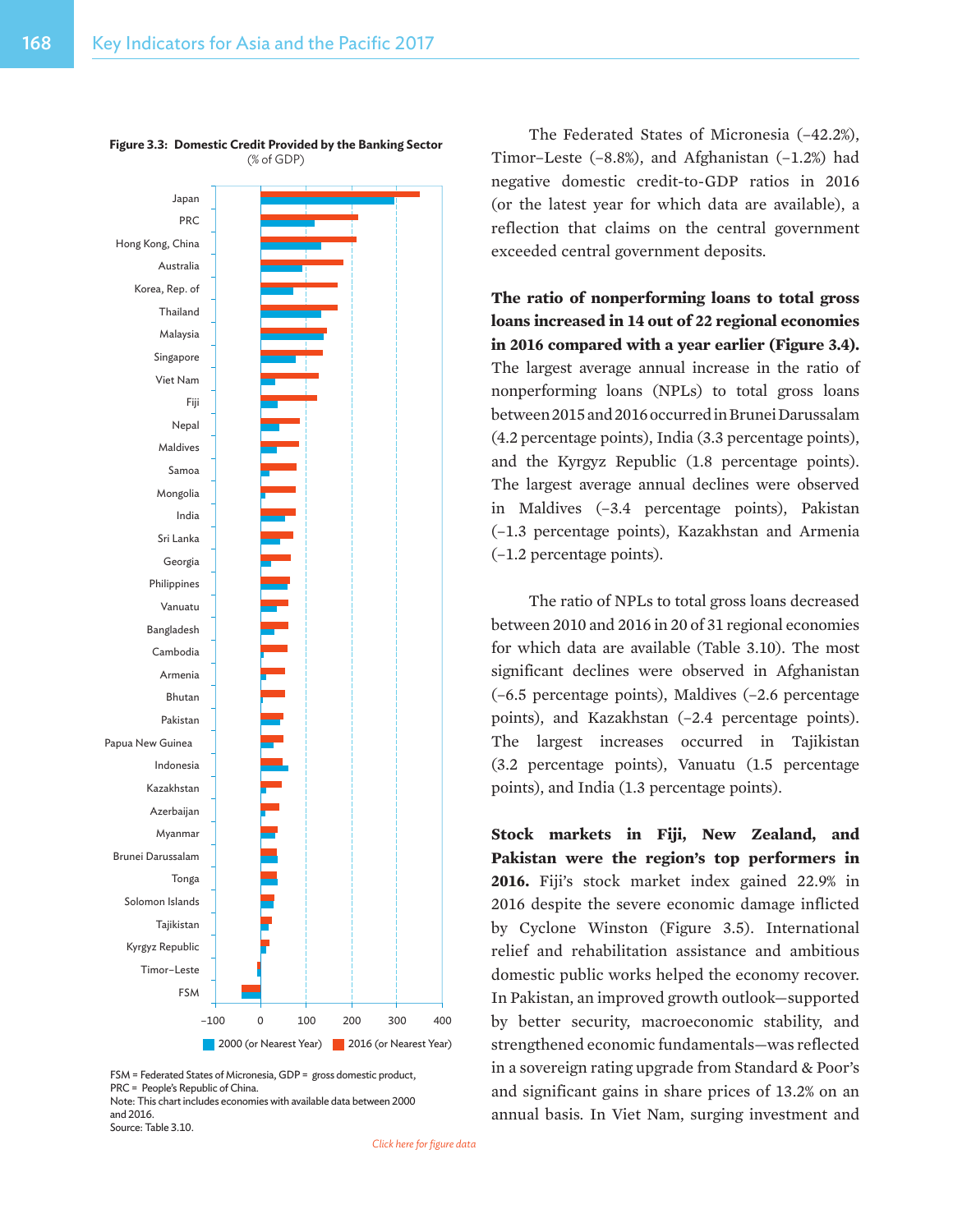

Source: World Bank. World Development Indicators.

consumption led to GDP growth of 6.0% or more for the third straight year in 2016 and an 8.2% annual increase in the stock market index (ADB 2017).

# **Data Issues and Comparability**

The CPI coverage differs from country to country. Sometimes the basket of goods and services in the index is outdated or represents only urban areas or the capital city. Other price measurements, such as



the wholesale price index and the producer price index, are not available in the Pacific countries, and it is recommended that an attempt is made to compile these indexes.

Some economies need to meet international reporting standards and classifications on the compilation of monetary and financial statistics, as detailed by the IMF on its Dissemination Standards Bulletin Board.

Broad money supply in most economies relates to M2. However, 12 of the 43 reporting economies report M3, which is broader than M2 as it also includes less liquid financial assets, thereby posing limits to comparability.

The methodology in compiling or measuring banks' average deposit and lending rates also varies for each economy. Some countries use the central bank policy rate while others use commercial bank rates.

http://data.worldbank.org/ (accessed 27 July 2017)

*[Click here for figure data](https://www.adb.org/sites/default/files/publication/357006/rt3-fig-3-4.xlsx)*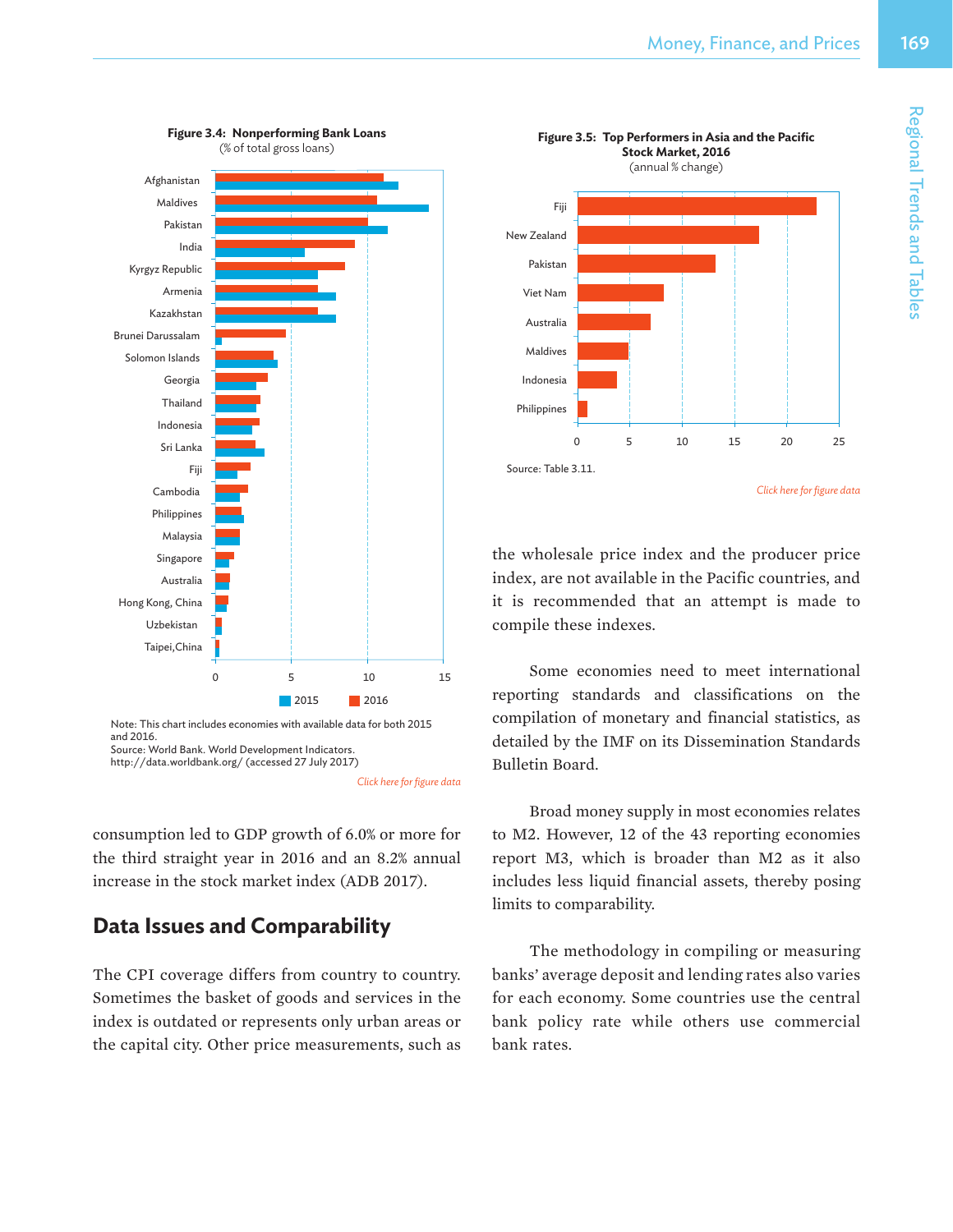## **Prices**

### Table 3.1: **Growth Rates of Consumer Price Index**<sup>a</sup>

| <b>Regional Member</b>             | 2000         | 2005      | 2010          | 2011                | 2012          | 2013            | 2014       | 2015       | 2016                |
|------------------------------------|--------------|-----------|---------------|---------------------|---------------|-----------------|------------|------------|---------------------|
| <b>Developing Member Economies</b> |              |           |               |                     |               |                 |            |            |                     |
| <b>Central and West Asia</b>       |              |           |               |                     |               |                 |            |            |                     |
| Afghanistan                        |              | 11.9      | $-4.5$        | 13.7                | 8.4           | 6.4             | 5.7        | 3.8        | 4.5                 |
| Armenia                            | $-0.8$       | 0.6       | 8.2           | 7.7                 | 2.6           | 5.8             | 3.0        | 3.7        | $-1.4$              |
| Azerbaijan                         | 1.5(2001)    | 8.3(2006) | 1.5(2009)     | 7.9                 | 1.1           | 2.4             | 1.4        | 4.0        | 12.4                |
| Georgia                            | 4.6          | 6.2       | 11.2          | 2.0                 | $-1.4$        | 2.4             | 2.0        | 4.9        | 1.8                 |
| Kazakhstan                         | 13.2         | 7.6       | 7.1           | 8.3                 | 5.1           | 5.8             | 6.7        | 6.6        | 14.6                |
| Kyrgyz Republic                    | 18.8         | 4.3       | 8.0           | 16.6                | 2.8           | 6.6             | 7.5        | 6.5        | 0.4                 |
| Pakistan                           | 3.6          | 9.2       | 10.1          | 13.7                | 11.0          | 7.4             | 8.6        | 4.5        | 2.9                 |
| Tajikistan                         | 60.6         | 7.1       | 9.8           | 9.3                 | 6.4           | 3.7             | 7.4        | 5.1        | 6.1                 |
| Turkmenistan                       | 8.0          | 10.7      | 4.4           | 5.3                 | 5.3           | 6.8             | 6.0        | 7.4        | 3.5                 |
| Uzbekistan                         | 24.9         | 7.8       | 7.6           | 7.3                 | 7.2           | 7.0             | 6.4        | 5.5        | 5.6                 |
| <b>East Asia</b>                   |              |           |               |                     |               |                 |            |            |                     |
| China, People's Rep. of            | 0.4          | 1.8       | 3.3           | 5.4                 | 2.6           | 2.6             | 2.0        | 1.4        | 2.0                 |
| Hong Kong, China                   | $-3.7$       | 0.8       | 2.3           | 5.3                 | 4.1           | 4.4             | 4.5        | 3.0        | 2.4                 |
| Korea, Rep. ofb                    | 2.3          | 2.8       | 2.9           | 4.0                 | 2.2           | 1.3             | 1.3        | 0.7        | 1.0                 |
| Mongolia                           | 8.0(2001)    | 9.5       | 12.9          | 8.9                 | 14.0          | 12.5            | 10.4       | 1.9        | 1.1                 |
| Taipei, China                      | 1.3          | 2.3       | 1.0           | 1.4                 | 1.9           | 0.8             | 1.2        | $-0.3$     | 1.4                 |
|                                    |              |           |               |                     |               |                 |            |            |                     |
| South Asia                         |              |           |               |                     |               |                 |            |            |                     |
| Bangladesh                         | 2.8          | 6.5       | 7.3           | 10.9                | 8.7           | 6.8             | 7.3        | 6.4        | 5.9                 |
| Bhutan                             | 4.0          | 5.3       | 7.0           | 8.8                 | 10.9          | 8.8             | 8.3        | 4.5        | 3.2                 |
| India                              | 3.7          | 4.2       | 10.4          |                     | 9.9           | 9.4             | 5.9        | 4.9        | 4.5                 |
| <b>Maldives</b>                    | $-1.2$       | 1.3       | 6.2           | $\frac{11.3}{11.3}$ | 12.5          | 2.3             | 2.1        | 1.0        | 0.5                 |
| Nepal                              | 3.3          | 4.5       | 9.6           | 9.6                 | 8.3           | 9.9             | 9.1        | 7.2        | 9.9                 |
| Sri Lanka <sup>c</sup>             | 6.2          | 11.0      | 6.2           | 6.7                 | 7.5           |                 | 5.1        | 2.2        | 4.0                 |
| <b>Southeast Asia</b>              |              |           |               |                     |               |                 |            |            |                     |
| Brunei Darussalam                  | 1.2          | 1.1       | 0.4           | 0.1                 | 0.1           | 0.4             | $-0.2$     | $-0.4$     | $-0.7$              |
| Cambodia <sup>c</sup>              | $-0.8$       | 5.8       | 4.0           | 5.5                 | 2.9           | 2.9             | 3.9        | 1.2        | 4.9                 |
| Indonesia <sup>d</sup>             | 9.3          | 10.5      | 5.1           | 5.4                 | 4.3           | 7.0             | 6.4        | 6.4        | 3.5                 |
| Lao PDR                            | 23.2         | 7.2       | 6.0           | 7.6                 | 4.3           | 6.4             | 4.1        | 1.3        | 1.6                 |
| Malaysia                           | 1.5          | 2.9       | 1.7           | 3.2                 | 1.6           | 2.1             | 3.2        | 2.1        | 2.1                 |
| Myanmar                            | $-0.2$       | 9.4       | 7.7           | 5.0                 | 1.5           | 8.9             | 5.0        | 9.5        | 6.9                 |
| Philippines                        | 6.7          | 6.5       | 3.8           | 4.6                 | 3.2           | 3.0             | 4.1        | 1.4        | 1.8                 |
| Singapore                          | 1.3          | 0.5       | 2.8           | 5.2                 | 4.6           | 2.4             | 1.0        | $-0.5$     | $-0.5$              |
| Thailand                           | 1.6          | 4.5       | 3.3           | 3.8                 | 3.0           | 2.2             | 1.9        | $-0.9$     | 0.2                 |
| Viet Nam                           | $-1.6$       | 8.3       | 10.0          | 18.6                | 9.2           | 6.6             | 4.1        | 0.6        | 2.7                 |
|                                    |              |           |               |                     |               |                 |            |            |                     |
| <b>The Pacific</b>                 |              |           |               | 2.2                 |               |                 |            |            |                     |
| Cook Islands                       | 3.2<br>1.1   | 2.5       | $-0.3$<br>3.7 |                     | 3.0           | 1.9<br>2.9      | 2.1        | 1.9        | $-0.3$              |
| Fiji.<br>Kiribatic                 | 0.4          | $-0.3$    | $-3.9$        | $\overline{1.5}$    | 3.4<br>$-3.0$ | $-1.5$          | 0.6<br>2.1 | 1.4<br>0.6 | 3.9                 |
| Marshall Islands <sup>c</sup>      | 0.9          | 3.5       | 1.8           | 5.4                 | 4.3           | 1.9             | 1.1        | $-2.2$     |                     |
| Micronesia, Fed. States of         | 1.8          | 4.1       | 3.7           | 4.1                 | 6.3           | 2.2             | 0.7        | $-0.2$     | $-0.3$              |
| Nauru                              | 2.3          | 9.8       | $-4.6$        | $-0.8$              | $-0.8$        | $-2.0$          | 0.3        | 9.8        | 8.2                 |
| Palau                              | $-1.7(2001)$ | 3.9       | 1.4           | 4.7                 | 3.6           | 3.4             | 4.2        | 0.9        | $-1.0$              |
| Papua New Guinea                   | 15.6         | 1.8       | 6.0           | 4.4                 | 4.6           | 5.0             | 5.2        | 6.0        | 6.7                 |
| Samoa                              | 0.9          | 1.9       | 0.8           | 5.2                 | 2.1           | 0.6             | $-0.5$     | 0.7        | 1.3                 |
| Solomon Islands <sup>c</sup>       | 7.1          | 7.2       | 1.0           | 7.4                 | 5.9           | 5.4             | 5.2        | $-0.6$     | $\overline{\cdots}$ |
| Timor-Leste                        | $\cdots$     | 1.5       | 9.2           | 15.4                | 4.4           |                 | 0.7        | 0.6        |                     |
| Tonga                              | 6.3          | 8.7       | 3.6           | 6.3                 | 1.1           | $\cdots$<br>0.8 | 2.5        | $-1.0$     | $\overline{2.6}$    |
| Tuvalu                             | 1.5(2001)    | 3.2       | $-1.9$        | 0.5                 | 1.4           | 2.0             | 1.1        | 3.1        | 3.5                 |
| Vanuatu                            | 2.5          | 0.8       | 2.9           | 1.0                 | 1.5           | 7.2             | 0.9        | 2.5        | 0.8                 |
|                                    |              |           |               |                     |               |                 |            |            |                     |
| <b>Developed Member Economies</b>  |              |           |               |                     |               |                 |            |            |                     |
| Australia                          | 2.4          | 2.4       | 2.3           | 3.1                 | 2.3           | 2.3             | 2.7        | 1.7        | 1.4                 |
| Japan                              | $-0.7$       | $-0.3$    | $-0.7$        | $-0.2$              | $-0.1$        | 0.4             | 2.7        | 0.8        | $-0.1$              |
| New Zealand                        | 2.6          | 3.0       | 2.3           | 4.0                 | 1.1           | 1.1             | 1.2        | 0.3        | 0.6                 |

... = data not available at cutoff date, CPI = consumer price index, Lao PDR = Lao People's Democratic Republic.

a Unless otherwise indicated, data refer to the whole economy.

b Data refer to all cities.

c Data refer to capital city.

d CPI data of Indonesia for 2000–2002 refer to CPI for 43 cities; for 2003–2007, 45 cities; for 2008–2013, 66 cities; and for 2014–2016, 82 cities.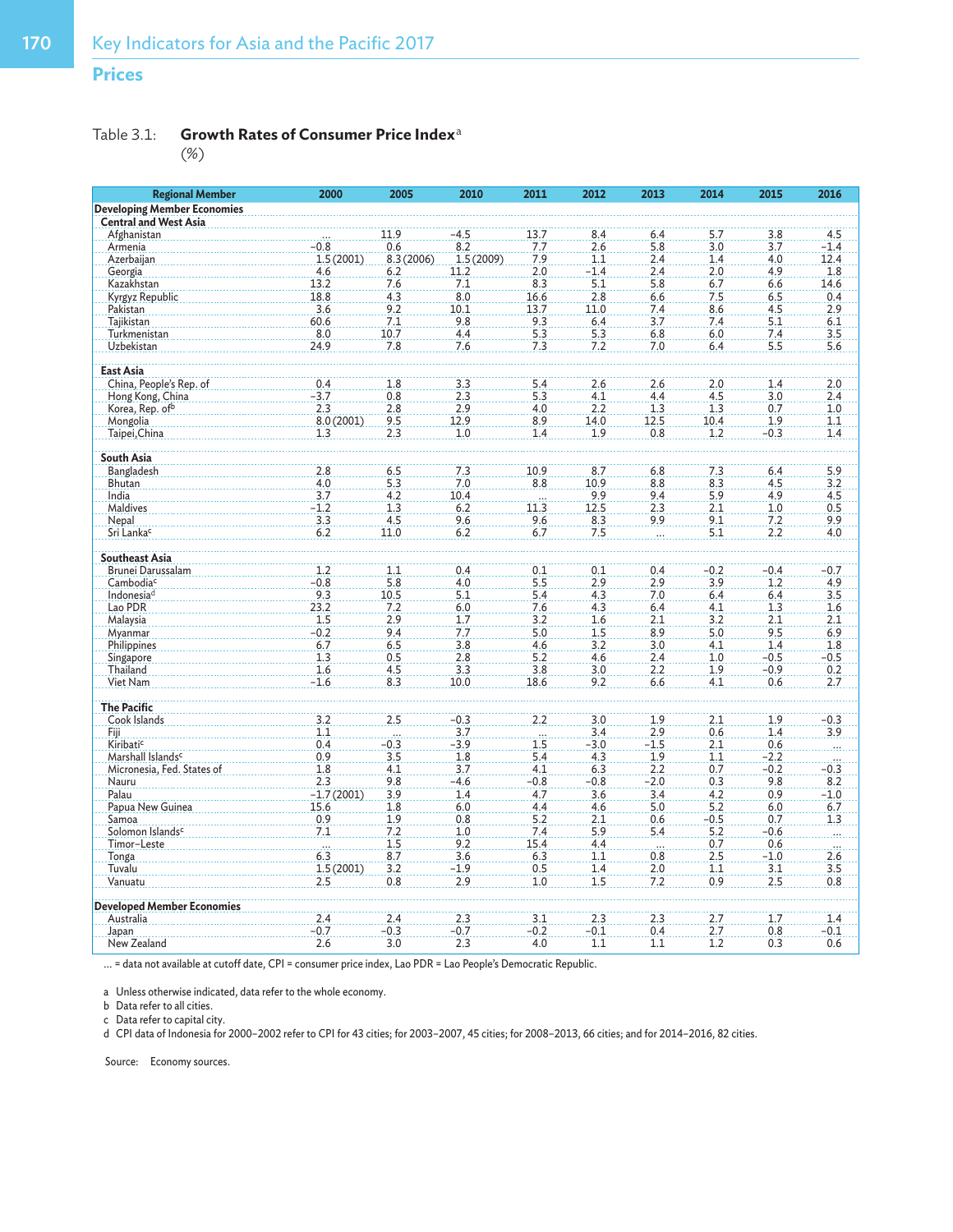Table 3.2: **Growth Rates of Food Consumer Price Index**<sup>a</sup>

| <b>Regional Member</b>             | 2000                    | 2005               | 2010                     | 2011             | 2012                     | 2013            | 2014             | 2015                    | 2016            |
|------------------------------------|-------------------------|--------------------|--------------------------|------------------|--------------------------|-----------------|------------------|-------------------------|-----------------|
| <b>Developing Member Economies</b> |                         |                    |                          |                  |                          |                 |                  |                         |                 |
| <b>Central and West Asia</b>       |                         |                    |                          |                  |                          |                 |                  |                         |                 |
| Afghanistan                        |                         | 9.1                | $-9.1$                   | 13.9             | 7.0                      | 5.3             | 9.9              | 4.0                     | 5.6             |
| Armenia                            | $-2.2$                  | 0.7                | 8.6                      | 11.2             | 2.3                      | 5.8             | 2.2              | 3.0                     | $-3.0$          |
| Azerbaijan                         | 2.7(2001)               | 11.9 (2006)        | $-1.5(2009)$             | 10.4             | 0.8                      | 2.2             | 1.0              | 6.1                     | 14.7            |
| Georgia                            | 7.5                     | 8.3                | 23.1                     | 0.6              | $-4.1$                   | 6.3             | 2.7              | 3.6                     | 1.3             |
| Kazakhstan                         | 16.0                    | 8.1                | 6.2                      | 11.9             | 4.5                      | 4.3             | 6.6              | 6.4                     | 12.7            |
| Kyrgyz Republic                    |                         | 7.0                | 6.5                      | 25.0             | $-4.1$                   | 5.3             | 8.2              | 3.7                     | $-6.5$          |
|                                    | .<br>2.2                | 12.5               | 13.0                     |                  |                          |                 |                  | 3.5                     |                 |
| Pakistan                           |                         |                    |                          | 18.0             | 11.0                     | 7.1             | 9.0              |                         | 2.1             |
| Tajikistan                         | 66.3                    | 8.3                | 13.4                     | 10.3             | 5.6                      | 3.2             | 9.7              | 4.3                     | 6.8             |
| Turkmenistan                       | in.                     | .                  | $\overline{\phantom{a}}$ | $\frac{1}{3.5}$  | $\overline{\mathcal{L}}$ | $\frac{1}{4.9}$ | $\frac{1}{3.9}$  | m.                      | $-0.4$          |
| Uzbekistan                         | 18.9                    | 6.7                | 4.8                      |                  | 5.1                      |                 |                  | 2.8                     |                 |
|                                    |                         |                    |                          |                  |                          |                 |                  |                         |                 |
| <b>East Asia</b>                   |                         |                    |                          |                  |                          |                 |                  |                         |                 |
| China, People's Rep. of            | 1.7                     | $-6.4$             | 6.5                      | 4.3              | $-6.2$                   | $-0.2$          | $-1.5$           | $-0.7$                  | 2.2             |
| Hong Kong, China                   | $-2.2$                  | 1.7                | 2.3                      | 7.1              | 5.8                      | 4.4             | 4.2              | 3.9                     | 3.4             |
| Korea, Rep. of b                   | 1.1                     | 3.1                | 6.6                      | 8.2              | 3.9                      | 0.7             | 0.2              | 1.6                     | 2.5             |
| Mongolia                           | $\mathbf{r}$            | 12.8 (2007)        | 1.7(2009)                | $\overline{2.3}$ | in.                      |                 | $\overline{3.7}$ | ш.                      | $\frac{1}{5.2}$ |
| Taipei, China                      | 0.4                     | 7.3                | 0.6                      |                  | 4.2                      | 1.3             |                  | 3.1                     |                 |
|                                    |                         |                    |                          |                  |                          |                 |                  |                         |                 |
| <b>South Asia</b>                  |                         |                    |                          |                  |                          |                 |                  |                         |                 |
| Bangladesh                         | 2.6                     | 7.9                | 8.5                      | 14.1             | 7.7                      | 5.2             | 8.6              | 6.7                     | 4.9             |
| Bhutan                             | $\overline{\mathbf{u}}$ | 5.7                | 8.8                      | 10.2             | 13.9                     | 8.7             | 10.4             | 3.2                     | 3.9             |
| India                              | 1.6                     | 4.2                | 10.0                     |                  | 11.2                     | 12.1            | 6.4              | 4.9                     | 4.2             |
| <b>Maldives</b>                    | $-4.7$                  | 8.0                | 7.5                      | 19.9             | 20.9                     | 4.3             | 0.7              | 0.5                     | 0.8             |
| Nepal                              | 0.5                     | 4.0                | 15.1                     | 14.7             | 7.7                      | 9.6             | 11.6             | 9.6                     | 10.9            |
| Sri Lanka <sup>c</sup>             | 4.5                     | 11.4               | 6.9                      | 8.8              | 4.7                      |                 | 4.3              | 5.5                     | 6.1             |
|                                    |                         |                    |                          |                  |                          |                 |                  |                         |                 |
| <b>Southeast Asia</b>              |                         |                    |                          |                  |                          |                 |                  |                         |                 |
| Brunei Darussalam                  |                         | 0.5                | 1.0                      | 0.0              | 0.0                      | 0.1             | $-0.2$           | 0.8                     | $-0.9$          |
| Cambodia <sup>c</sup>              | $-3.4$                  | 8.4                | 4.4                      | 6.6              | 3.2                      | 3.0             | 4.9              | 4.0                     | 8.2             |
| Indonesia <sup>d</sup>             | 2.7                     | 10.0               | 9.4                      | 6.9              | 5.7                      | 9.3             | $\cdots$         | 7.6                     | 6.6             |
| Lao PDR                            | 18.0                    | 7.7                | 7.7                      | 9.7              | 5.9                      | 12.1            | 6.9              | 4.4                     | 3.9             |
| Malaysia                           | 2.1                     | 3.7                | 2.5                      | 4.8              | 2.7                      | 3.6             | 3.4              | 3.6                     | 3.9             |
| Myanmar                            | $-2.6$                  | 9.3                | 7.2                      | 3.9              | $-1.5$                   | 5.4             | 6.9              | 13.1                    | 9.2             |
| Philippines                        | 3.0                     | 6.4                | 4.1                      | 5.7              | 2.4                      | 2.8             | 6.3              | 3.3                     | 1.3             |
| Singapore                          | 0.5                     | 1.3                | 1.4                      | 3.0              | 2.3                      | 2.1             | 2.9              | 1.9                     | 2.1             |
| Thailand                           | $-1.1$                  | 5.0                | 5.3                      | 8.0              | 4.9                      | 3.4             | 3.9              | 1.1                     | 1.6             |
| Viet Nam                           | $-3.9$                  | 11.3               | 10.7                     | 26.5             | 8.1                      | 2.7             | 4.0              | 1.5                     | 2.5             |
|                                    |                         |                    |                          |                  |                          |                 |                  |                         |                 |
| <b>The Pacific</b>                 |                         |                    |                          |                  |                          |                 |                  |                         |                 |
| Cook Islands                       | 3.4                     | 1.1                | 2.9                      | 2.3              | 3.1                      | 2.6             | 3.1              | 0.0                     | 1.3             |
|                                    | $-3.2$                  |                    | 4.1                      |                  | 4.3                      | 3.5             | 1.9              | 4.7                     |                 |
| Fiji<br>Kiribati <sup>c</sup>      | 0.7                     | $\cdots$<br>$-4.8$ | $-11.1$                  | $-0.8$           | $-2.4$                   |                 | 0.0              | $-0.5$                  | 6.0<br>1.2      |
|                                    |                         |                    |                          |                  |                          | $-0.6$          |                  |                         |                 |
| Marshall Islands <sup>c</sup>      | $-0.8$                  | 0.3                | $-1.5$                   | 4.7              | 4.9                      | 2.6             | 2.0              | 2.5                     |                 |
| Micronesia, Fed. States of         | 1.1                     | 3.4                | 2.2                      | 2.6              | 4.5                      | 2.6             | 0.8              | 0.5                     |                 |
| Nauru                              | ليبين                   | i.                 | $\overline{\phantom{a}}$ | $\cdots$         |                          | J.              |                  | $\overline{\mathbf{1}}$ |                 |
| Palau                              | $-2.4(2001)$            | $-1.5$             | 1.8                      | 4.8              | 4.4                      | 3.2             | 1.5              | 1.7                     | $-3.0$          |
| Papua New Guinea                   | 13.6                    | 3.5                | 5.4                      | $-1.0$           | $-1.4$                   | $-0.9$          | 4.9              | 4.9                     | 5.1             |
| Samoa                              | $-0.1$                  | 0.3                | $-6.6$                   | 5.3              | 1.9                      | 0.7             | $-3.4$           | 3.3                     | 5.9             |
| Solomon Islands <sup>c</sup>       | 6.6                     | 5.6                | $-2.6$                   | 4.8              | 4.4                      | 2.6             | 3.1              | $-2.9$                  |                 |
| Timor-Leste                        | $\cdots$                | 0.4                | 12.0                     | 18.7             | 4.7                      |                 | 0.7              | 0.5                     |                 |
| Tonga                              | 0.4                     | 6.0                | 3.0                      | 6.6              | 1.5                      | 1.8             | 3.6              | $-1.3$                  | 1.3             |
| Tuvalu                             | 5.3(2001)               | 5.5                | $-5.9$                   | 0.8              | 0.2                      | 0.1             | 0.6              | 4.0                     | 3.4             |
| Vanuatu                            | 2.0                     | 0.5                | 5.2                      | 1.0              | 2.3                      | 1.5             | 1.7              | 3.6                     | 2.3             |
|                                    |                         |                    |                          |                  |                          |                 |                  |                         |                 |
| <b>Developed Member Economies</b>  |                         |                    |                          |                  |                          |                 |                  |                         |                 |
| Australia                          | 2.1                     | 1.6                | 1.6                      | 3.7              | 0.7                      | 0.5             | 1.3              | 2.1                     | 0.1             |
| Japan                              | $-2.0$                  | $-0.9$             | $-0.2$                   | $-0.4$           | 0.1                      | $-0.2$          | 3.9              | 3.1                     | 1.7             |
| New Zealand                        | 1.4                     | 1.5                | 1.3                      | 4.9              | $-0.3$                   | 0.6             | 0.7              | 0.4                     | 0.0             |
|                                    |                         |                    |                          |                  |                          |                 |                  |                         |                 |

... = data not available at cutoff date, – = magnitude equals zero, 0.0 = magnitude is less than half of unit employed, CPI = consumer price index, Lao PDR = Lao People's Democratic Republic.

a Coverage of food varies by economy. Unless otherwise indicated, data refer to the whole economy.

b Refers to all cities.

c Refers to capital city.

d CPI data of Indonesia for 2000–2002 refer to CPI for 43 cities; for 2003–2007, 45 cities; for 2008–2013, 66 cities; and for 2014–2016, 82 cities.

Source: Economy sources.

Regional Trends and Tables

Regional Trends and Tables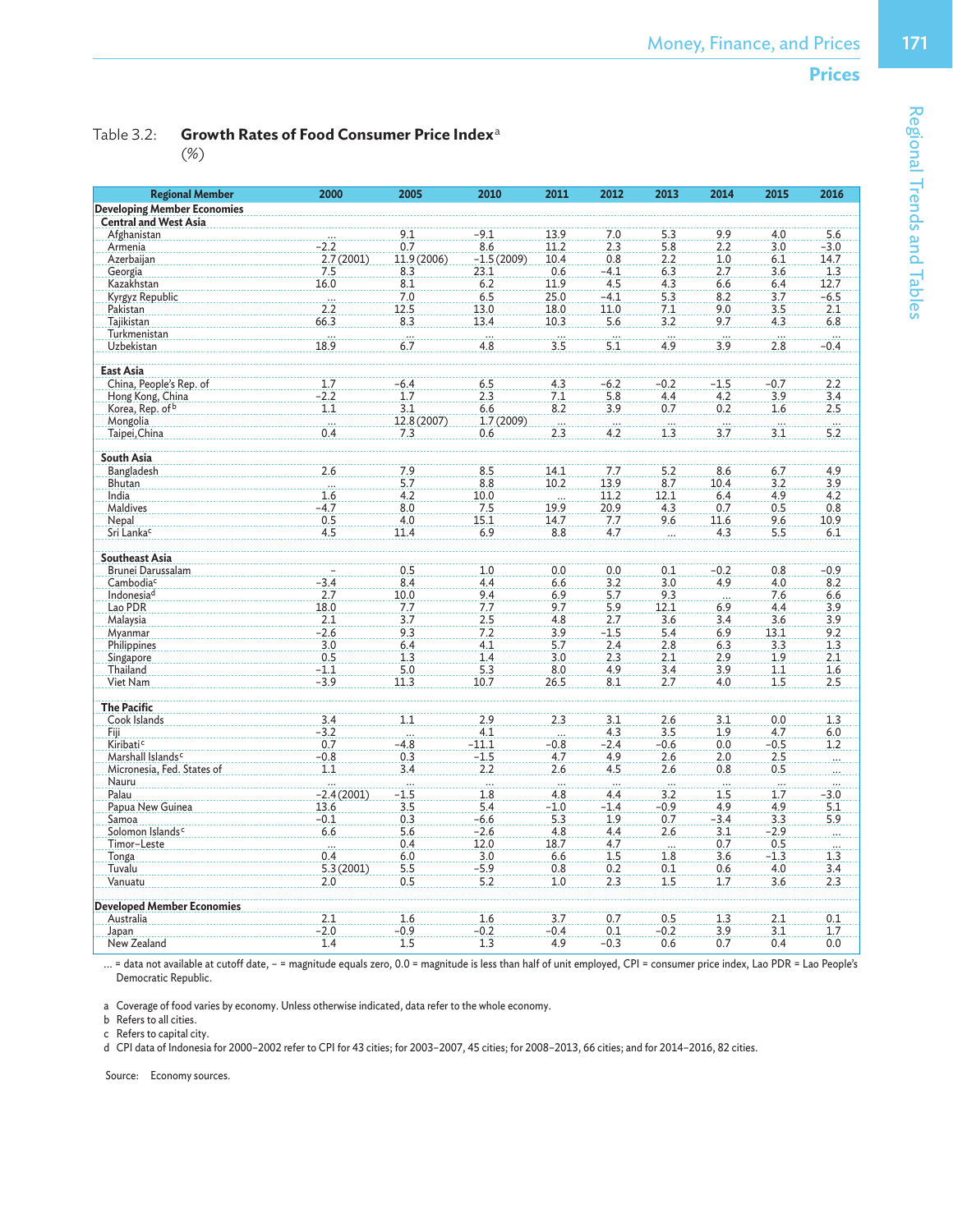## **Prices**

## Table 3.3: **Growth Rates of Nonfood Consumer Price Index**<sup>a</sup>

(%)

| <b>Regional Member</b>              | 2000                     | 2005             | 2010                            | 2011            | 2012             | 2013             | 2014             | 2015     | 2016            |
|-------------------------------------|--------------------------|------------------|---------------------------------|-----------------|------------------|------------------|------------------|----------|-----------------|
| <b>Developing Member Economies</b>  |                          |                  |                                 |                 |                  |                  |                  |          |                 |
| <b>Central and West Asia</b>        |                          |                  |                                 |                 |                  |                  |                  |          |                 |
| Afghanistan                         |                          | 16.3             | 3.8                             | 13.3            | 10.4             | 7.8              | 1.0              | 3.9      | 3.5             |
| Armenia                             | 3.0                      | 0.5              | 9.6                             | 3.4             | 4.6              | 4.6              | 1.7              | 5.6      | $-2.5$          |
| Azerbaijan                          | 0.2(2001)                | 5.3(2006)        | 3.4 (2009)                      | 2.6             | 1.0              | 0.8              | 3.2              | 3.8      | 16.7            |
| Georgia                             | $-0.8$                   | 3.6              | 5.0                             | 1.0             | $-1.7$           | $-1.6$           | 0.7              | 6.4      | 2.0             |
| Kazakhstan                          | 11.5                     | 6.3              | 6.4                             | 5.4             | 4.3              | 3.1              | 6.9              | 8.1      | 22.4            |
| Kyrgyz Republic                     | $\overline{\phantom{a}}$ | 3.7              | 11.4                            | 10.7            | 10.1             | 7.4              | 6.9              | 10.1     | 5.9             |
| Pakistan                            | 4.3                      | 7.5              | 8.3                             | 11.0            | 11.0             | 7.5              | 8.3              | 5.3      | 3.4             |
| Tajikistan                          | 44.2                     | 2.7              | 5.5                             | 7.2             | 6.7              | 6.1              | 2.9              | 7.8      | 5.7             |
| Turkmenistan                        | .                        | .                | .                               |                 | $\cdots$         | $\cdots$         | $\ldots$         | $\cdots$ | $\cdots$        |
| Uzbekistan                          | 36.6                     | 6.9              | 5.3                             | 8.3             | 4.9              | 5.5              | 7.6              | 6.3      | 10.2            |
| East Asia                           |                          |                  |                                 |                 |                  |                  |                  |          |                 |
|                                     |                          |                  |                                 |                 |                  |                  |                  |          |                 |
| China, People's Rep. of             | $-4.1$                   | 0.5              | 2.2                             | 4.6             | 3.4              | 4.3              | 4.6              | 2.6      | 2.0             |
| Hong Kong, China                    | 2.4                      | 2.7              | 2.4                             | 3.4             | 1.9              | 1.4              | 1.4              | 0.6      | 0.7             |
| Korea, Rep. ofb                     |                          |                  |                                 |                 |                  |                  |                  |          |                 |
| Mongolia                            | <br>1.6                  | 7.4(2007)<br>0.5 | 12.5 (2009)<br>1.1              | $\frac{1}{1.1}$ | $\overline{1,1}$ | <br>0.6          | $\overline{0.3}$ | $-1.5$   | $-0.1$          |
| Taipei, China                       |                          |                  |                                 |                 |                  |                  |                  |          |                 |
| South Asia                          |                          |                  |                                 |                 |                  |                  |                  |          |                 |
| Bangladesh                          | 3.0                      | 4.3              | 5.4                             | 4.2             | 10.2             | 9.2              | 5.5              | 6.0      | 7.4             |
| Bhutan                              | .                        | 5.1              | 6.1                             | 8.1             | 9.3              | 8.7              | 6.9              | 5.4      | 2.8             |
| India                               | 7.2                      | 4.6              | 11.2                            | $\frac{1}{8.5}$ | 8.8              | 7.4              | 5.6              | 5.0      | 4.8             |
| Maldives                            | $-0.2$                   | $-0.8$           | 3.8                             |                 | 10.0             | 1.4              | 2.7              | 1.1      | 0.5             |
| Nepal                               | 6.9                      | 5.1              | 4.9                             | 5.4             | 9.0              | 10.0             | 6.8              | 5.2      | 9.2             |
| Sri Lanka <sup>c</sup>              | 10.1                     | 10.7             | 5.4                             | 4.5             | 13.2             |                  | 5.4              | 1.0      | $-4.7$          |
| <b>Southeast Asia</b>               |                          |                  |                                 |                 |                  |                  |                  |          |                 |
| Brunei Darussalam                   |                          |                  |                                 | 0.1             | 0.3              | 0.4              | $-0.2$           | $-0.7$   | $-0.7$          |
| Cambodia <sup>c</sup>               | 1.2                      | 3.9              | 3.8                             | 4.5             | 2.7              | 2.0              | 2.7              | $-2.7$   | $-3.0$          |
| Indonesia <sup>d</sup>              | 7.3                      | 9.8              | 4.0                             | 4.7             | 3.9              | 4.3              | $\dddotsc$       | 5.3      | 2.5             |
| Lao PDR                             | 30.4                     | 6.7              | 4.2                             | 6.1             | 3.1              | 2.0              | 1.8              | $-1.4$   | $-0.7$          |
| Malaysia                            | 1.3                      | 2.7              | 1.4                             | 2.5             | 1.3              | 1.6              | 3.0              | 1.2      | 1.3             |
| Myanmar                             | $\overline{\mathbf{r}}$  | 9.4              | 8.8                             | 7.3             | 7.4              | 12.9             | 2.1              | 3.8      | 3.1             |
| Philippines                         | 9.3                      | 6.8              | 3.7                             | 4.1             | 3.7              | 2.1              | 2.3              | 0.4      | 2.5             |
| Singapore                           | 1.7                      | 0.2              | 3.2                             | 5.9             | 5.2              | 2.4              | 0.5              | $-1.2$   | $-1.3$          |
| Thailand                            | 3.2                      | 4.3              | 2.1                             | 1.3             | 1.9              | 1.5              | 0.8              | $-2.0$   | $-0.6$          |
| Viet Nam                            | $-0.3(2002)$             | 5.6              | 9.1                             | 13.3            | 8.4              | 4.6              | 2.9              | $-2.2$   | $-1.3$          |
| <b>The Pacific</b>                  |                          |                  |                                 |                 |                  |                  |                  |          |                 |
| Cook Islands                        | 3.1                      | 3.0              | $-1.6$                          | 2.1             | 2.9              | $\overline{1.5}$ | 1.7              | 2.7      | $-0.9$          |
| Fiji                                | 3.7                      |                  | 3.5                             |                 | 3.0              | 2.7              | $-0.3$           | 0.3      |                 |
| Kiribatic                           | 1.6                      | $-1.9$           | 2.8                             | $\frac{1}{4.8}$ | 22.8             | $-13.4$          | 3.0              | $-1.1$   | $\frac{1}{3.7}$ |
| Marshall Islands <sup>c</sup>       | 3.1                      | 5.4              | 3.7                             | 5.7             |                  | 1.4              |                  | $-4.9$   |                 |
|                                     | 2.5                      | 4.7              | 3.0                             | 5.1             | 4.0<br>8.0       | 2.5              | 0.6<br>0.9       | $-0.3$   |                 |
| Micronesia, Fed. States of<br>Nauru |                          |                  |                                 |                 |                  |                  |                  |          |                 |
| Palau                               | .<br>$-1.6(2001)$        | $\ddotsc$<br>5.9 | $\overline{\phantom{a}}$<br>1.2 | $\frac{1}{4.7}$ | $\cdots$<br>3.3  | 3.5              | 5.3              | 0.6      | $-0.2$          |
| Papua New Guinea                    | 17.0                     | 0.6              | 6.5                             | 7.8             | 8.0              | 8.0              | 5.4              | 6.5      | 7.4             |
| Samoa                               | 1.6                      | 3.3              | 3.4                             | 3.4             | 2.1              | 0.6              | 2.7              | $-2.8$   | $-3.2$          |
| Solomon Islands <sup>c</sup>        | 8.1                      | 8.4              | 4.1                             | 9.6             | 6.2              | 6.3              | 6.8              | 1.0      |                 |
| Timor-Leste                         |                          | 3.4              | 3.5                             | 8.2             | 3.6              |                  | $-0.1$           | 1.5      |                 |
| Tonga                               | .<br>11.5                | 10.9             | 4.0                             | 6.0             | 0.9              | $-0.1$           | 1.5              | $-3.6$   | 3.7             |
| Tuvalu                              |                          |                  |                                 | 0.3             | 2.3              | 3.4              | 1.4              | 2.5      | 3.6             |
| Vanuatu                             |                          |                  |                                 |                 |                  |                  |                  |          |                 |
|                                     |                          |                  |                                 |                 |                  |                  |                  |          |                 |
| <b>Developed Member Economies</b>   |                          |                  |                                 |                 |                  |                  |                  |          |                 |
| Australia                           | 0.6                      | 2.1              | 2.1                             | 2.6             | 2.6              | 2.6              | 2.8              | 1.6      | 1.6             |
| Japan                               | $-0.3$                   | $-0.1$           | $-0.9$                          | $-0.1$          | $-0.2$           | 0.6              | 2.3              | 0.0      | $-0.7$          |
| New Zealand                         | 2.9                      | 3.4              | 2.5                             | 3.9             | 1.3              | 1.3              | 1.4              | 0.3      | 0.8             |

... = data not available at cutoff date, 0.0 = magnitude is less than half of unit employed, CPI = consumer price index, Lao PDR = Lao People's Democratic Republic.

a Coverage of nonfood varies by economy. Unless otherwise indicated, data refer to the whole economy.

b Refers to all cities.

c Refers to capital city.

d CPI data of Indonesia for 2000–2002 refer to CPI for 43 cities; for 2003–2007, 45 cities; for 2008–2013, 66 cities; and for 2014–2016, 82 cities.

Sources: Economy sources; Asian Development Bank estimates based on CPI weights from official sources.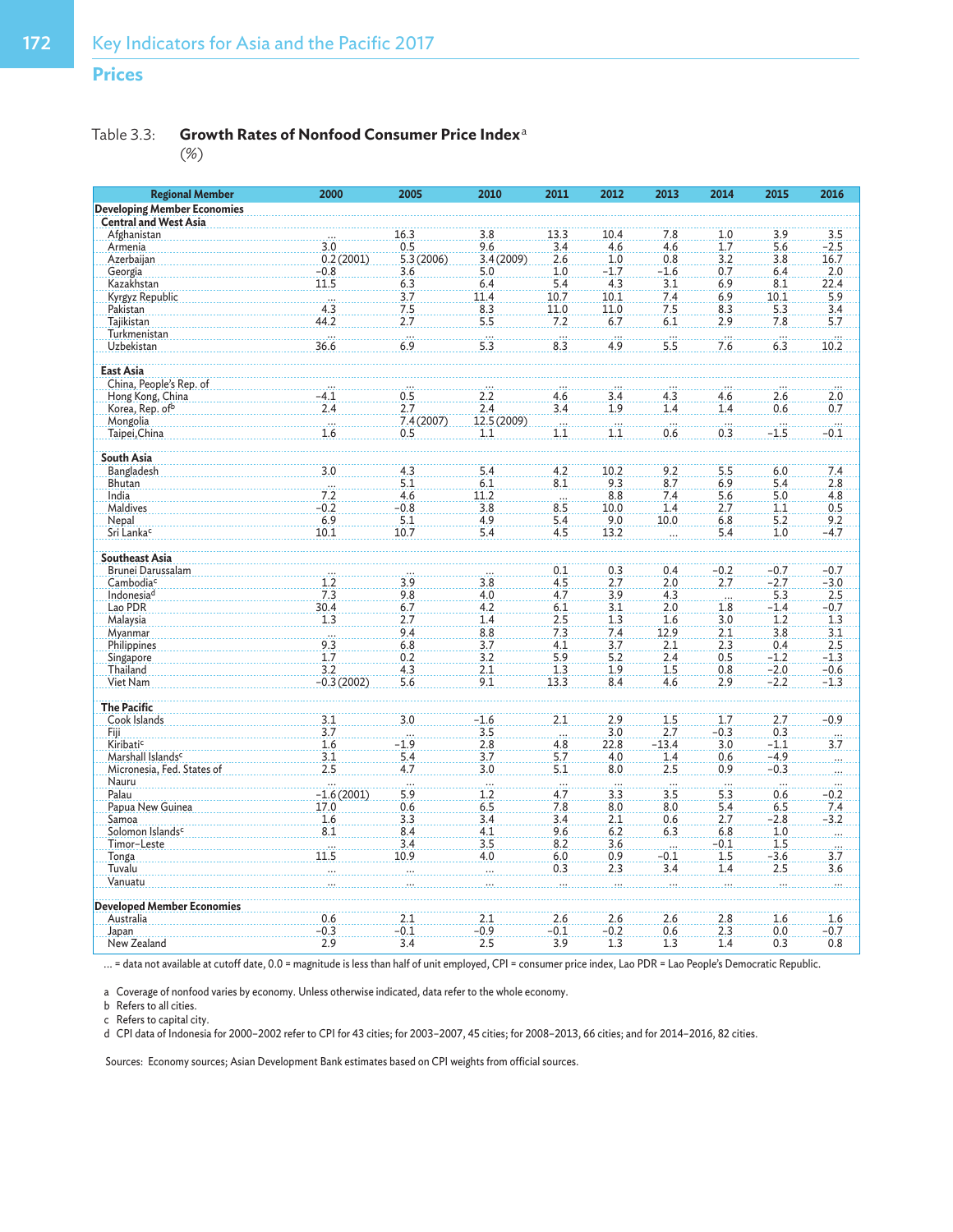Table 3.4: **Growth Rates of Wholesale and/or Producer Price Index** 

| <b>Regional Member</b>             | 2000                    | 2005      | 2010          | 2011            | 2012                     | 2013            | 2014             | 2015    | 2016     |
|------------------------------------|-------------------------|-----------|---------------|-----------------|--------------------------|-----------------|------------------|---------|----------|
| <b>Developing Member Economies</b> |                         |           |               |                 |                          |                 |                  |         |          |
| <b>Central and West Asia</b>       |                         |           |               |                 |                          |                 |                  |         |          |
| Afghanistan                        |                         |           |               |                 |                          |                 |                  |         |          |
| Armenia                            | 0.8                     | 7.7       | 22.6          | 9.1             | 7.0                      | 4.7             | 8.5              | $-0.8$  | 1.5      |
| Azerbaijan                         | 3.3(2001)               | 17.3      | 30.5          | 33.5            | 4.5                      | $-3.9$          | $-5.1$           | $-30.6$ | 27.5     |
| Georgia                            | 5.8                     | 7.5       | 11.3          | 12.8            | 1.6                      | $-2.0$          | 2.9              | 7.5     | $-0.1$   |
| Kazakhstan                         | 38.0                    | 23.7      | 25.2          | 27.2            | 3.5                      | $-0.3$          | 9.5              | $-20.5$ | 16.8     |
| Kyrgyz Republic                    |                         | $\cdots$  | 22.8          | 22.0            | 5.3                      | $-2.1$          | 1.4              | 8.7     | 6.4      |
| Pakistan                           | 1.8                     | 6.7       | 13.8          | 21.2            | 10.4                     | 7.4             | 8.2              | $-0.3$  | $-1.1$   |
| Tajikistan                         | 39.2                    | 10.4      | 27.2          | 15.5            | 6.1                      | 2.1             | 4.7              | 3.0     | 14.7     |
| Turkmenistan                       | $\overline{\mathbf{r}}$ | .         |               | $\cdots$        |                          | ia.             | $\ddotsc$        |         | .<br>    |
| Uzbekistan                         | 60.9                    | 25.6      | 15.6          | 19.6            | 14.5                     | 11.7            | 13.6             | 13.5    | 14.8     |
| <b>East Asia</b>                   |                         |           |               |                 |                          |                 |                  |         |          |
| China, People's Rep. of            | 2.8                     | 4.9       | 5.5           | 6.0             | $-1.7$                   | $-1.9$          | $-1.9$           | $-5.2$  | $-2.0$   |
| Hong Kong, China                   | 0.2                     | 0.8       | 6.0           | 8.3             | 0.1                      | $-3.1$          | $-1.7$           | $-2.7$  | 1.3      |
| Korea, Rep. of                     | 2.1                     | 2.1       | 3.8           | 6.7             | 0.7                      | $-1.6$          | $-0.5$           | $-4.0$  | $-1.8$   |
| Mongolia                           | in.                     |           | .             |                 |                          |                 |                  |         |          |
| Taipei, China                      | 1.8                     | 0.6       | 5.5           | $\frac{1}{4.3}$ | $-1.2$                   | $-2.4$          | $-0.6$           | $-8.8$  | $-3.0$   |
|                                    |                         |           |               |                 |                          |                 |                  |         |          |
| <b>South Asia</b>                  |                         |           |               |                 |                          |                 |                  |         |          |
| Bangladesh <sup>a</sup>            | $-0.4$                  | 3.4       |               |                 |                          |                 |                  |         |          |
| Bhutan                             | $\cdots$                | $\cdots$  | $\cdots$      |                 | $\ddots$                 | $\ddots$        |                  |         | b.       |
| India                              | 7.2                     | 4.5       | 9.6           |                 | 6.9                      | 5.2             | 1.3              | $-3.7$  | 1.7      |
| Maldives                           | $-2.4(2002)$            | 4.6       | 3.9           |                 | $\cdots$                 | 0.3             | 2.1              | $-2.4$  | $\cdots$ |
| Nepal                              | 1.4(2001)               | 7.3       | 12.6          | 9.9             | 6.4                      | 9.0             | 8.3              | 6.1     | 6.3      |
| Sri Lanka                          | 1.7                     | 11.5      | 2.6           | 19.9            | 3.5                      | 9.2             | 3.2              | 1.0     | 4.2      |
| <b>Southeast Asia</b>              |                         |           |               |                 |                          |                 |                  |         |          |
| Brunei Darussalam                  |                         |           |               |                 |                          |                 |                  |         |          |
| Cambodia                           |                         |           |               |                 |                          |                 |                  |         |          |
| Indonesiab                         | 12.5                    | 15.3      | 4.9           | 7.5             | 3.8                      | $\frac{1}{5.0}$ | 5.4              | 4.4     | 7.9      |
| Lao PDR                            |                         |           |               |                 |                          |                 |                  |         |          |
| Malaysia                           | $-1.8(2001)$            | 3.8(2006) | $-10.8(2009)$ | 12.3            | $-0.4$                   | ag.<br>$-2.7$   | $\overline{1.5}$ | $-7.4$  | $-1.1$   |
| Myanmar                            | $\cdots$                |           |               | $\ddotsc$       | $\dddotsc$               | $\ddots$        |                  |         | .<br>    |
| Philippines                        | 5.8                     | 11.4      | 5.9           | 8.7             | 1.1                      | 1.6             | 2.7              | $-3.9$  | 1.2      |
| Singapore                          | 10.1                    | 9.6       | 4.7           | 8.4             | 0.5                      | $-2.7$          | $-3.3$           | $-15.3$ | $-6.9$   |
| Thailand                           | 3.8                     | 9.2       | 9.4           | 5.5             | 1.0                      | 0.3             | 0.1              | $-4.1$  | $-1.2$   |
| Viet Nam                           | $-0.2$                  | 4.4       | 12.6          | 18.4            | 3.4                      | 5.3             | 3.3              | $-0.6$  | $-0.5$   |
|                                    |                         |           |               |                 |                          |                 |                  |         |          |
| <b>The Pacific</b>                 |                         |           |               |                 |                          |                 |                  |         |          |
| Cook Islands                       |                         |           |               |                 |                          |                 |                  |         |          |
| Fiji.                              |                         |           |               |                 |                          |                 |                  |         |          |
| Kiribati                           |                         |           |               |                 |                          |                 |                  |         |          |
| Marshall Islands                   |                         |           |               |                 |                          |                 |                  |         |          |
| Micronesia, Fed. States of         |                         |           |               |                 |                          |                 |                  |         |          |
| Nauru                              |                         |           |               |                 | $\overline{\phantom{a}}$ |                 |                  |         |          |
| Palau                              |                         |           |               |                 |                          |                 |                  |         |          |
| Papua New Guinea                   |                         |           |               |                 |                          |                 |                  |         |          |
| Samoa                              |                         |           |               |                 |                          |                 |                  |         |          |
| Solomon Islands                    |                         |           |               |                 |                          |                 |                  |         |          |
| Timor-Leste                        |                         |           |               |                 |                          |                 |                  |         |          |
| Tonga                              |                         |           |               |                 |                          |                 |                  |         |          |
| Tuvalu                             |                         |           |               |                 |                          |                 |                  |         |          |
| Vanuatu                            |                         |           |               |                 |                          |                 |                  |         |          |
| <b>Developed Member Economies</b>  |                         |           |               |                 |                          |                 |                  |         |          |
| Australia                          | 2.6                     | 3.6       | $-0.1$        | 2.8             | 2.0                      | 1.2             | 2.1              | 1.0     | 1.5      |
| Japan                              | 0.0                     | 1.6       | $-0.1$        | 1.5             | $-0.9$                   | 1.3             | 1.1              | $-3.0$  | $-3.5$   |
| New Zealand                        | 5.2                     | 3.4       | 2.7           | 4.7             | 1.0                      | 0.9             | 1.1              | $-1.3$  | 0.8      |

... = data not available at cutoff date, 0.0 = magnitude is less than half of unit employed, Lao PDR = Lao People's Democratic Republic.

a For agricultural and industrial products only.

b Change of the wholesale price index for 2013 was estimated by rebasing January–October 2013 and 2012 data to 2005.

Source: Economy sources.

Regional Trends and Tables

Regional Trends and Tables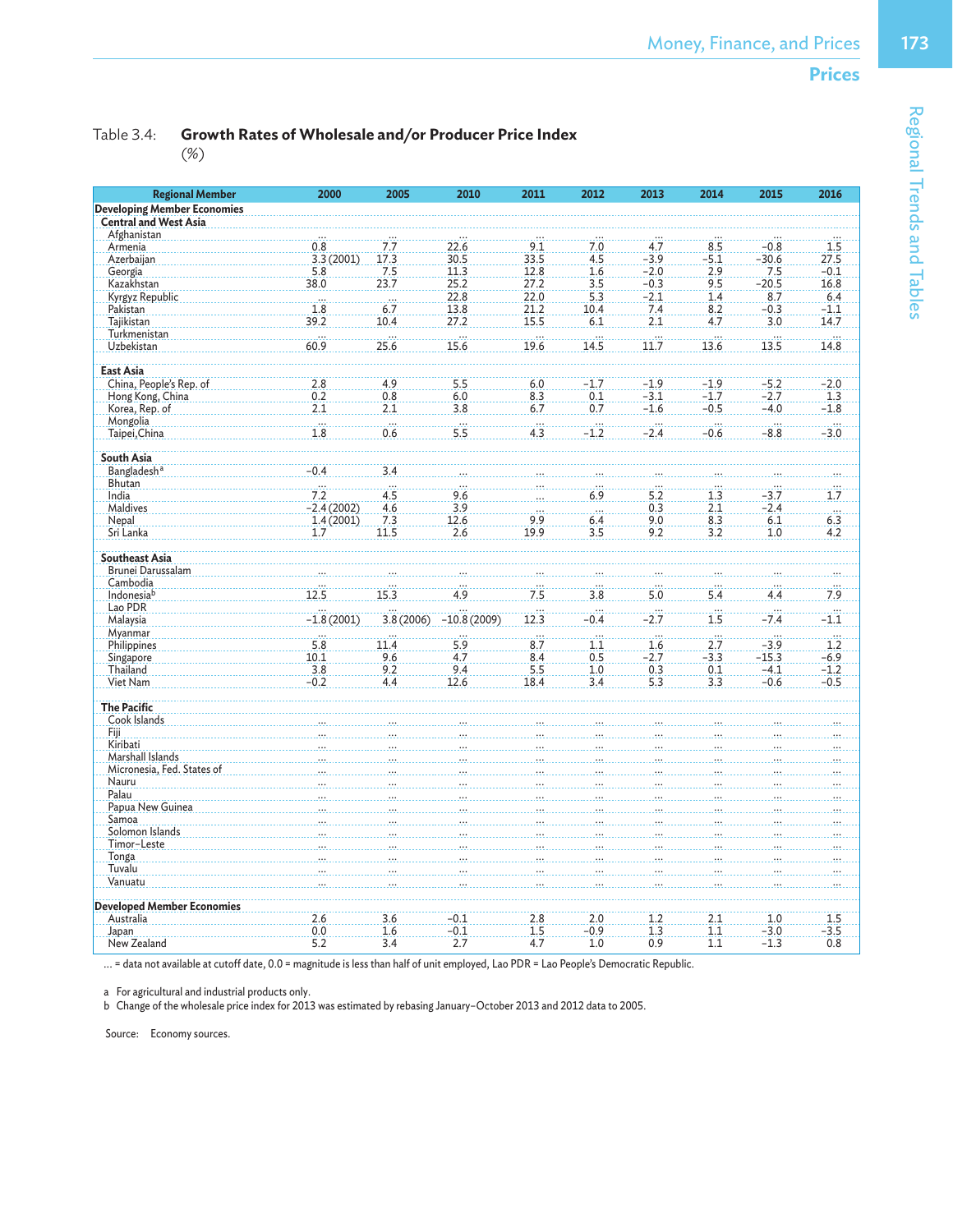# **Prices**

## Table 3.5: **Growth Rates of Gross Domestic Product Deflator**

(%)

| <b>Regional Member</b>             | 2000         | 2005      | 2010         | 2011             | 2012                     | 2013    | 2014       | 2015                    | 2016                     |
|------------------------------------|--------------|-----------|--------------|------------------|--------------------------|---------|------------|-------------------------|--------------------------|
| <b>Developing Member Economies</b> |              |           |              |                  |                          |         |            |                         |                          |
| <b>Central and West Asia</b>       |              |           |              |                  |                          |         |            |                         |                          |
| Afghanistan                        |              | 11.6      | 14.3         | 10.4             | 9.3                      | 3.5     | $-1.0$     | 5.1                     | 5.2                      |
| Armenia                            | $-1.4$       | 3.2       | 7.8          | 4.3              | 5.4                      | 3.4     | 2.3        | 1.2                     | 0.5                      |
| Azerbaijan                         | 12.5         | 16.1      | 13.6         | 22.5             | 2.9                      | 0.4     | $-1.3$     | $-8.9$                  | 14.7                     |
| Georgia                            | 4.7          | 7.9       | 8.5          | 9.5              | 1.1                      | $-0.8$  | 3.8        | 5.9                     | 4.0                      |
| Kazakhstan                         | 17.4         | 17.9      | 19.6         | 18.9             | 4.8                      | 9.5     | 5.8        | 1.9                     | 11.9                     |
| Kyrgyz Republic                    | 27.2         | 7.1       | 10.0         | 22.5             | 8.7                      | 3.2     | 8.4        | 3.4                     | 2.5                      |
| Pakistan                           | 5.3(2001)    | 7.8       | 10.9         | 19.6             | 6.0                      | 7.0     | 7.4        | 4.1                     | 0.5                      |
| Tajikistan                         | 22.7         | 9.5       | 12.4         | 18.8             | 11.8                     | 4.3     | 5.5        | 0.2                     | 5.2                      |
| Turkmenistan                       | 21.3         | 7.0       | 2.3          | 12.8             | 8.3                      | 1.2     | 0.6        | -4.9                    | $-5.0$                   |
| Uzbekistan                         | 47.1         | 21.4      | 16.5         | 16.6             | 15.0                     | 14.3    | 11.7       | 9.2                     | 8.1                      |
|                                    |              |           |              |                  |                          |         |            |                         |                          |
| East Asia                          |              |           |              |                  |                          |         |            |                         |                          |
| China, People's Rep. of            | 2.0          | 3.9       | 6.9          | 8.1              | 2.4                      | 2.2     | 0.8        |                         |                          |
| Hong Kong, China                   | $-3.4$       | $-0.1$    | 0.3          | 3.8              | 3.6                      | 1.8     | 2.9        | 3.7                     | 1.7                      |
| Korea, Rep. of                     | 1.1          | 1.0       | 3.2          | 1.6              | 1.0                      | 0.9     | 0.6        | 2.4                     | 1.8                      |
| Mongolia                           | 12.0         | 20.1      | $\mathbf{r}$ | 15.1             | 12.8                     | 2.9     | 7.4        | 1.9                     | 2.2                      |
| Taipei, China                      | 7.6          | $-1.5$    | $-1.5$       | $-2.3$           | 0.5                      | 1.5     | 1.7        | 3.3                     | 0.7                      |
| South Asia                         |              |           |              |                  |                          |         |            |                         |                          |
| Bangladesh                         | 1.9          | 5.1       | 7.1          | 7.9              | 8.2                      | 7.2     | 5.7        |                         | 6.7                      |
| Bhutan                             | 3.7          | 5.9       | 6.0          | 8.6              | 9.2                      | 5.9     | 7.6        | 5.9<br>3.4              |                          |
| India                              |              | 4.2       | 9.0          |                  | 7.9                      | 6.2     |            | 1.8                     |                          |
| <b>Maldives</b>                    | 3.6          | 1.4       | 0.9          | in.              |                          |         | 3.2        |                         | 3.6<br>5.9               |
|                                    | 2.1          |           | 14.4         | 10.6             | 5.5                      | 6.0     | 4.5<br>9.0 | 7.9                     |                          |
| Nepal                              | 4.7          | 5.8       |              | 11.0             | 6.6                      | 6.1     |            | 5.1                     | 5.0                      |
| Sri Lanka                          | 6.7          | 10.4      | 5.9 (2009)   | 3.8              | 10.8                     | 6.2     | 2.9        | 0.8                     | 3.6                      |
| <b>Southeast Asia</b>              |              |           |              |                  |                          |         |            |                         |                          |
| Brunei Darussalam                  | 29.0         | 18.8      | 5.3          | 20.2             | 1.2                      | $-2.8$  | $-1.8$     | $-17.6$                 | $-9.2$                   |
| Cambodia                           | $-3.1$       | 6.1       | 3.1          | 3.4              | 1.3                      | 1.0     | 3.1        | 1.2                     | 3.5                      |
| Indonesia                          | 9.6          | 14.3      | 8.2          | 7.5              | 3.8                      | 5.0     | 5.4        | 4.0                     | 2.5                      |
| Lao PDR                            | 21.8         | 7.8       | 3.1          | 7.6              | $\overline{\mathcal{L}}$ | 6.5     | 5.7        | 2.3                     | 3.0                      |
| Malaysia                           | $-1.6(2001)$ | 4.0(2006) | $-6.0(2009)$ | 5.4              | 1.0                      | 0.2     | 2.5        | $-0.4$                  | 1.9                      |
| Myanmar                            | 2.5          | 19.2      | 7.0          | 10.3             | 3.1                      | 4.4     | 4.2        | 4.1                     | 3.6                      |
| Philippines                        | 5.7          | 5.8       | 4.2          | 4.0              | 2.0                      | 2.0     | 3.2        | $-0.6$                  | 1.6                      |
| Singapore                          | 3.7          | 2.2       | 0.0          | 1.2              | 0.4                      | $-0.2$  | $-0.4$     | 2.5                     | $-1.4$                   |
| Thailand                           | 1.3          | 4.8       | 4.7          | 3.7              | 1.9                      | 1.6     | 1.0        | 0.3                     | 1.7                      |
| Viet Nam                           | 3.4          | 9.0       | 12.1         | 21.3             | 10.9                     | 4.8     | 3.7        | $-0.2$                  | 1.1                      |
|                                    |              |           |              |                  |                          |         |            |                         |                          |
| <b>The Pacific</b>                 |              |           |              |                  |                          |         |            |                         |                          |
| Cook Islands                       | 2.2          | $-2.6$    | 6.2          | $\overline{1.4}$ | $-1.7$                   | 0.0     | $-1.0$     | 1.9                     | $-2.4$                   |
| Fiji                               | $-2.4$       |           | 2.5          |                  | 3.3                      | 2.3     | 3.5        | 3.4                     |                          |
| Kiribati                           | 3.2          | 5.5       | 1.5          | 1.6              | 0.2                      | 0.3     | 3.8        | 4.8                     |                          |
| Marshall Islands                   | $-3.0$       | 2.0       | 1.4          | 3.1              | 3.3                      | 0.8     | $-3.2$     | $-2.6$                  |                          |
| Micronesia, Fed. States of         | 1.1          | 2.1       | 2.5          | 3.7              | 6.7                      | $-0.1$  | 3.1        | $-4.5$                  | $-0.3$                   |
| Nauru                              | $\cdots$     | 1.6       | $-18.4$      | 7.0              | 16.4                     | $-30.8$ | $-23.5$    | $-8.4$                  | 5.7                      |
| Palau                              | 2.7(2001)    | 8.9       | $-4.8$       | 3.8              | 3.5                      | 8.2     | 2.5        | 8.5                     | 2.3                      |
| Papua New Guinea                   | 13.1         | 7.9       | 9.9          | 8.8              | $-0.6$                   | 3.6     | 5.4        | $\overline{\mathbf{1}}$ | $\overline{\phantom{a}}$ |
| Samoa                              | 1.1          | 5.1       | 2.0          | 4.4              | 2.9                      | 0.8     | 1.5        | 0.4                     | 0.4                      |
| Solomon Islands                    | 6.9          | 8.8       | 1.8          | 4.8              | 4.2                      | 6.8     | 1.9        | 4.0                     |                          |
| Timor-Leste                        | $-40.1$      | 9.6       | 53.4         | 26.9             | 12.1                     | $-4.9$  | $-3.2$     | $-36.5$                 |                          |
| Tonga                              | 7.4          | 6.7       | 3.7          | 5.8              | 2.2                      | 0.6     | 1.1        | $-0.1$                  | 0.4                      |
| Tuvalu                             | 6.1(2001)    | 0.7       | 2.5          | 0.8              | 0.8                      | 2.1     | 5.1        | 4.6                     |                          |
| Vanuatu                            | 2.4          | 0.4       | 2.6          | 3.1              | 0.4                      | 2.7     | 2.0        |                         |                          |
| <b>Developed Member Economies</b>  |              |           |              |                  |                          |         |            |                         |                          |
| Australia                          | 2.4          | 3.7       | 1.1          | 6.1              | 2.1                      | $-0.1$  | 1.4        | $-0.7$                  | $-0.3$                   |
| Japan                              | $-1.4$       | $-1.0$    | $-1.9$       | $-1.7$           | $-0.8$                   | $-0.3$  | 1.7        | 2.1                     | 0.3                      |
| New Zealand                        | 2.5          | 2.4       | 3.0          | 2.8              | $-0.3$                   | 3.3     | 2.2        | 0.2                     | 1.5                      |

... = data not available at cutoff date; 0.0 = magnitude is less than half of unit employed, Lao PDR = Lao People's Democratic Republic.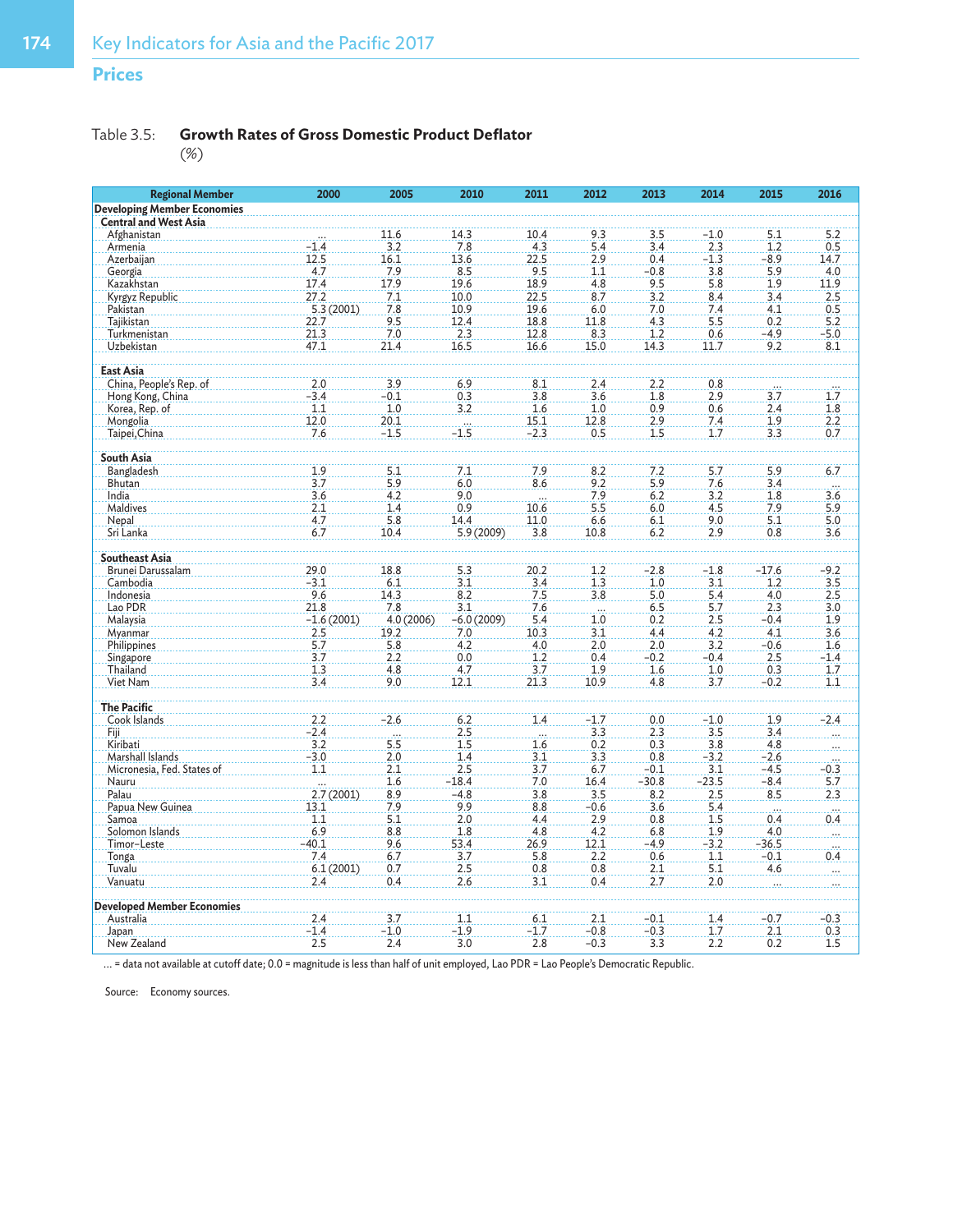Table 3.6: **Growth Rates of Money Supply**<sup>a</sup>

|--|

| <b>Regional Member</b>                                             | 2000            | 2005             | 2010     | 2011            | 2012     | 2013    | 2014            | 2015             | 2016                |
|--------------------------------------------------------------------|-----------------|------------------|----------|-----------------|----------|---------|-----------------|------------------|---------------------|
| <b>Developing Member Economies</b><br><b>Central and West Asia</b> |                 |                  |          |                 |          |         |                 |                  |                     |
| Afghanistan                                                        |                 | 44.6             | 26.9     | 21.3            | 8.7      | 9.9     | 8.1             | 3.1              | 9.7                 |
| Armenia                                                            | 36.5            | 27.8             | 11.8     | 23.7            | 19.5     | 14.8    | 8.3             | 10.8             | 17.5                |
| Azerbaijan <sup>b</sup>                                            | 21.8            | 22.3             | 24.3     | 32.1            | 20.7     | 15.0    | 11.8            | $-1.3$           | $-1.9$              |
| Georgiab                                                           | 39.2            | 27.9             | 30.1     | 14.5            | 11.4     | 24.5    | 13.8            | 19.3             | 20.2                |
| Kazakhstan <sup>b</sup>                                            | 45.0            | 25.2             | 13.3     | 15.0            | 7.9      | 10.2    | 10.5            | 34.3             | 15.7                |
| Kyrgyz Republic                                                    | 12.1            | 9.9              | 21.1     | 14.9            | 23.8     | 22.8    | 3.0             | 14.9             | 14.6                |
| Pakistan                                                           | 9.4             | 19.8             | 13.0     | 16.8            | 13.4     | 16.9    | 12.6            | 12.8             | 14.5                |
| Tajikistan                                                         | 57.3            | 36.3             | 17.6     | 29.9            | 22.8     | 18.6    | 3.5             | 12.2             | 56.7                |
| Turkmenistan <sup>b</sup>                                          | 94.6            | 5.6              | 74.2     | 52.1            | 37.4     | 26.0    | 10.0            | 18.0             |                     |
| Uzbekistan                                                         | 37.1            | 54.4             | 52.4     | 32.3            | 29.2     | 22.5    | 15.8            | 17.5             |                     |
| <b>East Asia</b>                                                   |                 |                  |          |                 |          |         |                 |                  |                     |
| China, People's Rep. of                                            | 12.3            | 16.5             | 19.7     | 17.3            | 14.4     | 13.6    | 11.0            | 13.3             | 11.3                |
|                                                                    | 7.8             | 5.1              | 8.1      | 12.9            | 11.1     | 12.4    | 9.5             | 5.5              | 7.7                 |
| Hong Kong, China<br>Korea, Rep. of                                 | 5.2             | 7.0              | 6.0      | 5.5             | 4.8      | 4.6     | 8.1             | 8.2              | 7.1                 |
|                                                                    |                 |                  |          |                 |          |         |                 |                  |                     |
| Mongolia                                                           | 17.6            | 34.6             | 62.5     | 37.0            | 18.7     | 24.2    | 12.5            | $-5.5$<br>5.8    | 20.2                |
| Taipei, China                                                      | 6.5             | 6.6              | 5.5      | 4.8             | 3.5      | 5.8     | 6.1             |                  | 3.6                 |
| South Asia                                                         |                 |                  |          |                 |          |         |                 |                  |                     |
| Bangladesh                                                         | 18.6            | 16.7             | 22.4     | 21.3            | 17.4     | 16.7    | 16.1            | 12.4             | 16.3                |
| Bhutan                                                             | 16.1            | 13.2             | 16.5     | 4.1             | 5.9      | 3.3     | 26.0            | 3.8              | 23.0                |
| India <sup>b</sup>                                                 | 16.8            | 21.1             | 16.1     | 13.5            | 13.6     | 13.4    | 10.9            | 10.1             | 10.6                |
| Maldives                                                           | 4.2             | 10.6             | 14.6     | 20.0            | 4.9      | 18.4    | 14.7            | 12.3             | $-0.2$              |
| Nepal                                                              | 21.8            | 8.3              | 14.1     | 28.0            | 22.7     | 16.4    | 19.1            | 19.9             | 19.5                |
| Sri Lanka                                                          | 12.9            | 19.1             | 18.0     | 20.9            | 18.3     | 18.0    | 13.1            | 17.2             |                     |
| <b>Southeast Asia</b>                                              |                 |                  |          |                 |          |         |                 |                  |                     |
| Brunei Darussalam                                                  | 1.9(2002)       | $-4.5$           | 4.8      | 10.1            | 0.9      | 1.5     | 3.2             | $-1.8$           | 1.5                 |
| Cambodia                                                           | 26.9            | 16.1             | 20.0     | 21.4            | 20.9     | 14.6    | 29.9            | 14.7             | 17.9                |
| Indonesia                                                          | 14.3            | 16.3             | 15.4     | 16.4            | 15.0     | 12.8    | 11.9            | 9.0              | 10.0                |
| Lao PDR                                                            | 45.9            | 8.2              | 39.5     | 28.7            | 31.0     | 17.0    | 25.2            | 14.7             | 10.9                |
| Malaysiab                                                          | 5.1             | 8.3              | 6.8      | 14.3            | 9.0      | 7.3     | 7.0             | 2.6              | 3.0                 |
| Myanmar                                                            | 42.2            | 27.3             | 42.6     | 42.5            | 16.2     | 24.8    | 26.2            | 32.9             | 16.6                |
| Philippines                                                        | 4.8             | 16.4             | 10.4     | 7.0             | 9.4      | 33.5    | 10.5            | 9.1              | 13.3                |
| Singapore                                                          | $-2.0$          | 6.2              | 8.6      | 10.0            | 7.2      | 4.3     | 3.3             | 1.5              | 8.0                 |
| Thailand                                                           | 4.0             | 6.1              | 10.9     | 15.1            | 10.4     | 7.3     | 4.7             | 4.4              | 4.2                 |
| Viet Nam                                                           | 56.2            | 29.7             | 33.3     | 12.1            | 18.5     | 18.8    | 17.7            | 16.2             | 18.4                |
| <b>The Pacific</b>                                                 |                 |                  |          |                 |          |         |                 |                  |                     |
| Cook Islands                                                       | 4.8             | $-5.2$           | $-2.8$   | $-13.4$         | 19.2     | $-25.6$ | 3.0             | 9.6              | $-2.7$              |
| Fiji <sup>b</sup>                                                  | $-2.1$          | 15.2             | 3.5      | 11.0            | 6.3      | 19.0    | 10.4            | 14.0             | 4.7                 |
| Kiribati                                                           | <b>College</b>  | .                | $\cdots$ | .               | $\cdots$ |         | .               | $\cdots$         |                     |
| Marshall Islands                                                   | 16.6            | $-0.8$           | 9.4      | $-3.8$          | $-13.4$  |         | 31.0            | 30.8             |                     |
| Micronesia, Fed. States of                                         | $\sim$          |                  |          |                 |          |         |                 |                  |                     |
| Nauru                                                              |                 |                  |          |                 |          |         |                 |                  |                     |
| Palau                                                              |                 |                  |          |                 |          |         |                 |                  |                     |
| Papua New Guinea <sup>b</sup>                                      | 5.4             | 29.5             | 11.4     | 16.1            | 11.0     | 6.7     | 3.4             | 8.0              | 10.9                |
| Samoa                                                              | 16.4            | 15.6             | 6.4      | $-6.1$          | $-1.6$   | 6.4     | 9.6             | 6.0              | 9.2                 |
| Solomon Islands <sup>b</sup>                                       | 0.4             | 46.1             | 13.3     | 25.8            | 17.4     | 12.4    | 5.1             | 15.5             | 13.4                |
|                                                                    | 155.5 (2001)    | 17.6             | 18.2     | 9.3             | 26.2     | 22.9    | 19.9            | 7.1              | 14.2                |
| Timor-Leste                                                        |                 |                  | 5.1      | 2.7             |          | 7.0     | 8.0             | 2.4              | 12.6                |
| Tonga                                                              | 8.3             | 12.1             |          |                 | $-1.6$   |         |                 |                  |                     |
| Tuvalu                                                             | $\frac{1}{5.5}$ | $\frac{1}{11.6}$ | $-6.0$   | $\frac{1}{1.3}$ | $-0.6$   | $-5.6$  | $\frac{1}{8.6}$ | $\frac{1}{11.4}$ | $\frac{10.6}{10.6}$ |
| Vanuatu                                                            |                 |                  |          |                 |          |         |                 |                  |                     |
| <b>Developed Member Economies</b>                                  |                 |                  |          |                 |          |         |                 |                  |                     |
| Australiab                                                         | 7.3             | 8.9              | 4.5      | 9.1             | 9.1      | 6.5     | 7.0             | 6.7              | 5.8                 |
| Japan <sup>c</sup>                                                 | 1.9             | 0.4              | 1.9      | 2.6             | 2.2      | 3.4     | 2.8             | 2.5              | 3.2                 |
| New Zealand <sup>b</sup>                                           | 6.6             | 7.8              | 3.2      | 6.5             | 6.0      | 5.0     | 6.3             | 8.1              | 6.4                 |

... = data not available at cutoff date, Lao PDR = Lao People's Democratic Republic.

a Data are based on M2 unless stated otherwise.

b Refers to M3.

c Refers to M3 except for 2000 (M2).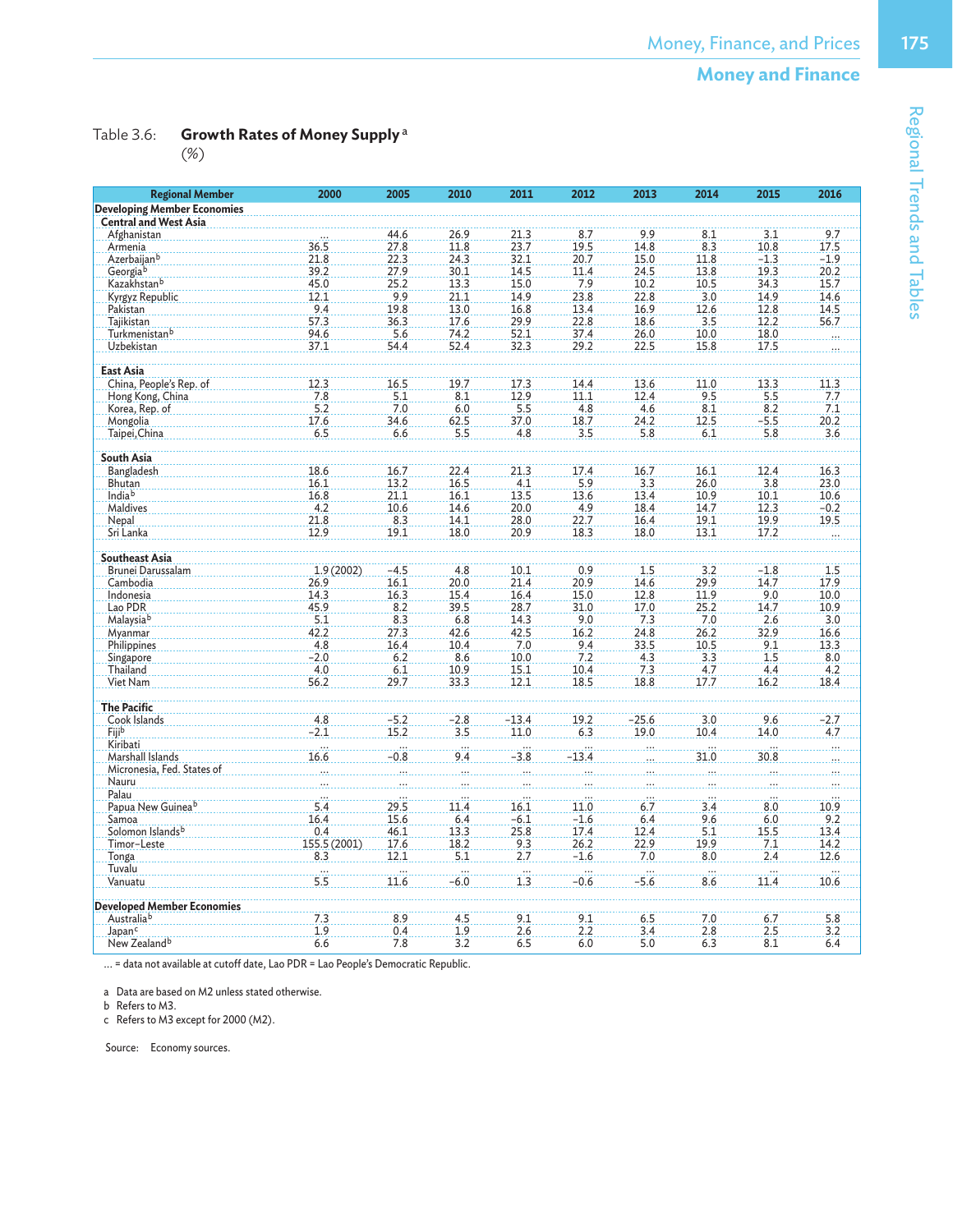Table 3.7: **Money Supply**<sup>a</sup>

(% of GDP)

| <b>Regional Member</b>                 | 2000        | 2005             | 2010             | 2011             | 2012        | 2013        | 2014         | 2015         | 2016             |
|----------------------------------------|-------------|------------------|------------------|------------------|-------------|-------------|--------------|--------------|------------------|
| <b>Developing Member Economies</b>     |             |                  |                  |                  |             |             |              |              |                  |
| <b>Central and West Asia</b>           |             |                  |                  |                  |             |             |              |              |                  |
| Afghanistan                            | 11.0 (2002) | 17.9             | 34.4             | 34.8             | 31.2        | 31.1        | 33.0         | 32.9         | 33.1             |
| Armenia                                | 14.7        | 16.3             | 26.3             | 29.8             | 31.6        | 33.9        | 34.7         | 36.8         | 42.9             |
| Azerbaijan <sup>b</sup>                | 10.8        | 14.7             | 24.8             | 26.7             | 30.6        | 33.2        | 36.5         | 39.2         | 34.6             |
| Georgiab                               | 10.1        | 16.9             | 29.9             | 29.2             | 30.2        | 36.6        | 38.4         | 42.0         | 47.3             |
| Kazakhstan <sup>b</sup>                | 15.3        | 27.2             | 38.9             | 34.5             | 33.9        | 32.2        | 32.3         | 42.1         | 43.1             |
| Kyrgyz Republic                        | 11.3        | 21.1             | 31.4             | 27.8             | 31.7        | 34.0        | 31.1         | 33.3         | 35.8             |
| Pakistan                               | 33.0        | 41.6             | 37.7             | 35.8             | 37.0        | 38.8        | 38.8         | 40.2         | 43.4             |
| Tajikistan                             | 8.2         | 15.5             | 12.0             | 12.8             | 13.1        | 13.9        | 12.8         | 13.5         | 18.8             |
| Turkmenistanb                          | 19.4        | 10.5             | 17.6             | 32.3             | 36.9        | 41.7        | 41.4         | 48.2         |                  |
| Uzbekistan                             | 12.2        | 14.4             | 22.4             | 23.5             | 24.4        | 24.2        | 23.2         | 23.2         |                  |
| East Asia                              |             |                  |                  |                  |             |             |              |              |                  |
| China, People's Rep. of                | 134.2       | 158.0            | 175.7            | 174.0            | 180.3       | 185.9       | 190.7        | 202.1        | 208.3            |
| Hong Kong, China                       | 272.9       | 310.1            | 401.7            | 416.5            | 439.4       | 470.3       | 487.2        | 484.4        | 502.1            |
| Korea, Rep. of                         | 111.4       | 111.1            | 131.2            | 131.4            | 133.3       | 134.4       | 139.8        | 144.2        | 147.0            |
| Mongolia                               | 21.1        | 37.5             | 48.0             | 48.7             | 45.6        | 49.3        | 47.8         | 43.4         | 50.6             |
| Taipei, China                          | 182.6       | 201.9            | 219.2            | 226.7            | 228.6       | 233.2       | 234.0        | 238.0        | 241.4            |
|                                        |             |                  |                  |                  |             |             |              |              |                  |
| South Asia                             |             |                  |                  |                  |             |             |              |              |                  |
| Bangladesh                             | 31.5        | 40.9             | 45.5             | 48.1             | 49.0        | 50.3        | 52.1         | 52.0         | 52.9             |
| Bhutan                                 | 50.8        | 57.8             | 70.5             | 62.7             | 57.8        | 55.2        | 61.4         | 57.7         | 61.6             |
| India <sup>b</sup>                     | 60.3        | 73.6             | 83.6             | 84.5             | 84.3        | 84.7        | 84.9         | 85.0         | 84.2             |
| Maldives                               | 41.1        | 47.0             | 53.4             | 53.3             | 51.7        | 55.1        | 57.1         | 57.8         | 52.4             |
| Nepal                                  | 49.0        | 51.0             | 60.3             | 67.4             | 74.0        | 77.6        | 79.7         | 88.2         | 99.8             |
| Sri Lanka                              | 37.6        | 41.7             | 28.3             | 30.4             | 29.7        | 31.9        | 33.1         | 36.3         |                  |
| <b>Southeast Asia</b>                  |             |                  |                  |                  |             |             |              |              |                  |
| Brunei Darussalam                      | 77.8 (2001) | 57.8             | 67.3             | 59.4             | 58.7        | 62.6        | 67.5         | 80.8         | 92.6             |
| Cambodia                               | 13.0        | 19.5             | 41.4             | 45.4             | 50.5        | 53.3        | 62.7         | 66.5         | 70.9             |
| Indonesia                              | 53.2        | 43.4             | 36.0             | 36.7             | 38.4        | 39.1        | 39.5         | 39.4         | 40.3             |
| Lao PDR                                | 17.4        | 18.7             | 38.0             | 42.1             | 43.8        | 44.5        | 49.0         | 51.2         | 51.5             |
| Malaysiab                              | 128.6       | 123.8            | 132.2            | 136.2            | 139.3       | 142.6       | 140.4        | 137.8        | 133.6            |
| Myanmar                                | 32.7        | 21.6             | 23.6             | 28.9             | 30.3        | 33.4        | 37.5         | 44.7         | 47.6             |
| Philippines                            | 39.7        | 41.2             | 47.6             | 47.2             | 47.5        | 58.0        | 58.5         | 60.6         | 63.1             |
| Singapore                              | 103.4       | 103.6            | 125.0            | 128.1            | 131.6       | 131.0       | 131.2        | 127.5        | 137.0            |
| Thailand                               | 122.4       | 104.1            | 109.0            | 119.9            | 121.1       | 124.3       | 127.3        | 128.4        | 127.4            |
| Viet Nam                               | 50.5        | 75.6             | 129.3            | 112.4            | 114.1       | 122.8       | 131.5        | 143.6        | 158.3            |
|                                        |             |                  |                  |                  |             |             |              |              |                  |
| <b>The Pacific</b>                     |             |                  |                  |                  |             |             |              |              |                  |
| Cook Islands                           | 42.0        | 44.0             | 62.6             | 53.0             | 61.4        | 46.3        | 45.8         | 46.0         | 45.3             |
| Fiji <sup>b</sup><br>Kiribati          | 42.4        | 58.9             | 67.6             | 66.9             | 67.7        | 74.2        | 74.9         | 78.2         | 76.5             |
|                                        | .           | $\sim$           | $\sim$           |                  | .           | .           |              | . <b>.</b>   |                  |
| Marshall Islands                       | 55.4        | 53.8             | 62.0             | 56.9             | 45.9        | 47.5        | 64.9         | 86.6         |                  |
| Micronesia, Fed. States of             |             |                  |                  |                  |             |             |              |              |                  |
| Nauru                                  |             |                  |                  |                  |             |             |              |              |                  |
| Palau<br>Papua New Guinea <sup>b</sup> | 31.2        | 33.6             | 34.0             | 35.9             | 38.2        | 37.9        | 33.1         |              |                  |
| Samoa                                  | 38.2        | 41.1             | 45.0             | 39.1             | 38.3        | 40.2        | 42.6         | 43.8         | 44.9             |
|                                        |             |                  | 44.0             |                  | 50.1        | 51.0        |              |              | 55.8             |
| Solomon Islands <sup>b</sup>           | 31.7<br>4.5 | 40.5             |                  | 47.2             |             |             | 50.5         | 50.7         |                  |
| Timor-Leste                            | 29.2        | 4.1<br>39.0      | 7.4<br>40.9      | 5.7<br>38.6      | 6.1<br>36.8 | 8.9<br>40.4 | 14.8<br>42.3 | 20.7<br>41.1 | $\ldots$<br>44.0 |
| Tonga                                  |             |                  |                  |                  |             |             |              |              |                  |
| Tuvalu                                 | 89.7        | $\frac{1}{98.6}$ | $\frac{1}{83.3}$ | $\frac{1}{80.8}$ | 78.6        | 70.9        | 73.8         |              |                  |
| Vanuatu                                |             |                  |                  |                  |             |             |              |              |                  |
| <b>Developed Member Economies</b>      |             |                  |                  |                  |             |             |              |              |                  |
| Australiab                             | 65.4        | 73.5             | 94.8             | 95.1             | 98.1        | 102.1       | 104.9        | 110.1        | 113.8            |
| Japan <sup>c</sup>                     | 123.4       | 198.7            | 218.8            | 228.6            | 232.1       | 236.0       | 237.7        | 236.3        | 240.8            |
| New Zealand <sup>b</sup>               | 86.3        | 98.7             | 110.5            | 112.2            | 116.6       | 114.7       | 117.0        | 121.5        | 124.6            |

... = data not available at cutoff date, GDP = gross domestic product, Lao PDR = Lao People's Democratic Republic.

a Refers to M2, unless stated otherwise.

b Refers to M3.

c Refers to M3 except for 2002 (M2).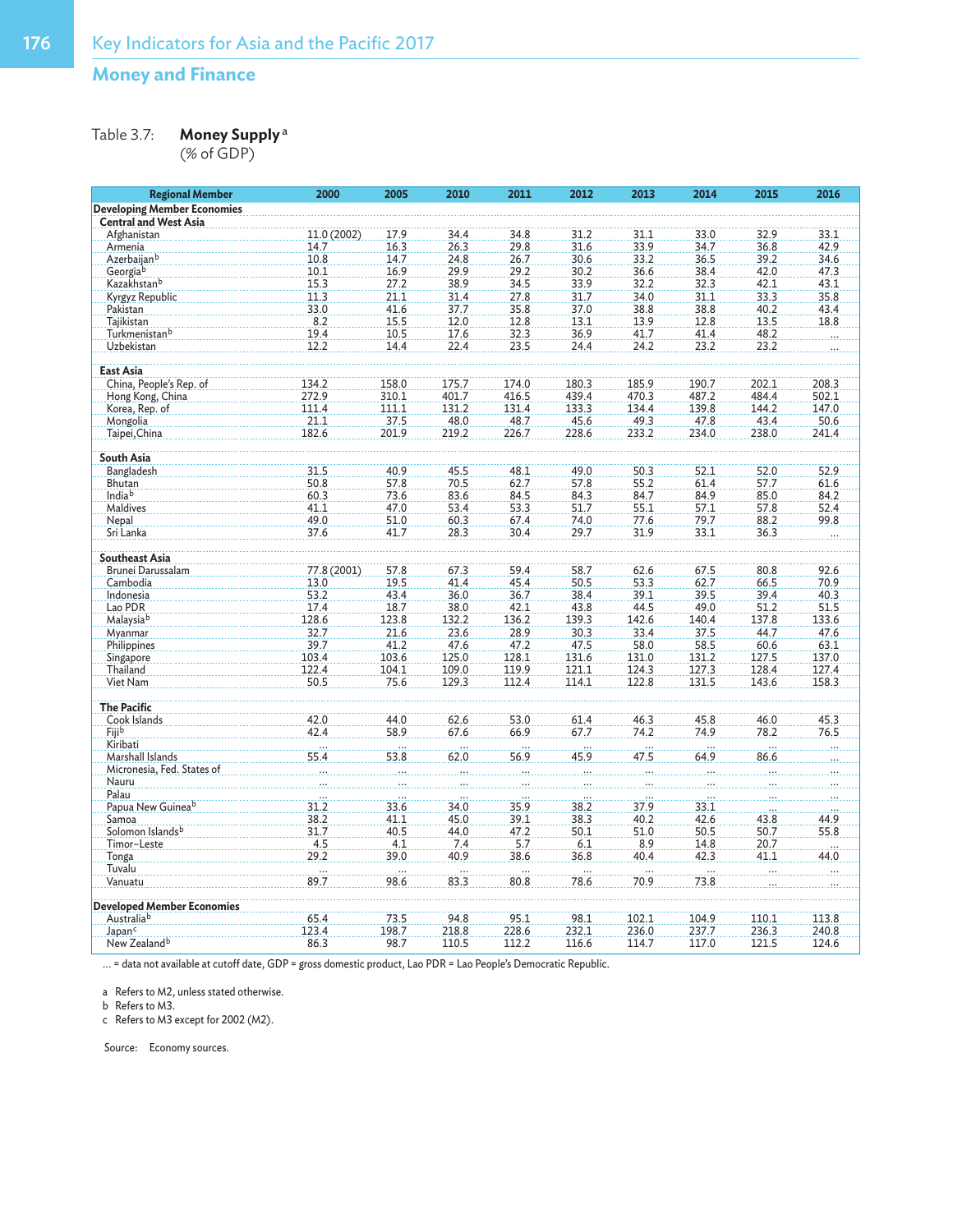#### Table 3.8: **Interest Rate on Savings and Time Deposits**

(% per annum, period averages)

|                                    |                          | <b>Savings Deposits</b> |          |                          | Time Deposits <sup>a</sup> |                  |       |              |  |
|------------------------------------|--------------------------|-------------------------|----------|--------------------------|----------------------------|------------------|-------|--------------|--|
| <b>Regional Member</b>             | 2000                     | 2005                    | 2010     | 2016                     | 2000                       | 2005             | 2010  | 2016         |  |
| <b>Developing Member Economies</b> |                          |                         |          |                          |                            |                  |       |              |  |
| <b>Central and West Asia</b>       |                          |                         |          |                          |                            |                  |       |              |  |
| Afghanistan                        |                          | 4.26 (2006)             | 5.10     | 1.49                     |                            | 4.72 (2006)      | 8.94  | 4.34         |  |
| Armenia                            |                          |                         |          |                          | 20.72                      | 6.66             | 10.70 | 12.50        |  |
| Azerbaiian                         |                          |                         |          |                          | 10.40                      | 9.38             | 10.96 | 5.53         |  |
| Georgiab                           | 10.98                    | 6.79                    | 8.71     | 4.47                     | 9.85                       | 10.23            | 11.60 | 6.71         |  |
| Kazakhstan <sup>b</sup>            | $\sim$ $\sim$            | $\sim$                  | $\cdots$ | $\overline{\phantom{a}}$ | 7.53                       | 10.29            | 9.84  | 11.45        |  |
| Kyrgyz Republic <sup>c</sup>       |                          |                         | $\ddots$ |                          | 28.07                      | 9.78             | 11.47 | 13.33        |  |
| Pakistanb                          | 5.71                     | 1.24                    | 5.02     | 3.73                     | 7.37                       | 4.21             | 7.21  | 4.70         |  |
| Tajikistan                         | 5.28 (2002)              | 3.63                    | 3.83     | 0.94(2015)               |                            | 20.16            |       |              |  |
|                                    |                          |                         |          |                          | 14.84 (2002)               |                  | 17.78 | 15.57 (2015) |  |
| Turkmenistan                       |                          |                         |          |                          |                            |                  |       |              |  |
| Uzbekistan                         |                          |                         |          |                          |                            |                  |       |              |  |
| <b>East Asia</b>                   |                          |                         |          |                          |                            |                  |       |              |  |
|                                    | 0.99                     |                         |          |                          |                            |                  |       |              |  |
| China, People's Rep. of            |                          | 0.72                    | 0.36     | 0.35                     | 2.25                       | 2.25             | 2.33  | 1.50         |  |
| Hong Kong, China                   | 4.50                     | 0.97                    | 0.01     | 0.01                     | 5.40                       | 1.73             | 0.16  | 0.15         |  |
| Korea, Rep. of                     | 7.08                     | 3.57                    | 3.18     | 1.47                     | 7.94                       | 3.72             | 3.86  | 1.56         |  |
| Mongolia                           | 13.80                    | 12.60                   | 10.70    | 13.07                    | .                          | $\frac{1}{1.77}$ | .<br> |              |  |
| Taipei, China                      | 3.50                     | 0.55                    | 0.24     | 0.25                     | 4.98                       |                  | 1.03  | 0.83         |  |
|                                    |                          |                         |          |                          |                            |                  |       |              |  |
| South Asia                         |                          |                         |          |                          |                            |                  |       |              |  |
| Bangladesh                         | 5.81                     | 4.19                    | 4.88     | 3.60                     | 8.97                       | 8.31             | 9.00  | 7,30         |  |
| Bhutand                            | 6.00                     | 4.50                    | 4.75     | 5.30                     | 9.50                       | 6.50             | 6.75  | 7.00         |  |
| India                              | 4.00                     | 3.50                    | 3.50     | 4.00                     | 7.10                       | 5.32             | 7.50  | 7.10         |  |
| Maldives <sup>e</sup>              | 5.50                     | 2.25                    | 2.25     | 1.65                     | 6.50                       | 4.50             | 3.75  | 2.50         |  |
| Nepal                              | 5.25                     | 3.38                    | 7.00     | 2.24                     | 6.88                       | 3.63             | 8.13  | 5.76         |  |
| Sri Lanka                          | 8.40                     | 5.00                    | 5.00     | 5.00(2015)               | 15.00                      | 9.00             | 8.50  | 7.25(2015)   |  |
|                                    |                          |                         |          |                          |                            |                  |       |              |  |
| <b>Southeast Asia</b>              |                          |                         |          |                          |                            |                  |       |              |  |
| Brunei Darussalam                  |                          | 1.01                    | 0.47     | 0.33                     |                            | 1.61             | 0.75  | 0.72         |  |
| Cambodia                           | 6.13                     | 2.08                    | 1.18     | 1.56                     | 7.20                       | 6.83             | 6.58  | 6.91         |  |
|                                    | 8.86                     |                         |          |                          | 12.17                      |                  |       | 7.31         |  |
| Indonesia                          |                          | 4.32                    | 3.92     | 1.48                     |                            | 10.95            | 7.88  |              |  |
| Lao PDR                            | $\overline{\phantom{a}}$ | لتعادد                  | .        |                          | $\sim$                     |                  | i.    |              |  |
| Malaysia                           | 2.72                     | 1.41                    | 0.94     | 1.00                     | 4.24                       | 3.70             | 2.81  | 3.18         |  |
| Myanmar                            | $\cdots$                 |                         |          |                          |                            |                  |       |              |  |
| Philippines <sup>f</sup>           | 7.40                     | 3.80                    | 1.60     | 0.72                     | 10.50                      | 6.00             | 2.07  | 3.03         |  |
| Singapore                          | 1.30                     | 0.24                    | 0.14     | 0.14                     | 2.45                       | 0.76             | 0.48  | 0.33         |  |
| Thailand                           | 2.50                     | 1.88                    | 0.50     | 0.47                     | 3.50                       | 3.00             | 1.55  | 1.40         |  |
| Viet Nam                           | 0.20                     | 3.00                    | 3.00     | 0.67(2015)               | 6.24                       | 8.40             | 11.50 | 6.32(2015)   |  |
|                                    |                          |                         |          |                          |                            |                  |       |              |  |
| <b>The Pacific</b>                 |                          |                         |          |                          |                            |                  |       |              |  |
| Cook Islands                       |                          |                         |          |                          |                            |                  |       |              |  |
| Fiji                               |                          |                         |          |                          |                            |                  |       |              |  |
| Kiribati                           |                          |                         |          |                          |                            |                  |       |              |  |
| Marshall Islands                   |                          |                         |          |                          |                            |                  |       |              |  |
| Micronesia, Fed. States of         |                          |                         |          |                          |                            |                  |       |              |  |
| Nauru                              |                          |                         |          |                          |                            |                  |       |              |  |
| Palau                              |                          |                         |          |                          |                            |                  |       |              |  |
| Papua New Guinea                   | 3.88                     | 1.80                    | 1.00     |                          | 9.38                       | 1.30             | 4.80  |              |  |
| Samoa                              | 3.00                     | 2.75                    | 0.88     | 1.00                     | 7.35                       | 6.38             | 2.25  | 2.90         |  |
| Solomon Islands                    |                          |                         |          |                          |                            |                  |       |              |  |
|                                    |                          |                         |          |                          |                            |                  |       |              |  |
| Timor-Leste                        | 0.20(2002)               | 0.75                    | 0.75     | 0.75                     |                            | 1.28             | 1.33  | 1.25         |  |
| Tonga                              | 3.15                     | 3.36                    | 1.51     | 2.46 (2015)              | 5.13                       | 5.93             | 3.45  | 4.90 (2015)  |  |
| Tuvalu                             |                          |                         |          |                          |                            |                  |       |              |  |
| Vanuatu                            |                          |                         |          |                          |                            |                  |       |              |  |
|                                    |                          |                         |          |                          |                            |                  |       |              |  |
| <b>Developed Member Economies</b>  |                          |                         |          |                          |                            |                  |       |              |  |
| Australia                          |                          | 5.40                    | 4.50     | 1.55                     | 5.90                       | 4.55             | 6.00  | 2.35         |  |
| Japan <sup>g</sup>                 | 0.09                     | 0.01                    | 0.04     | 0.01                     | 0.24                       | 0.03             | 0.10  | 0.04         |  |
| New Zealand <sup>h</sup>           |                          |                         |          |                          | 6.49                       | 6.90             | 4.72  | 3.30         |  |

... = data not available at cutoff date, – = magnitude equals zero, Lao PDR = Lao People's Democratic Republic.

a Refers to interest rate on time deposits of 12 months, unless otherwise indicated.

b Refers to interest rate on time deposits of over 12 months.

c Rates for time deposits refer to interest rates of commercial banks in national currency for 6–12 months.

d Rates for time deposits refer to rates on fixed deposits of 1 year to less than 3 years.

e Refers to interest rate on time deposits of 2–3 years.

f Rates for time deposits refer to rates charged on interest-bearing deposits with maturities of over 1 year.

g Refers to time deposits from 12 months to less than 2 years, computed as the arithmetic average of the monthly figures.

h Refers to interest rate on time deposits of 6 months.

Sources: Economy sources; for the People's Republic of China: CEIC database (accessed 18 July 2017).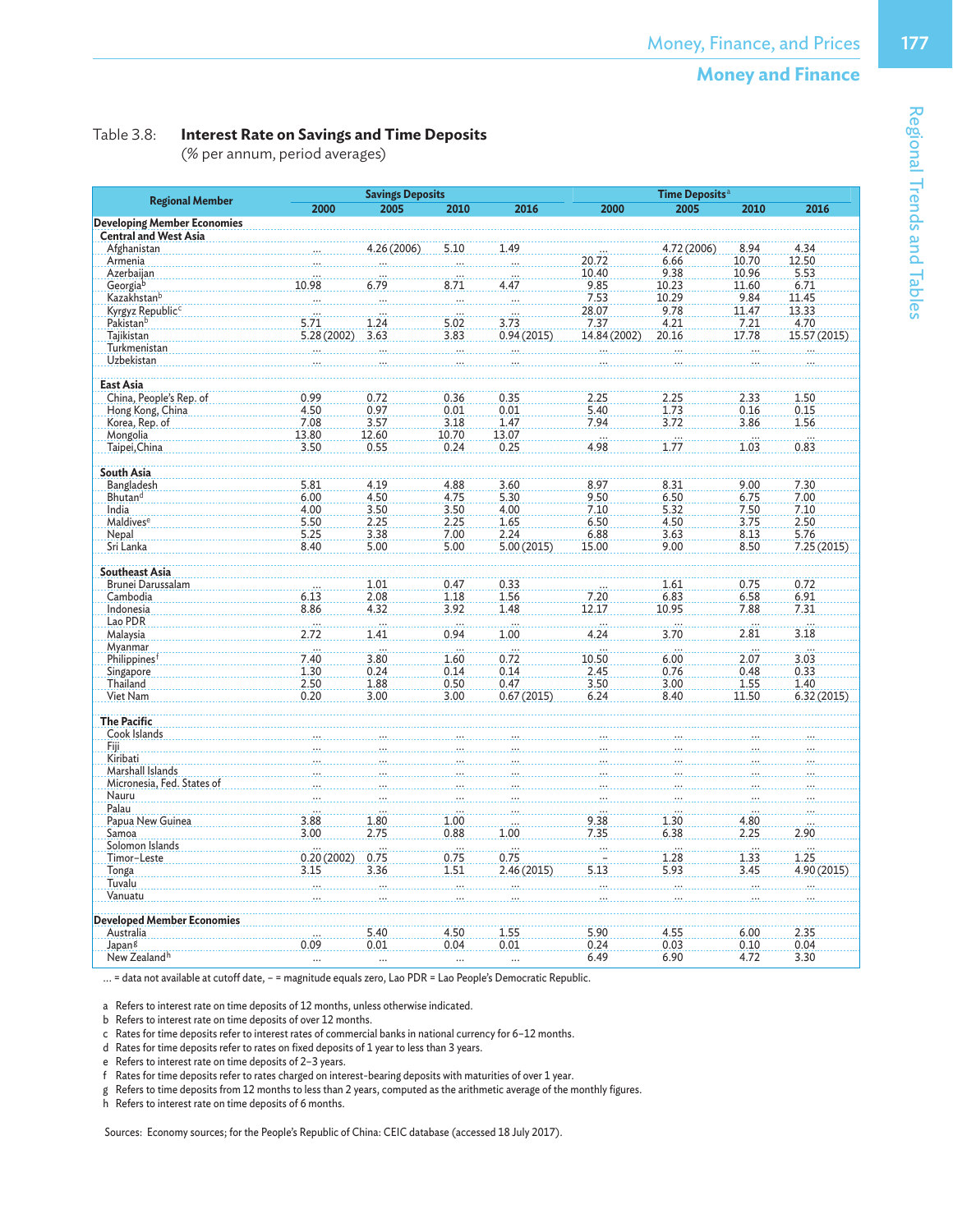#### Table 3.9: **Yield on Short-Term Treasury Bills and Lending Interest Rate**

(% per annum, period averages)

|                                                                    | Yield on Short-Term Treasury Bills <sup>a</sup> | <b>Lending Interest Rate</b> |                          |                            |                          |                 |                          |                          |
|--------------------------------------------------------------------|-------------------------------------------------|------------------------------|--------------------------|----------------------------|--------------------------|-----------------|--------------------------|--------------------------|
| <b>Regional Member</b>                                             | 2000                                            | 2005                         | 2010                     | 2016                       | 2000                     | 2005            | 2010                     | 2016                     |
| <b>Developing Member Economies</b><br><b>Central and West Asia</b> |                                                 |                              |                          |                            |                          |                 |                          |                          |
| Afghanistan                                                        |                                                 |                              |                          |                            |                          | 18.0 (2006)     | 15.7                     | 15.0                     |
| Armeniab                                                           | 24.4                                            | 4.1                          | 10.6                     | 9.8                        | 31.6                     | 18.0            | 19.2                     | 17.4                     |
| Azerbaijan                                                         | 16.7                                            | 7.5                          | 1.8                      | 13.0                       | 19.7                     | 17.0            | 20.7                     | 16.4                     |
| Georgia                                                            | 29.9 (2001)                                     | 11.6                         | 9.6                      | 8.4                        | 24.7                     | 17.6            | 15.8                     | 12.6                     |
| Kazakhstan                                                         | 6.6                                             | 3.3                          |                          |                            |                          |                 |                          |                          |
| Kyrgyz Republic                                                    | 70.7                                            | 6.8                          | $\cdots$<br>11.1         | 13.5 (2015)                | 51.9                     | .<br>26.6       | 23.1                     | 22.2                     |
|                                                                    |                                                 |                              |                          |                            |                          |                 |                          |                          |
| Pakistan <sup>c</sup>                                              | 8.4                                             | 7.2                          | 12.5                     | 6.0                        |                          |                 |                          |                          |
| Tajikistan <sup>d</sup>                                            | $\cdots$                                        | $\cdots$                     | 6.7                      | 0.4(2014)                  | 25.6                     | 23.3            | 23.4                     | 25.8 (2015)              |
| Turkmenistan                                                       |                                                 |                              | $\cdots$                 | $\dddotsc$                 | $\overline{\phantom{a}}$ | $\cdots$        |                          |                          |
| Uzbekistan                                                         |                                                 |                              |                          |                            |                          |                 |                          |                          |
| East Asia                                                          |                                                 |                              |                          |                            |                          |                 |                          |                          |
| China, People's Rep. of e                                          | 2.6                                             | 1.9                          | 2.6                      | 4.8(2014)                  | 5.9                      | 5.6             | 5.8                      | 4.4                      |
| Hong Kong, China                                                   | 5.7                                             | 3.7                          | 0.3                      | 0.7                        | 9.5                      | 7.8             | 5.0                      | 5.0                      |
| Korea, Rep. of <sup>f</sup>                                        | 7.1                                             | 3.6                          | 2.7                      | 1.5                        | 8.5                      | 5.6             | 5.5                      | 3.4                      |
| Mongolia <sup>g</sup>                                              |                                                 | 13.7                         | 12.9 (2012)              | 17.1                       | 37.0                     | 30.6            | 20.1                     | 19.7                     |
| Taipei, Chinah                                                     |                                                 | 1.3                          | 0.3                      | 0.3                        | 7.7                      | 3.8             | 2.7                      | 2.6                      |
|                                                                    |                                                 |                              |                          |                            |                          |                 |                          |                          |
| South Asia                                                         |                                                 |                              |                          |                            |                          |                 |                          |                          |
| Bangladeshd                                                        | 6.3                                             | 6.7                          | 2.2                      | 3.9                        | 12.8                     | 10.6            | 12.2                     | 10.4                     |
| Bhutan <sup>d</sup>                                                | 7.3                                             | 3.5                          | 2.0                      | 5.5                        | 16.0                     | 14.0            | 14.0                     | 14.2                     |
| India $d, i$                                                       | 9.0                                             | 5.7                          | 6.2                      | 6.4                        | 12.3                     | 10.8            | 8.3                      | 9.7                      |
| Maldives <sup>j</sup>                                              |                                                 | 5.5(2007)                    | 4.9                      | 3.5                        | 13.0                     | 13.0            | 10.4                     | 10.8                     |
| Nepal <sup>d</sup>                                                 | 5.3                                             | 2.2                          | 6.8                      | 2.3                        | 9.5                      | 8.1             | 8.0                      | $\overline{\mathbf{1}}$  |
| Sri Lankak                                                         | 13.7 (2001)                                     | 10.4                         | 7.6                      | 10.2                       | 14.3 (2001)              | 12.1            | 9.3                      | 11.7                     |
|                                                                    |                                                 |                              |                          |                            |                          |                 |                          |                          |
| <b>Southeast Asia</b>                                              |                                                 |                              |                          |                            |                          |                 |                          |                          |
| Brunei Darussalam                                                  |                                                 |                              |                          |                            | 5.5                      | 5.5             | 5.5                      | 5.5                      |
| Cambodia                                                           |                                                 |                              |                          |                            |                          |                 |                          |                          |
| Indonesia                                                          |                                                 |                              |                          |                            | 18.5                     | 14.1            | 13.3                     | 11.9                     |
| Lao PDR                                                            | 29.9                                            | 18.6                         | 8.0                      |                            | 32.0                     | 26.8            | 22.6                     |                          |
| Malaysia                                                           | 2.9                                             | 2.5                          | 2.6                      | $\overline{\cdots}$<br>2.8 | 7.7                      | 6.0             | 5.0                      | $\ddots$<br>4.5          |
|                                                                    |                                                 |                              |                          |                            | 15.3                     | 15.0            |                          | 13.0                     |
| Myanmar                                                            | $rac{1}{9.9}$                                   | $\dddotsc$                   | $\overline{\phantom{a}}$ | $\cdots$                   |                          |                 | 17.0                     |                          |
| Philippines <sup>d</sup>                                           |                                                 | 6.1                          | 3.5                      | 1.5                        | 10.9                     | 10.2            | 7.7                      | 5.6                      |
| Singapore                                                          | 2.2                                             | 2.1                          | 0.3                      | $\cdots$                   | 5.8                      | 5.3             | 5.4                      | 5.4                      |
| Thailand <sup>d</sup>                                              | 1.9(2002)                                       | 2.7                          | 1.4                      | 1.4                        | 7.8                      | 5.8             | 5.9                      | 6.3                      |
| Viet Nam <sup>m</sup>                                              | 5.4                                             | 6.1                          | 11.1                     | 4.2(2015)                  | 10.6                     | 11.0            | 13.1                     | 7.0                      |
| <b>The Pacific</b>                                                 |                                                 |                              |                          |                            |                          |                 |                          |                          |
| Cook Islands                                                       | $\overline{\mathbf{r}}$                         | $\overline{\mathbf{r}}$      | $\overline{\mathbf{1}}$  |                            | $\cdots$                 |                 |                          |                          |
| Fiji                                                               | 3.5                                             | 1.9                          | 3.4                      | 1.4                        | 8.4                      | 6.8             | 7.5                      | 5.9                      |
| Kiribati                                                           |                                                 |                              | $\mathbf{r}$             |                            | $\cdots$                 | $\sim$          |                          | $\ddots$                 |
| Marshall Islands                                                   |                                                 |                              |                          |                            | لتعادل                   |                 |                          |                          |
| Micronesia, Fed. States of                                         |                                                 |                              |                          |                            | 15.3                     | 16.4            | 15.1                     | 15.7                     |
| Nauru                                                              |                                                 |                              |                          |                            | <u>.</u>                 | <b>College</b>  | .                        | $\cdots$                 |
| Palau                                                              |                                                 | $\cdots$                     | $\overline{\phantom{a}}$ | $\cdots$                   |                          |                 |                          | $\overline{\phantom{a}}$ |
| Papua New Guinea <sup>n</sup>                                      | 17.0                                            | 3.8                          | 4.6                      | 4.6                        | 17.5                     | 11.5            | 10.4                     | 8.4                      |
| Samoa                                                              | $\mathbf{r}$                                    | $\mathbf{r}$                 | $\overline{\phantom{a}}$ | $\mathbf{r}$               | 11.4 (2002)              | 11.4            | 10.7                     | 9.1                      |
| Solomon Islands                                                    | 7.0                                             | 4.5                          | 3.7                      | 0.5                        | 14.6                     | 14.1            | 14.4                     | 10.1                     |
| Timor-Leste                                                        |                                                 |                              |                          |                            |                          | 16.7            | 11.0                     | 14.2                     |
|                                                                    |                                                 |                              | $\overline{\phantom{a}}$ |                            |                          |                 |                          |                          |
| <b>Tonga</b>                                                       |                                                 |                              |                          |                            | 11.3                     | 11.4            | 11.5                     | 7.9                      |
| Tuvalu                                                             |                                                 |                              |                          |                            | $\cdots$                 | $\frac{1}{7.5}$ | $\overline{\mathcal{L}}$ |                          |
| Vanuatu                                                            |                                                 |                              |                          |                            | 9.9                      |                 | 5.5                      | $\overline{3.0}$         |
| <b>Developed Member Economies</b>                                  |                                                 |                              |                          |                            |                          |                 |                          |                          |
| Australia <sup>o</sup>                                             | 6.0                                             |                              | 4.4                      |                            | 7.7                      | 7.3             | 7.3                      | 5.4                      |
| Japan                                                              | 0.7                                             | 0.0                          | 0.1                      | $-0.4$                     | 2.1                      | 1.7             | 1.6                      | 1.0                      |
| New Zealand                                                        | 6.4                                             | 6.5                          | 2.8                      | 2.0                        | 7.8                      | 7.8             | 6.3                      | 5.0                      |

... = data not available at cutoff date, 0.0 = magnitude is less than half of unit employed, Lao PDR = Lao People's Democratic Republic.

a Refers to 3-month Treasury bills, unless otherwise indicated.

b Refers to average yield on 9–12-month Treasury bills since March 2001.

c Refers to weighted average yield on 6-month Treasury securities.

- d Refers to 91-day Treasury bills.
- e Refers to the monthly yield of 3-month Treasury bonds.
- f Refers to 91-day certificates of deposit.
- i Figures are for fiscal year ending March. j Refers to rate on 28-day Treasury bills.
- k Refers to weighted average rate on the last monthly issuance of 364-day Treasury bills since December 2001.
- l Refers to weighted average auction rate for 12-month Treasury bills.
- m Refers to average monthly yield on 360-day Treasury bills sold at auction.
- n Refers to rate on 182-day Treasury bills.
- o Refers to estimated closing yield in the secondary market on 13-week Treasury notes.
- g Refers to weighted average rate on Treasury bills of all maturities. Beginning December 2012, refers to yield on 12-week Treasury bills.

h Refers to prime lending rates.

Sources: International Monetary Fund. International Financial Statistics. http://data.imf.org/ (accessed 27 July 2017); Organisation for Economic Co-operation and Development. Main Economic Indicators. http://dx.doi.org/10.1787/data-00043-en (accessed 27 July 2017); economy sources.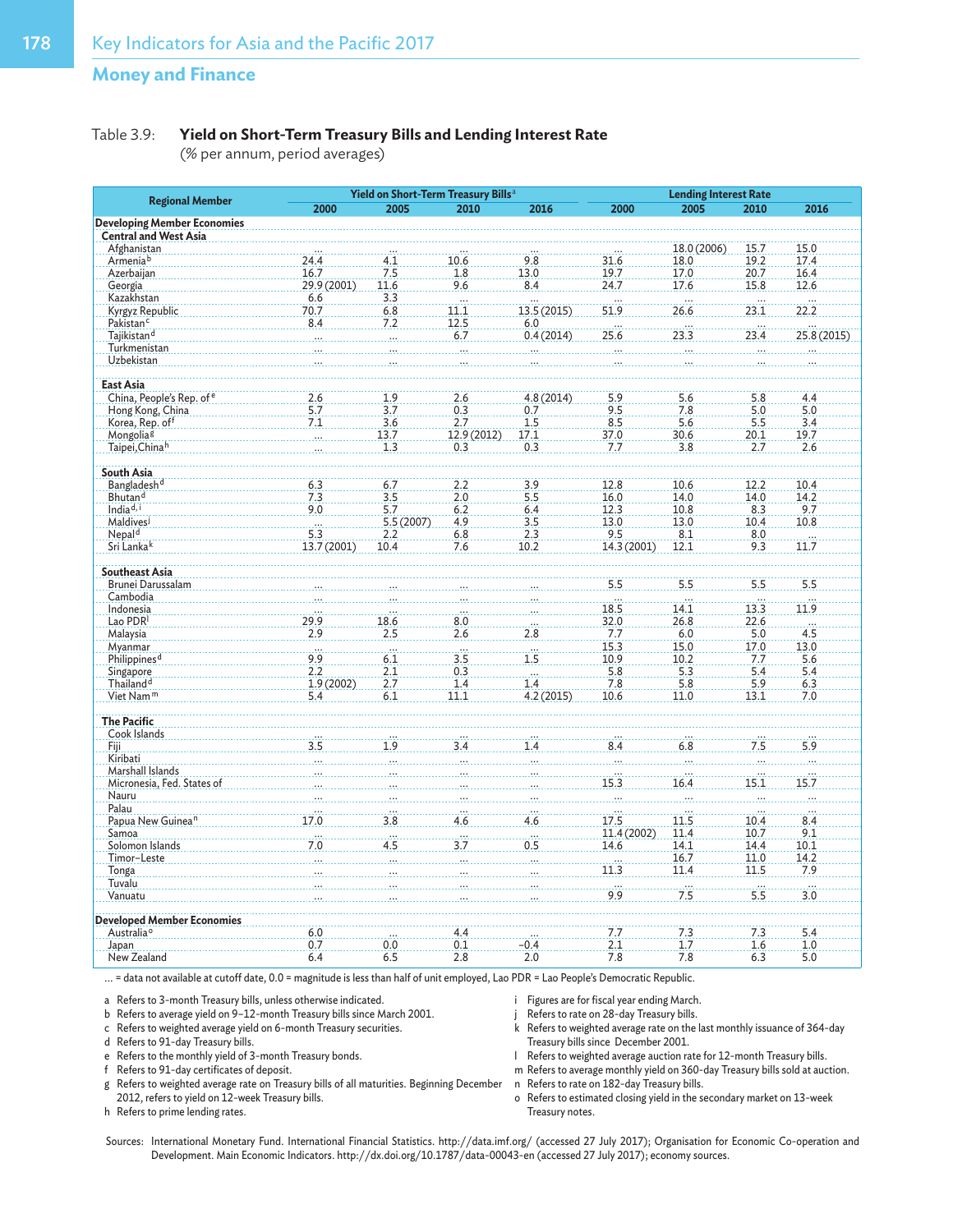## Table 3.10: **Domestic Credit Provided by Banking Sector and Bank Nonperfoming Loans**

| <b>Regional Member</b>                             |                      | <b>Domestic Credit Provided by Banking Sectora</b><br>$%$ of GDP) | <b>Bank Nonperfoming Loans</b><br>(% of total gross loans) |                            |                                 |                                 |
|----------------------------------------------------|----------------------|-------------------------------------------------------------------|------------------------------------------------------------|----------------------------|---------------------------------|---------------------------------|
|                                                    | 2000                 | 2005                                                              | 2010                                                       | 2016                       | 2010                            | 2016                            |
| <b>Developing Member Economies</b>                 |                      |                                                                   |                                                            |                            |                                 |                                 |
| <b>Central and West Asia</b>                       |                      |                                                                   |                                                            |                            |                                 |                                 |
| <b>Afghanistan</b>                                 |                      | $-4.8(2006)$                                                      | $\frac{4.8}{27.8}$                                         | $-1.2$<br>54.4             | 49.9                            | 11.1                            |
| Armeniab                                           | 11.5                 | $\frac{8.8}{11.2}$                                                |                                                            |                            | 3.0                             | 6.7                             |
| Azerbaijan                                         | 9.6                  |                                                                   | 23.0                                                       | 40.0                       | $\overline{5.9}$                |                                 |
| Georgia                                            | 21.5                 | 21.6                                                              | 33.4                                                       | 65.6                       |                                 | $\frac{3.4}{6.7}$               |
| Kazakhstan <sup>c</sup>                            | 12.3                 | 39.0                                                              | 45.4                                                       | 44.8                       | 20.9                            |                                 |
| Kyrgyz Republic <sup>d</sup><br>Pakistan           | 12.2                 | 13.8                                                              | 12.5                                                       | 19.3                       | 14.8                            |                                 |
|                                                    | 41.6                 | 46.5                                                              | 46.2                                                       | 51.4                       | 14.7                            | 10.1                            |
| Tajikistan <sup>e</sup>                            | 17.9                 | 13.0                                                              | 7.6                                                        | 25.2                       | 7.4                             | 20.4 (2014)                     |
| Turkmenistan<br>Uzbekistan <sup>f</sup>            |                      |                                                                   |                                                            |                            | .<br>1.0                        | $\overline{0.4}$                |
|                                                    |                      |                                                                   |                                                            |                            |                                 |                                 |
| <b>East Asia</b>                                   |                      |                                                                   |                                                            |                            |                                 |                                 |
| China, People's Rep. of <sup>g</sup>               | 118.4                |                                                                   |                                                            | 215.0                      | 1.1                             | 1.7(2015)                       |
| Hong Kong, Chinah                                  | 134.0                |                                                                   | 142.2<br>195.4                                             | 211.9 (2015)               | 0.8                             | 0.9                             |
| Korea, Rep. of <sup>e</sup>                        | 70.9                 | 132.6<br>139.8<br>125.5                                           | 151.0                                                      | 170.1                      | 0.6                             | 0.5(2014)                       |
| Mongolia                                           | 9.0                  | 26.6                                                              | 25.9                                                       | 76.4                       |                                 |                                 |
| Taipei, China                                      | 1.8                  | 1.9                                                               | 0.9                                                        |                            | $0.\dot{6}$                     | $\overline{0.3}$                |
|                                                    |                      |                                                                   |                                                            |                            |                                 |                                 |
| <b>South Asia</b><br><b>Bangladesh<sup>e</sup></b> | 30.2                 | 47.7                                                              |                                                            | 60.6                       |                                 |                                 |
| Bhutane                                            |                      | 21.8                                                              | 57.4<br>45.6                                               | 52.9                       |                                 |                                 |
| India <sup>e,i</sup>                               | $\frac{2.9}{52.8}$   | 60.2                                                              | 74.2                                                       | 76.1 (2015)                | 5.8 (2011)<br>5.2<br>2.7 (2011) | 8.4 (2015)<br>6.6 (2015)<br>9.2 |
| Maldives <sup>e</sup>                              | 34.8                 | 48.8                                                              | 85.6                                                       | 83.9                       | 20.9 (2012)                     | 10.6                            |
| Nepal                                              | 40.8                 | 42.2                                                              | 67.4                                                       | 86.1                       |                                 |                                 |
| Sri Lanka                                          | 43.7                 | 43.5                                                              | 35.5                                                       | 72.3                       | 3.8(2011)                       | $\overline{2.6}$                |
|                                                    |                      |                                                                   |                                                            |                            |                                 |                                 |
| <b>Southeast Asia</b>                              |                      |                                                                   |                                                            |                            |                                 |                                 |
| Brunei Darussalam                                  | 38.6                 | 10.4                                                              | 22.7                                                       | 35.5                       | 6.9                             | 4.6                             |
| Cambodia <sup>j</sup>                              | 6.4                  | 7.2                                                               | 22.7                                                       | 58.8                       | 3.1                             | 2.1                             |
| Indonesia <sup>k</sup>                             | 60.7                 | 46.2                                                              | 34.2                                                       | 47.9                       | 2.5                             | 2.9.                            |
| Lao PDR                                            | 9.0                  | $\frac{8.1}{117.7}$                                               | $\frac{26.7}{123.3}$                                       |                            | ليبين                           |                                 |
| Malaysia <sup>I</sup>                              | 138.4                |                                                                   |                                                            | 145.3                      | 3.4                             | 1.6                             |
| Myanmar                                            | 31.2                 | 23.1                                                              | 25.2                                                       | 37.0                       | ille de                         | $\frac{1}{1}$                   |
| Philippines <sup>m</sup>                           | 58.3<br>76.7         | 47.2<br>61.2                                                      | 49.2<br>80.8                                               | 63.5<br>135.1              | 3.4                             | 1.2                             |
| Singapore <sup>n</sup>                             | 134.3                | 111.0                                                             | 133.4                                                      | 169.4                      | $\frac{1.4}{3.9}$               | 3.0                             |
| Viet Nam <sup>e</sup>                              | 32.6                 | 65.4                                                              | 124.7                                                      | 128.3 (2015)               | 2.1                             | 2.3(2015)                       |
|                                                    |                      |                                                                   |                                                            |                            |                                 |                                 |
| <b>The Pacific</b>                                 |                      |                                                                   |                                                            |                            |                                 |                                 |
| Cook Islands                                       |                      |                                                                   |                                                            |                            |                                 |                                 |
| Fiji<br>Kiribati                                   | $\frac{37.9}{ }$     | 111.6                                                             | $\frac{132.3}{ }$                                          | 122.1                      | 4.4                             | 2.3                             |
|                                                    |                      |                                                                   |                                                            |                            |                                 |                                 |
| Marshall Islands                                   |                      |                                                                   |                                                            |                            |                                 |                                 |
| Micronesia, Fed. States of e                       | $-42.3$              | $-24.6$                                                           | $-14.9$                                                    | $-42.2$                    |                                 |                                 |
| Nauru                                              |                      |                                                                   |                                                            |                            |                                 |                                 |
| Palau                                              | 28.2                 | $\frac{1}{22.2}$                                                  |                                                            |                            | $\frac{1}{9}$                   |                                 |
| Papua New Guinea<br>Samoa <sup>e</sup>             | 18.3                 | 31.8                                                              | 34.8<br>63.4                                               | $\frac{51.0}{79.1}$ (2014) |                                 | 3.1(2015)                       |
|                                                    |                      |                                                                   |                                                            |                            | 9.3                             | $\frac{3.7}{3.8}$               |
| Solomon Islands <sup>e</sup><br>Timor-Leste        | 26.5<br>$-8.7(2002)$ | 29.4<br>$-9.2$                                                    | 27.2<br>$-23.5$                                            | 29.7<br>$-8.8(2015)$       |                                 |                                 |
| <b>Tonga</b>                                       | 38.8                 | 48.3                                                              | 39.9                                                       | 34.7                       | 14.4 (2012)                     | 7.6(2015)                       |
| <b>Tuvalu</b>                                      |                      |                                                                   |                                                            |                            |                                 |                                 |
| Vanuatu <sup>o</sup>                               | 35.6                 | $\frac{44.5}{9}$                                                  | 63.7                                                       | 60.9                       | 4.8                             | $12.\overline{3} (2015)$        |
|                                                    |                      |                                                                   |                                                            |                            |                                 |                                 |
| <b>Developed Member Economies</b>                  |                      |                                                                   |                                                            |                            |                                 |                                 |
| Australia <sup>p</sup>                             | 93.3                 | 113.3                                                             | 154.2                                                      | 183.4                      | 2.1                             | 1.0                             |
| Japan                                              | 295.0                | 308.0                                                             | 320.2                                                      | 352.5 (2015)               | $\cdots$                        |                                 |
| New Zealand                                        | 108.0                | 126.4                                                             | 150.7                                                      |                            | $\ddotsc$                       |                                 |

... = data not available at cutoff date, BSP = Bangko Sentral ng Pilipinas, GDP = gross domestic product, Lao PDR = Lao People's Democratic Republic.

a Since the claims on the central government are a net item (claims on the central government minus central government deposits), this net figure may be negative, resulting in a negative figure of domestic credit provided the banking sector.

b Nonperforming loans exclude financial leases and repurchase agreements that are not classified as deposits. A loan is classified as nonperforming if (i) full or partial repayment of principal amount or its interest is pa

d – Nonperforming loans are all loans that are part of the "classified" category according to the National Bank of the Kyrgyz Republic.<br>e – Loans are considered to be nonperforming if principal and or interest is overdue f

commercial banks. Data also include tinanical leasing, interbank loans, and tactoring.<br>g Loans are classified as nonperforming based on the repayment ability of borrowers; credit records of borrowers; willingness of borrow management of banks.

h - Classitication of loans is largely based on the assessment of the borrower's ability to repay and on the degree of doubt about the recoverability of the principal and interest of the loan.<br>i - Nonperforming loans exclu

Nonperforming loans are loans with arrears for 90 days or more. Rural banks that meet the definition of deposit takers are not included due to their relatively small asset size (not more than 2% of commercial banks' total

Loans payable in lump sum and payable in quarterly, semiannual, and annual installments are considered as nonperforming if they remain unpaid 30 days after due date or after they have become past due. Loans payable in monthly installments are considered as nonperforming when three or more installments are in arrears. Loans payable in daily, weekly, or semimonthly installments are considered as nonperforming at the same time they become<br>

n addition to the past due for 90 days or more criterion, other characteristics that banks in Singapore consider when determining whether loans are nonperforming include (i) unfavorable economic and market conditions or<br>op experienced by the borrower in repaying other credit facilities granted by the same bank, or by other financial institutions; or (iv) breach of any key financial covenants by the borrower

o Nonperforming Ioans are Ioans classified as substandard, doubtful, and loss.<br>p Nonperforming loans exclude repurchase agreements that are not classified as deposits. Includes both "past due" loans and "nonaccrual

Sources: World Bank. World Development Indicators. http://data.worldbank.org/ (accessed 27 July 2017); International Monetary Fund. http://fsi.imf.org/ (accessed 3 July 2017); for Taipei,China: economy source.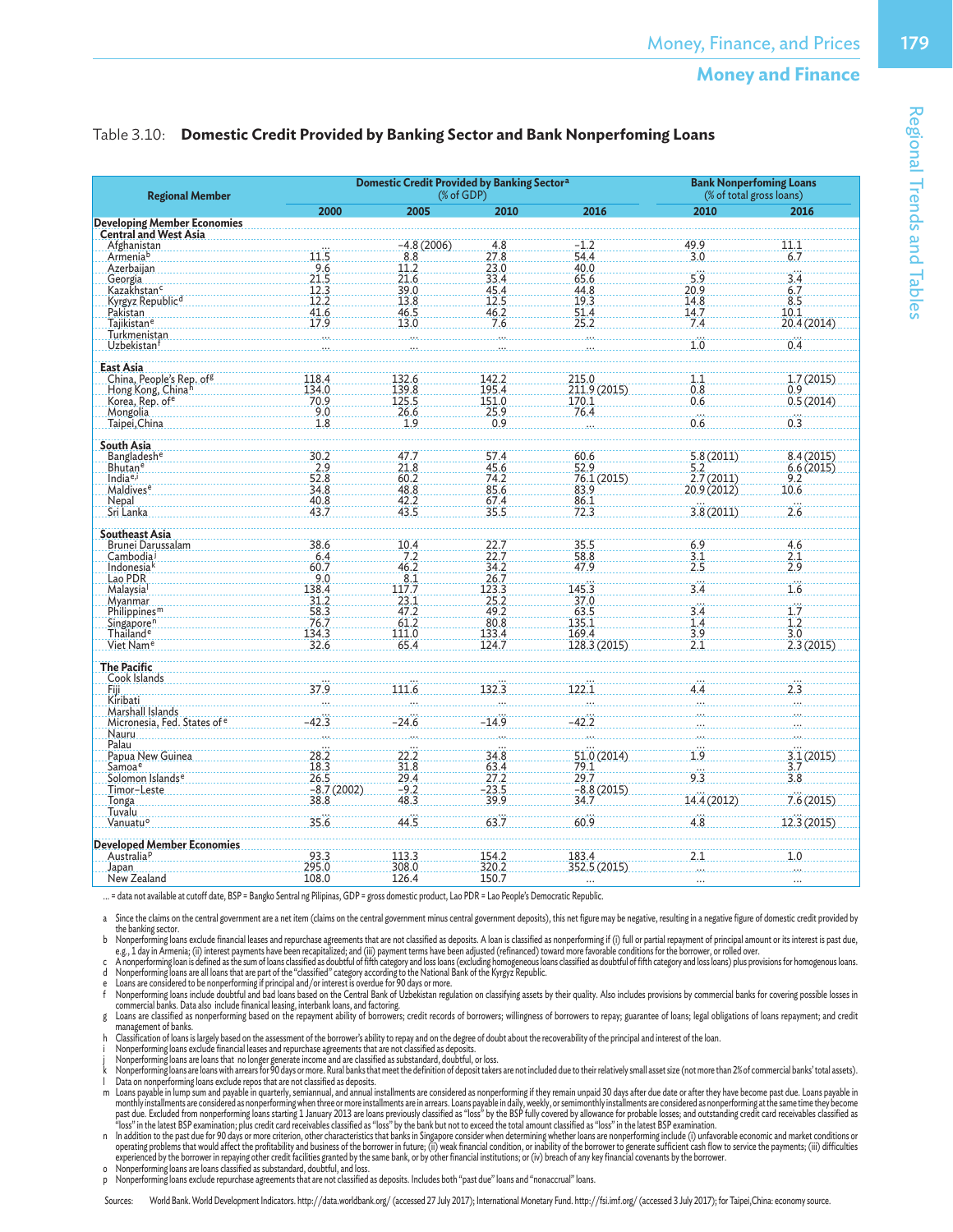## Table 3.11: **Growth Rates of Stock Market Price Index**<sup>a</sup>

(%)

| <b>Regional Member</b>             | 2000            | 2005                     | 2010             | 2011                     | 2012            | 2013            | 2014            | 2015     | 2016     |
|------------------------------------|-----------------|--------------------------|------------------|--------------------------|-----------------|-----------------|-----------------|----------|----------|
| <b>Developing Member Economies</b> |                 |                          |                  |                          |                 |                 |                 |          |          |
| <b>Central and West Asia</b>       |                 |                          |                  |                          |                 |                 |                 |          |          |
| Afghanistan                        |                 |                          |                  |                          |                 |                 |                 |          |          |
| Armenia                            |                 |                          |                  |                          |                 |                 |                 |          |          |
| Azerbaijan                         |                 |                          |                  |                          |                 |                 |                 |          |          |
| Georgia                            |                 |                          |                  |                          |                 |                 |                 |          |          |
| Kazakhstan                         |                 |                          |                  |                          |                 |                 |                 |          |          |
| Kyrgyz Republic                    |                 |                          |                  |                          |                 |                 |                 |          |          |
| Pakistan <sup>b</sup>              | 42.1            | 47.3                     | 32.3             | 15.2                     | 23.2            | 45.8            | 37.4            | 14.6     | 13.2     |
| Tajikistan                         |                 |                          |                  |                          |                 |                 |                 |          |          |
| Turkmenistan                       |                 |                          |                  |                          |                 |                 |                 |          |          |
| Uzbekistan                         |                 |                          |                  |                          |                 |                 |                 |          |          |
|                                    |                 |                          |                  |                          |                 |                 |                 |          |          |
| <b>East Asia</b>                   |                 |                          |                  |                          |                 |                 |                 |          |          |
| China, People's Rep. of            | 37.3            | $-22.1$                  | 3.4              | $-5.7$                   | $-16.8$         | $-1.1$          | 1.5             | 66.0     | $-19.0$  |
| Hong Kong, China                   | 26.5            | 11.1                     | 19.3             | $-0.3$                   | $-4.4$          | 10.4            | 2.7             | 4.8      | $-12.0$  |
| Korea, Rep. of                     | $-8.7$          | 28.5                     | 23.6             | 12.6                     | $-2.6$          | 1.5             | 1.1             | 1.4      | $-1.2$   |
| Mongolia                           |                 | 68.5                     | 138.5            | 38.5                     | $-15.2$         | $-5.7$          | $-6.6$          | $-17.2$  | $-5.5$   |
| Taipei, China                      | $\frac{1}{5.7}$ | 1.0                      | 23.1             | 2.6                      | $-8.3$          | 8.2             | 11.1            | $-0.4$   | $-2.2$   |
|                                    |                 |                          |                  |                          |                 |                 |                 |          |          |
| <b>South Asia</b>                  |                 |                          |                  |                          |                 |                 |                 |          |          |
| Bangladeshb                        | 12.2            | 23.4                     | 114.4            | $-10.4$                  | $-23.6$         | $-9.8$          | 15.0            | $-1.6$   | $-1.7$   |
| Bhutan                             | $\cdots$        |                          |                  |                          |                 |                 |                 |          |          |
| India                              | 11.2            | 32.6                     | 29.8             | $-2.6$                   | $-2.5$          | 11.4            | 25.2            | 10.9     | $-3.6$   |
| Maldives                           |                 | 51.8                     | $-20.4$          | $-22.9$                  | $-6.9$          | $-5.3$          | $-4.8$          | 8.9      | 4.8      |
| Nepal                              |                 | $\cdots$                 |                  |                          | $\cdots$        | .               | $\cdots$        | $\cdots$ |          |
| Sri Lankab                         |                 | 27.6                     | 96.0             | $-8.5$                   | $-7.1$          | 4.8             | 23.4            | $-5.5$   |          |
|                                    |                 |                          |                  |                          |                 |                 |                 |          |          |
| <b>Southeast Asia</b>              |                 |                          |                  |                          |                 |                 |                 |          |          |
| Brunei Darussalam                  |                 |                          |                  |                          |                 |                 |                 |          |          |
| Cambodia                           |                 |                          |                  |                          |                 |                 |                 |          |          |
| Indonesiab                         | $-9.1$          | 35.0                     | 53.9             | 21.0                     | 10.0            | 11.8            | 7.2             | $-1.3$   | 3.8      |
| Lao PDR                            |                 |                          | $\frac{1}{27.1}$ | $\frac{1}{9.7}$          |                 | $\frac{1}{8.7}$ | $\frac{1}{5.5}$ |          | $\cdots$ |
| Malaysia                           | 21.4            | 6.4                      |                  |                          | 6.5             |                 |                 | $-6.1$   | $-3.8$   |
| Myanmar                            | $\cdots$        | $\cdots$                 | $\ddotsc$        | $\cdots$                 | $\cdots$        | $\cdots$        | $\ddots$        | $\cdots$ | .        |
| Philippines                        | $-6.3$          | 17.5                     | 43.1             | 32.8                     | 14.7            | 16.0            | 1.8             | 5.5      | 0.9      |
| Singapore                          | 8.6             | 16.7                     | 30.3             | 0.3                      | 0.7             | 7.6             | 1.2             | $-2.5$   | $-11.6$  |
| Thailand                           | $-18.7$         | 4.2                      | 45.6             | 21.3                     | 17.3            | 21.3            | $-0.2$          | 0.2      | $-2.1$   |
| Viet Nam <sup>b</sup>              |                 | 8.3                      | 12.2             | $-11.1$                  | $-4.2$          | 18.7            | 18.9            | $-0.6$   | 8.2      |
| <b>The Pacific</b>                 |                 |                          |                  |                          |                 |                 |                 |          |          |
| Cook Islands                       |                 |                          |                  |                          |                 |                 |                 |          |          |
| Fiji                               |                 | 14.9                     | $-15.8$          | 3<br>$-5.$               | $\cdots$<br>8.6 | $-10.3$         |                 | 46.4     | 22.9     |
| Kiribati                           |                 |                          |                  |                          |                 |                 |                 |          |          |
| Marshall Islands                   |                 |                          |                  |                          | $\cdots$        |                 |                 |          |          |
| Micronesia, Fed. States of         |                 |                          |                  |                          |                 |                 |                 |          |          |
| Nauru                              |                 |                          |                  |                          |                 |                 |                 |          |          |
| Palau                              |                 |                          |                  |                          | $\cdots$        |                 |                 |          |          |
| Papua New Guinea                   |                 | 52.5                     | 26.2             | 3.2                      | $-28.0$         | $-15.3$         | $-12.3$         | -6.3     |          |
| Samoa                              |                 | $\overline{\phantom{a}}$ |                  | $\overline{\phantom{a}}$ | $\cdots$        |                 |                 |          |          |
| Solomon Islands                    |                 |                          |                  |                          |                 |                 |                 |          |          |
| Timor-Leste                        |                 |                          |                  |                          |                 |                 |                 |          |          |
| Tonga                              |                 |                          |                  |                          |                 |                 |                 |          |          |
| Tuvalu                             |                 |                          |                  |                          |                 |                 |                 |          |          |
| Vanuatu                            |                 |                          |                  |                          |                 |                 |                 |          |          |
|                                    |                 |                          |                  |                          |                 |                 |                 |          |          |
| <b>Developed Member Economies</b>  |                 |                          |                  |                          |                 |                 |                 |          |          |
| Australiab                         | 1.7             | 17.6                     | $-2.6$           | $-14.5$                  | 14.6            | 15.1            | 1.1             | $-2.1$   | 7.0      |
| Japan                              | 11.6            | 13.5                     | 2.0              | $-7.2$                   | $-6.5$          | 46.0            | 12.6            | 22.7     | $-12.6$  |
| New Zealand                        | 2.3             | 19.4                     | 9.7              | 6.2                      | 6.9             | 25.5            | 14.1            | 12.7     | 17.4     |

... = data not available at cutoff date, – = magnitude equals zero, Lao PDR = Lao People's Democratic Republic.

a Refers to growth rates of stock market prices (period average), unless otherwise indicated.

b Refers to growth rates of stock market prices as of end of period.

Sources: International Monetary Fund. 2017. International Financial Statistics. http://data.imf.org/ (accessed 10 July 2017); for Taipei,China: economy source.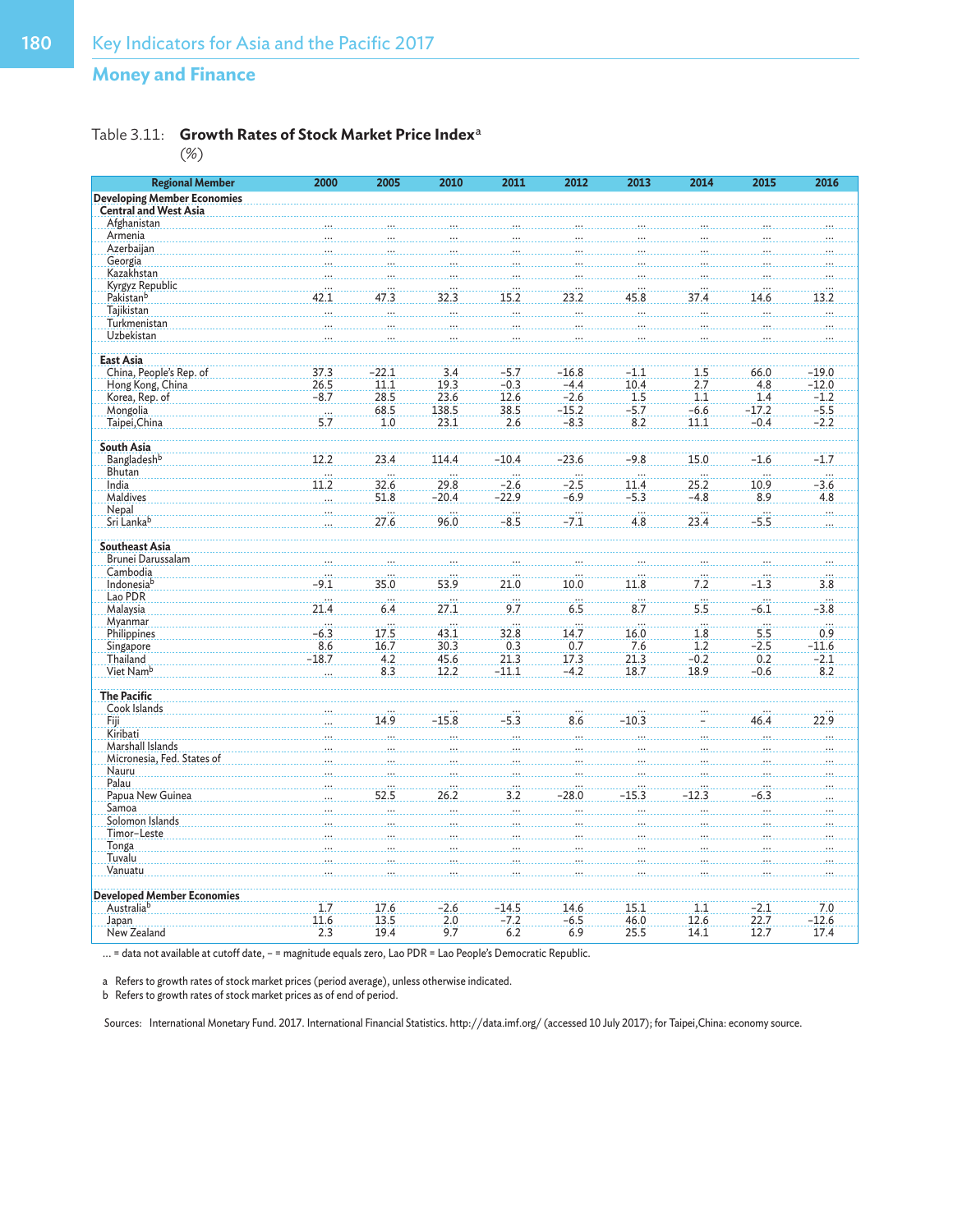## Table 3.12: **Stock Market Capitalization**

| <b>Regional Member</b>                                             |              |           | <b>Stock Market Capitalization</b><br>(\$ million) |            | <b>Stock Market Capitalization</b><br>(% of GDP) |                  |             |                                   |  |
|--------------------------------------------------------------------|--------------|-----------|----------------------------------------------------|------------|--------------------------------------------------|------------------|-------------|-----------------------------------|--|
|                                                                    | 2000         | 2005      | 2010                                               | 2016       | 2000                                             | 2005             | 2010        | 2016                              |  |
| <b>Developing Member Economies</b><br><b>Central and West Asia</b> |              |           |                                                    |            |                                                  |                  |             |                                   |  |
| Afghanistan                                                        |              |           |                                                    |            |                                                  |                  |             |                                   |  |
| Armenia                                                            | 2(2001)      | 43        | 145                                                |            | 0.1(2001)                                        | 0.9              | 1.6         |                                   |  |
| Azerbaijan                                                         |              |           |                                                    |            |                                                  |                  | .           |                                   |  |
| Georgia                                                            | 24           | 355       | 1,060                                              |            | 0.8                                              | 5.5              | 9.1         |                                   |  |
| Kazakhstan                                                         | 1,289 (2002) | 10,529    | 26.673                                             | 40,161     | 5.2(2002)                                        | 18.4             | 18.0        | 30.0                              |  |
| Kyrgyz Republic                                                    | 4            | 42        | 79                                                 |            | 0.3                                              | 1.7              | 1.6         |                                   |  |
| Pakistan                                                           | 6,625        | 45,317    | 38,007                                             |            | 9.0                                              | 41.4             | 21.4        |                                   |  |
| Tajikistan                                                         |              |           |                                                    |            | $\sim$                                           |                  |             |                                   |  |
| Turkmenistan                                                       | m.           |           |                                                    |            |                                                  | $\cdot$          |             |                                   |  |
| Uzbekistan                                                         | 32           | 37        |                                                    |            | 0.2                                              | 0.3              |             |                                   |  |
| <b>East Asia</b>                                                   |              |           |                                                    |            |                                                  |                  |             |                                   |  |
| China, People's Rep. of                                            |              | 401,852   | 4,027,840                                          | 7,320,738  |                                                  | 17.6             | 66.0        | 65.4                              |  |
| Hong Kong, China                                                   | 623,398      | 1,054,999 | 2,711,316                                          | 3,193,236  | 363.1                                            | 581.0            | 1,185.9     | 995.0                             |  |
| Korea, Rep. of                                                     | 171,262      | 718,011   | 1,091,911                                          | 1,254,541  | 30.5                                             | 79.9             | 99.8        | 88.9                              |  |
| Mongolia                                                           | 37           | 46        | 1,093                                              |            | 3.2                                              | 1.8              | 15.2        |                                   |  |
| Taipei, China                                                      | 262,295      | 485,825   | 752,335                                            | 842,806    | 79.1                                             | 129.3            | 168.6       | 159.2                             |  |
|                                                                    |              |           |                                                    |            |                                                  |                  |             |                                   |  |
| <b>South Asia</b>                                                  |              |           |                                                    |            |                                                  |                  |             |                                   |  |
| Bangladesh                                                         | 2,192        | 3,300     | 41,617                                             |            | 4.1                                              | 4.8              | 36.1        |                                   |  |
| Bhutan                                                             | 54           | 100       | 215                                                | 387 (2015) | 12.0                                             | 12.4             | 13.8        | 18.3 (2015)                       |  |
| India                                                              |              | 553,074   | 1,631,830                                          | 1,566,680  |                                                  | 68.4             | 98.5        | 69.2                              |  |
| <b>Maldives</b>                                                    |              |           |                                                    |            |                                                  | $\ddotsc$        |             |                                   |  |
| Nepal                                                              |              |           |                                                    |            |                                                  |                  |             |                                   |  |
| Sri Lanka                                                          | 1,074        | 5,720     | 19,924                                             | 18,679     | 6.6                                              | 23.4             | 35.1        | 23.0                              |  |
| <b>Southeast Asia</b>                                              |              |           |                                                    |            |                                                  |                  |             |                                   |  |
| Brunei Darussalam                                                  |              |           |                                                    |            |                                                  |                  |             |                                   |  |
| Cambodia                                                           |              |           |                                                    |            |                                                  |                  |             |                                   |  |
| Indonesia                                                          | 26,813       | 81,428    | 360,388                                            | 425,768    | 16.2                                             | $\frac{1}{28.5}$ | 47.7        | 45.7                              |  |
| Lao PDR                                                            |              |           |                                                    |            |                                                  |                  |             |                                   |  |
| Malaysia                                                           | 113,156      | 180,518   | 408,689                                            | 359,788    | 120.6                                            | 125.8            | 160.3       | $\overline{\phantom{a}}$<br>121.4 |  |
| Myanmar                                                            |              |           |                                                    |            |                                                  |                  |             |                                   |  |
| Philippines                                                        | 25,981       | 39,799    | 157,321                                            | 239,738    | 32.1                                             | 38.6             | 78.8        | 78.6                              |  |
| Singapore                                                          | 152,826      | 257,340   | 647,226                                            | 640,428    | 159.5                                            | 202.0            | 273.8       | 215.7                             |  |
| Thailand                                                           | 29,217       | 123,885   | 277,732                                            | 432,956    | 23.1                                             | 65.4             | 81.4        | 106.4                             |  |
| Viet Nam                                                           |              |           | 30,115                                             | 66,396     |                                                  |                  | 26.0        | 32.8                              |  |
|                                                                    |              |           |                                                    |            |                                                  |                  |             |                                   |  |
| <b>The Pacific</b>                                                 |              |           |                                                    |            |                                                  |                  |             |                                   |  |
| Cook Islands                                                       |              |           |                                                    |            |                                                  |                  |             |                                   |  |
| Fiji                                                               | 244          | 587       | 419                                                |            | 14.5                                             | 19.5             | 13.3        |                                   |  |
| Kiribati                                                           |              |           |                                                    |            |                                                  |                  |             |                                   |  |
| Marshall Islands                                                   |              |           |                                                    |            |                                                  |                  |             |                                   |  |
| Micronesia, Fed. States of                                         |              |           |                                                    |            |                                                  |                  |             |                                   |  |
| Nauru                                                              |              |           |                                                    |            |                                                  |                  |             |                                   |  |
| Palau                                                              |              |           |                                                    |            |                                                  |                  |             |                                   |  |
| Papua New Guinea                                                   |              | 6,138     | 11.027                                             |            |                                                  | 126.1            | 113.5       |                                   |  |
| Samoa                                                              |              |           | $\dddotsc$                                         |            |                                                  |                  |             |                                   |  |
| Solomon Islands                                                    |              |           |                                                    |            |                                                  |                  |             |                                   |  |
| Timor-Leste                                                        |              |           |                                                    |            |                                                  |                  |             |                                   |  |
| Tonga                                                              |              |           |                                                    |            |                                                  |                  |             |                                   |  |
| Tuvalu                                                             |              |           |                                                    |            |                                                  |                  |             |                                   |  |
| Vanuatu                                                            |              |           |                                                    |            |                                                  |                  |             |                                   |  |
|                                                                    |              |           |                                                    |            |                                                  |                  |             |                                   |  |
| <b>Developed Member Economies</b>                                  |              |           |                                                    |            |                                                  |                  |             |                                   |  |
| Australia                                                          | 372,794      | 804,015   | 1,454,491                                          | 1,268,494  | 89.7                                             | 115.9            | 127.3       | 105.3                             |  |
| Japan                                                              | 3,157,222    | 4,572,901 | 3,827,774                                          | 4,955,300  | 64.6                                             | 96.2             | 67.2        | 100.3                             |  |
| New Zealand                                                        | 18,613       | 40,592    | 52,870 (2012)                                      | 80,048     | 35.4                                             | 35.4             | 30.0 (2012) | 43.3                              |  |

... = data not available at cutoff date, GDP = gross domestic product, Lao PDR = Lao People's Democratic Republic.

Sources: World Bank. World Development Indicators. http://databank.worldbank.org/data (accessed 26 July 2017); Asian Development Bank estimates using data from economy sources for Bhutan and Taipei,China.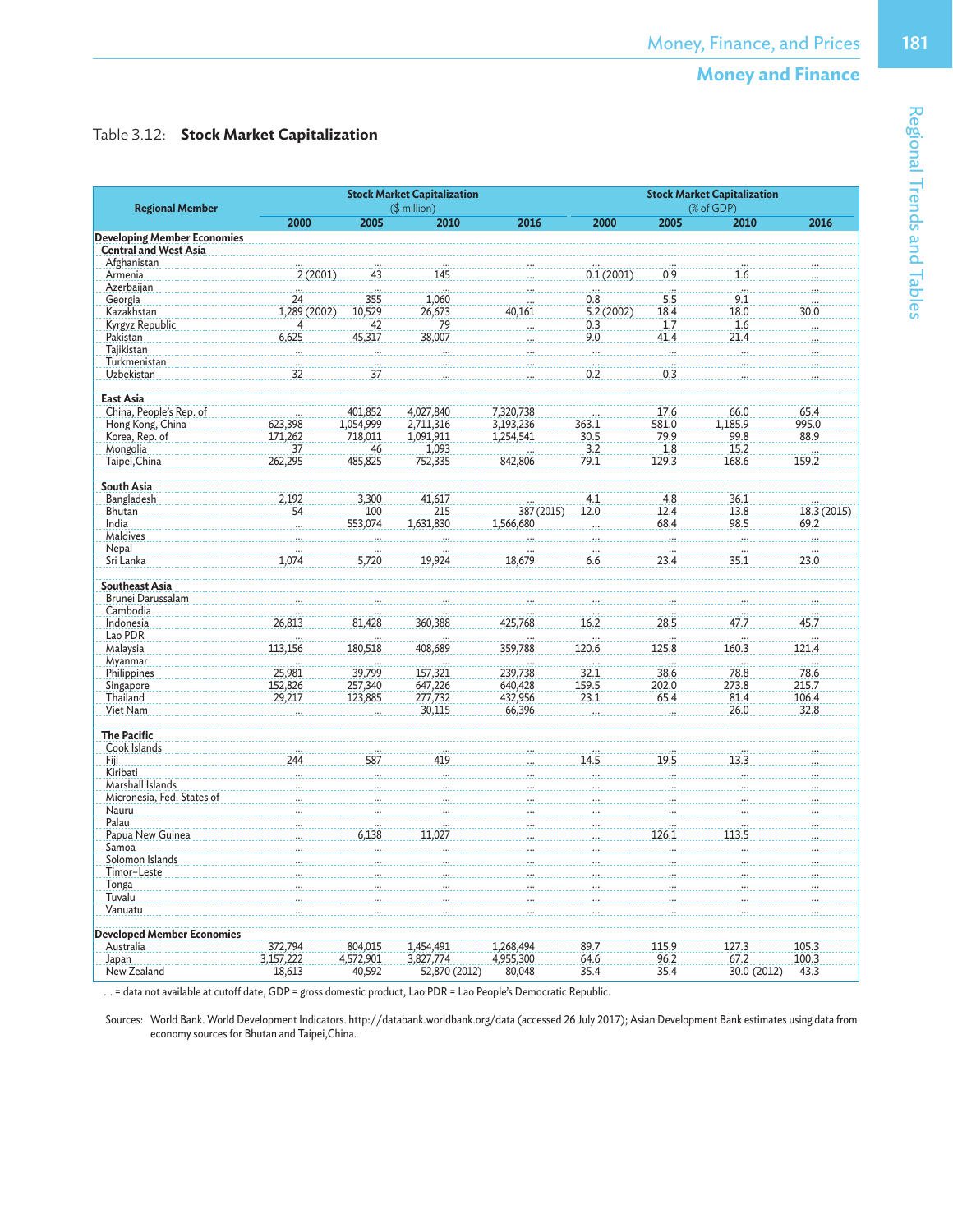## **Exchange Rates**

## Table 3.13: **Official Exchange Rate**

(local currency unit per \$, period averages)

| <b>Regional Member</b>                  | 2000          | 2005          | 2010          | 2011          | 2012          | 2013           | 2014           | 2015           | 2016           |
|-----------------------------------------|---------------|---------------|---------------|---------------|---------------|----------------|----------------|----------------|----------------|
| <b>Developing Member Economies</b>      |               |               |               |               |               |                |                |                |                |
| <b>Central and West Asia</b>            |               |               |               |               |               |                |                |                |                |
| Afghanistan                             | 47.36         | 49.49         | 46.45         | 46.75         | 50.92         | 55.38          | 57.25          | 61.14          | 67.87          |
| Armenia                                 | 539.53        | 457.69        | 373.66        | 372.50        | 401.76        | 409.63         | 415.92         | 477.92         | 480.49         |
| Azerbaijan                              | 0.89          | 0.95          | 0.80          | 0.79          | 0.79          | 0.78           | 0.78           | 1.02           | 1.60           |
| Georgia                                 | 1.98          | 1.81          | 1.78          | 1.69          | 1.65          | 1.66           | 1.77           | 2.27           | 2.37           |
| Kazakhstan                              | 142.13        | 132.88        | 147.36        | 146.62        | 149.11        | 152.13         | 179.19         | 221.73         | 342.16         |
| Kyrgyz Republic                         | 47.70         | 41.01         | 45.96         | 46.14         | 47.00         | 48.44          | 53.65          | 64.46          | 69.91          |
| Pakistan<br>Taiikistan                  | 53.65<br>2.08 | 59.51<br>3.12 | 85.19<br>4.38 | 86.34<br>4.61 | 93.40<br>4.74 | 101.63<br>4.76 | 101.10<br>4.94 | 102.77<br>6.16 | 104.77<br>7.84 |
| Turkmenistan                            | 1.04          | 1.26          | 2.85          | 2.85          | 2.85          | 2.85           | 2.85           | 3.50           | 3.50           |
| Uzbekistan                              | 236.61        | 1,106.10      | 1,578.42      | 1,706.61      | 1,897.56      | 2,097.20       | 2,319.55       | 2,583.54       | 2,984.70       |
|                                         |               |               |               |               |               |                |                |                |                |
| East Asia                               |               |               |               |               |               |                |                |                |                |
| China, People's Rep. of                 | 8.28          | 8.19          | 6.77          | 6.46          | 6.31          | 6.20           | 6.14           | 6.23           | 6.64           |
| Hong Kong, China                        | 7.79          | 7.78          | 7.77          | 7.78          | 7.76          | 7.76           | 7.75           | 7.75           | 7.76           |
| Korea, Rep. of                          | 1,130.96      | 1,024.12      | 1,156.06      | 1,108.29      | 1,126.47      | 1,094.85       | 1,052.96       | 1,131.16       | 1,160.27       |
| Mongolia                                | 1,076.67      | 1,205.25      | 1,357.06      | 1,265.52      | 1,357.58      | 1,523.93       | 1,817.94       | 1,970.31       | 2,140.29       |
| Taipei, China                           | 31.23         | 32.17         | 31.64         | 29.46         | 29.61         | 29.77          | 30.37          | 31.90          | 32.32          |
|                                         |               |               |               |               |               |                |                |                |                |
| <b>South Asia</b>                       |               |               |               |               |               |                |                |                |                |
| Bangladesh                              | 52.14         | 64.33         | 69.65         | 74.15         | 81.86         | 78.10          | 77.64          | 77.95          | 78.47          |
| Bhutan                                  | 44.94         | 44.10         | 45.73         | 46.67         | 53.44         | 58.60          | 61.03          | 64.15          | 67.20          |
| India                                   | 44.94         | 44.10         | 45.73         | 46.67         | 53.44         | 58.60          | 61.03          | 64.15          | 67.20          |
| Maldives                                | 11.77         | 12.80         | 12.80         | 14.60         | 15.36         | 15.37          | 15.38          | 15.37          | 15.37          |
| Nepal                                   | 71.09         | 71.37         | 73.26         | 74.02         | 85.20         | 92.99          | 97.55          | 102.41         | 107.46         |
| Sri Lanka                               | 77.01         | 100.50        | 113.06        | 110.57        | 127.60        | 129.07         | 130.56         | 135.86         | 145.58         |
| <b>Southeast Asia</b>                   |               |               |               |               |               |                |                |                |                |
| Brunei Darussalam                       | 1.72          | 1.66          | 1.36          | 1.26          | 1.25          | 1.25           | 1.27           | 1.37           | 1.38           |
| Cambodia                                | 3,840.75      | 4,092.50      | 4,184.92      | 4,058.50      | 4,033.00      | 4,027.25       | 4,037.50       | 4,067.75       | 4,058.69       |
| Indonesia                               | 8,421.78      | 9,704.74      | 9,090.43      | 8,770.43      | 9,386.63      | 10,461.24      | 11,865.21      | 13,389.41      | 13,308.33      |
| Lao PDR                                 | 7,887.64      | 10,655.17     | 8,258.77      | 8,030.06      | 8,007.76      | 7,860.14       | 8,048.96       | 8,147.91       | 8,129.06       |
| Malaysia                                | 3.80          | 3.79          | 3.22          | 3.06          | 3.09          | 3.15           | 3.27           | 3.91           | 4.15           |
| Myanmar <sup>a</sup>                    | 6.52          | 5.82          | 5.63          | 5.44          | 640.65        | 933.57         | 984.35         | 1,162.62       | 1,234.87       |
| Philippines                             | 44.19         | 55.09         | 45.11         | 43.31         | 42.23         | 42.45          | 44.40          | 45.50          | 47.49          |
| Singapore                               | 1.72          | 1.66          | 1.36          | 1.26          | 1.25          | 1.25           | 1.27           | 1.37           | 1.38           |
| Thailand                                | 40.11         | 40.22         | 31.69         | 30.49         | 31.08         | 30.73          | 32.48          | 34.25          | 35.30          |
| Viet Nam                                | 14,167.75     | 15,858.92     | 18,612.92     | 20,509.75     | 20,828.00     | 20,933.42      | 21,148.00      | 21,697.57      | 21,935.00      |
|                                         |               |               |               |               |               |                |                |                |                |
| <b>The Pacific</b>                      |               |               |               |               |               |                |                |                |                |
| Cook Islands                            | 2.20          | 1.42          | 1.39          | 1.27          | 1.23          | 1.22           | 1.21           | 1.43           | 1.44           |
| Fiji<br>Kiribati                        | 2.13<br>1.72  | 1.69<br>1.31  | 1.92<br>1.09  | 1.79<br>0.97  | 1.79<br>0.97  | 1.84<br>1.04   | 1.89<br>1.11   | 2.10<br>1.33   | 2.09<br>1.35   |
| Marshall Islands <sup>b</sup>           | 1.00          | 1.00          | 1.00          | 1.00          | 1.00          | 1.00           | 1.00           | 1.00           | 1.00           |
| Micronesia, Fed. States of <sup>b</sup> | 1.00          | 1.00          | 1.00          | 1.00          | 1.00          | 1.00           | 1.00           | 1.00           | 1.00           |
| Nauru                                   | 1.72          | 1.31          | 1.09          | 0.97          | 0.97          | 1.04           | 1.11           | 1.33           | 1.35           |
| Palau <sup>b</sup>                      | 1.00          | 1.00          | 1.00          | 1.00          | 1.00          | 1.00           | 1.00           | 1.00           | 1.00           |
| Papua New Guinea                        | 2.78          | 3.10          | 2.72          | 2.37          | 2.08          | 2.24           | 2.46           | 2.77           | 3.13           |
| Samoa                                   | 3.29          | 2.71          | 2.48          | 2.32          | 2.29          | 2.31           | 2.33           | 2.56           | 2.56           |
| Solomon Islands                         | 5.09          | 7.53          | 8.06          | 7.64          | 7.36          | 7.30           | 7.38           | 7.91           | 7.95           |
| Timor-Lesteb                            | 1.00          | 1.00          | 1.00          | 1.00          | 1.00          | 1.00           | 1.00           | 1.00           | 1.00           |
| Tonga                                   | 1.76          | 1.94          | 1.93          | 1.83          | 1.70          | 1.73           | 1.82           | 1.94           | 2.22           |
| Tuvalu                                  | 1.72          | 1.31          | 1.09          | 0.97          | 0.97          | 1.04           | 1.11           | 1.33           | 1.30           |
| Vanuatu                                 | 137.64        | 109.25        | 96.91         | 89.47         | 92.64         | 94.54          | 97.07          | 108.99         | 108.48         |
|                                         |               |               |               |               |               |                |                |                |                |
| <b>Developed Member Economies</b>       |               |               |               |               |               |                |                |                |                |
| Australia                               | 1.72          | 1.31          | 1.09          | 0.97          | 0.97          | 1.04           | 1.11           | 1.33           | 1.35           |
| Japan                                   | 107.77        | 110.22        | 87.78         | 79.81         | 79.79         | 97.60          | 105.94         | 121.04         | 108.79         |
| New Zealand                             | 2.20          | 1.42          | 1.39          | 1.27          | 1.23          | 1.22           | 1.21           | 1.43           | 1.44           |

Lao PDR = Lao People's Democratic Republic.

a Beginning 1 April 2012, the Central Bank of Myanmar adopted the managed float exchange rate regime for kyat vis-à-vis the US dollar.

b Unit of currency is the US dollar.

Sources: International Monetary Fund. International Financial Statistics. http://data.imf.org/ (accessed 2 June 2017); for Turkmenistan: United Nations National Accounts Main Aggregates Database and Interstate Statistical Committee of the Commonwealth of Independent States; for Uzbekistan: economy source, United Nations National Accounts Main Aggregates Database, and Interstate Statistical Committee of the Commonwealth of Independent States; for Taipei,China: economy source.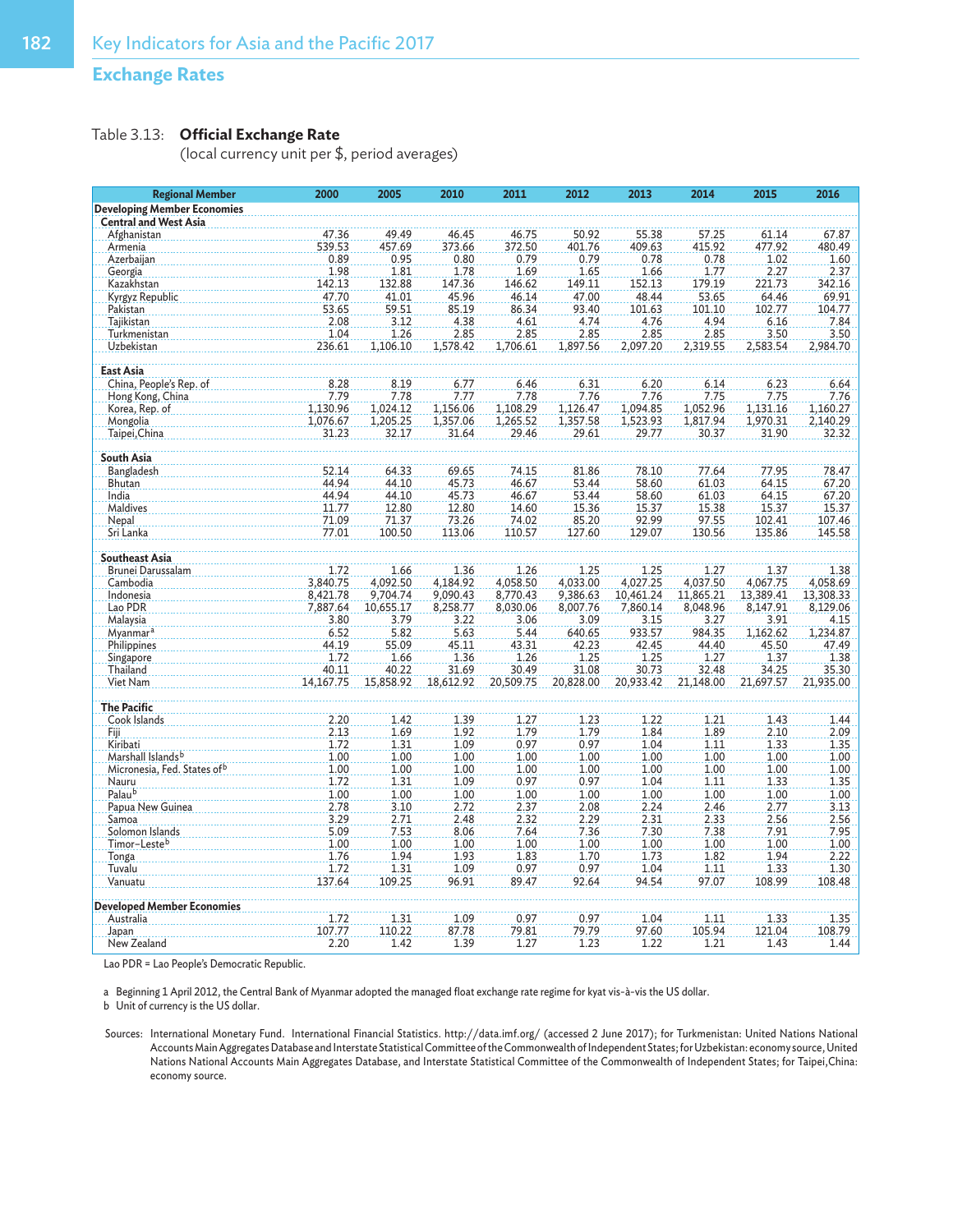## Table 3.14: **Purchasing Power Parity Conversion Factor**<sup>a</sup>

(local currency unit per \$, period averages)

| <b>Regional Member</b>                         | 2000        | 2005     | 2010     | 2011     | 2012     | 2013     | 2014           | 2015                     | 2016     |
|------------------------------------------------|-------------|----------|----------|----------|----------|----------|----------------|--------------------------|----------|
| <b>Developing Member Economies</b>             |             |          |          |          |          |          |                |                          |          |
| <b>Central and West Asia</b>                   |             |          |          |          |          |          |                |                          |          |
| Afghanistan                                    | 9.89 (2002) | 12.16    | 16.04    | 17.36    | 18.62    | 18.96    | 18.44          | 19.17                    | 19.90    |
| Armenia                                        | 144.93      | 157.74   | 183.12   | 187.10   | 193.53   | 196.87   | 197.87         | 198.07                   | 196.50   |
| Azerbaijan                                     | 0.17        | 0.21     | 0.30     | 0.36     | 0.36     | 0.36     | 0.35           | 0.32                     | 0.36     |
| Georgia                                        | 0.53        | 0.64     | 0.80     | 0.86     | 0.85     | 0.83     | 0.85           | 0.89                     | 0.91     |
| Kazakhstan                                     | 22.15       | 35.14    | 67.88    | 80.17    | 82.49    | 88.89    | 92.36          | 93.05                    | 101.71   |
| Kyrgyz Republic                                | 8.11        | 9.26     | 14.80    | 17.76    | 18.94    | 19.24    | 20.49          | 20.96                    | 21.20    |
| Pakistan                                       | 11.12       | 12.92    | 20.77    | 24.35    | 25.33    | 26.67    | 28.14          | 28.98                    | 28.76    |
| Tajikistan                                     | 0.29        | 0.66     | 1.49     | 1.74     | 1.91     | 1.96     | 2.03           | 2.01                     | 2.09     |
| Turkmenistan                                   | .           |          |          |          | m.       |          |                |                          |          |
| Uzbekistan                                     | 66.55       | 222.68   | 525.83   | 600.58   | 677.64   | 762.07   | 838.12         | 904.45                   | 960.74   |
|                                                |             |          |          |          |          |          |                |                          |          |
| East Asia                                      |             |          |          |          |          |          |                |                          |          |
| China, People's Rep. of                        | 2.71        | 2.82     | 3.31     | 3.51     | 3.52     | 3.55     | 3.51           | 3.48                     | 3.47     |
| Hong Kong, China                               | 7.44        | 5.69     | 5.37     | 5.46     | 5.55     | 5.56     | 5.62           | 5.76                     | 5.79     |
| Korea, Rep. of                                 | 747.23      | 788.92   | 840.57   | 854.59   | 854.89   | 869.08   | 870.74         | 890.72                   | 893.75   |
| Mongolia                                       | 138.38      | 223.58   | 476.22   | 537.13   | 594.84   | 602.41   | 635.89         | 639.72                   | 645.65   |
| Taipei, China                                  | 21.54       | 18.38    | 15.79    | 15.11    | 14.92    | 14.90    | 14.88          | 15.21                    | 15.11    |
|                                                |             |          |          |          |          |          |                |                          |          |
| South Asia                                     |             |          |          |          |          |          |                |                          |          |
| Bangladesh                                     | 15.68       | 17.33    | 21.90    | 23.15    | 24.58    | 25.93    | 26.92          | 28.19                    | 29.70    |
| Bhutan                                         | 12.27       | 13.66    | 15.84    | 16.86    | 18.07    | 18.83    | 19.84          | 20.36                    | 21.55    |
| India                                          | 10.14       | 11.06    | 14.21    | 15.11    | 16.01    | 16.73    | 16.94          | 17.06                    | 17.45    |
| Maldives                                       | 6.45(2001)  | 6.30     | 7.87     | 8.53     | 8.84     | 9.22     | 9.47           | 10.10                    | 10.56    |
| Nepal                                          | 13.10       | 15.33    | 22.68    | 24.63    | 25.79    | 27.05    | 29.06          | 30.20                    | 31.44    |
| Sri Lanka                                      | 15.24       | 21.79    | 38.00    | 38.65    | 42.06    | 43.98    | 44.46          | 44.35                    | 45.34    |
| <b>Southeast Asia</b>                          |             |          |          |          |          |          |                |                          |          |
| Brunei Darussalam                              | 0.48        | 0.59     | 0.61     | 0.72     | 0.71     | 0.68     | 0.66           | 0.54                     | 0.48     |
| Cambodia                                       | 1,062.54    | 1,106.83 | 1,330.18 | 1,347.11 | 1,340.27 | 1,349.27 | 1,347.84       | 1,350.34                 | 1,379.79 |
| Indonesia                                      | 1,427.63    | 2,013.80 | 3,425.30 | 3,606.57 | 3,674.27 | 3,795.44 | 3,931.64       | 4,046.50                 | 4,091.83 |
| Lao PDR                                        | 1,375.99    | 1,934.27 | 2,414.68 | 2,467.75 | 2,759.44 | 2,891.41 | 3,003.16       | 3,040.96                 | 3,092.25 |
| Malaysia                                       | 1.19        | 1.28     | 1.41     | 1.46     | 1.45     | 1.43     | 1.44           | 1.42                     | 1.42     |
| Myanmar                                        | 53.48       | 125.12   | 217.52   | 234.97   | 237.95   | 244.42   | 250.14         | 257.22                   | 277.58   |
| Philippines                                    | 13.71       | 15.47    | 17.52    | 17.85    | 17.88    | 17.95    | 18.19          | 17.89                    | 17.95    |
| Singapore                                      | 1.00        | 0.90     | 0.90     | 0.89     | 0.88     | 0.86     | 0.84           | 0.86                     | 0.83     |
| Thailand                                       | 11.06       | 11.34    | 12.17    | 12.37    | 12.38    | 12.40    | 12.33          | 12.28                    | 12.33    |
| Viet Nam                                       | 2,923.18    | 3,575.10 | 5,647.10 | 6,709.19 | 7,307.63 | 7,533.85 | 7,672.40       | 7,576.25                 | 7,560.96 |
|                                                |             |          |          |          |          |          |                |                          |          |
| <b>The Pacific</b>                             |             |          |          |          |          |          |                |                          |          |
| Cook Islands                                   |             |          |          |          |          |          |                |                          |          |
| Fiji                                           | 0.89        | 0.94     | 1.02     | 1.04     | 1.06     | 1.06     | 1.08           | 1.11                     | 1.13     |
| Kiribati                                       | 0.86        | 0.90     | 0.96     | 0.96     | 0.95     | 0.94     | 0.96           | 0.95                     | 0.95     |
| Marshall Islands                               | للمحدد      | ليتبادد  |          | $\ldots$ |          | .        | .              | $\overline{\phantom{a}}$ | .        |
| Micronesia, Fed. States of                     | 0.86        | 0.80     | 0.87     | 0.88     | 0.90     | 0.89     | 0.91           | 0.86                     | 0.85     |
| Nauru                                          | $\cdots$    |          | 0.86     | 1.00     | 1.22     | 0.94     | 0.81           | 0.74                     | 0.77     |
| Palau                                          | 0.72        | 0.74     | 0.74     | 0.75     | 0.76     | 0.82     | 0.85           | 0.88                     | 0.89     |
| Papua New Guinea                               | 1.23        | 1.53     | 1.82     | 1.86     | 1.77     | 1.78     | 1.95           | $\cdots$                 |          |
| Samoa                                          | 1.43        | 1.48     | 1.66     | 1.66     | 1.70     | 1.70     | 1.67           | 1.70                     | 1.66     |
| Solomon Islands                                | 3.91        | 4.66     | 5.87     | 6.37     | 6.66     | 6.53     | 6.96           | 6.96                     | 7.18     |
| Timor-Leste                                    | 0.38        | 0.40     | 0.47     | 0.52     | 0.54     | 0.52     | 0.52           | 0.51                     |          |
| Tonga                                          | 0.93        | 1.14     | 1.40     | 1.45     | 1.46     | 1.44     | 1.43           | 1.44                     | 1.42     |
| Tuvalu                                         | 1.04        | 1.11     | 1.12     | 1.11     | 1.10     | 1.10     | 1.10           | 1.12                     | 1.14     |
| Vanuatu                                        | 90.42       | 88.70    | 99.50    | 100.51   | 99.10    | 100.12   | 100.31         | 101.71                   | 102.58   |
|                                                |             |          |          |          |          |          |                |                          |          |
| <b>Developed Member Economies</b><br>Australia | 1.31        | 1.39     | 1.50     | 1.51     | 1.54     | 1.45     |                |                          | 1.47     |
| Japan                                          | 154.97      | 129.55   | 111.64   | 107.45   | 104.27   | 101.30   | 1.46<br>102.47 | 1.46<br>102.56           | 102.04   |
| New Zealand                                    | 1.44        | 1.54     | 1.50     | 1.49     | 1.50     | 1.45     | 1.44           | 1.44                     | 1.45     |
|                                                |             |          |          |          |          |          |                |                          |          |

... = data not available at cutoff date, Lao PDR = Lao People's Democratic Republic.

a Purchasing power parity figures are extrapolated from the 2011 International Comparison Program benchmark estimates, or imputed using a statistical model based on these benchmark estimates.

Sources: World Bank. World Development Indicators. http://databank.worldbank.org/data/home.aspx (accessed 25 July 2016); Asian Development Bank estimates using data from economy sources and US Bureau of Economic Analysis for 2000–2016 in Afghanistan; Brunei Darussalam; Fiji; Pakistan; Taipei,China; Tajikistan; and 2016 in Maldives.